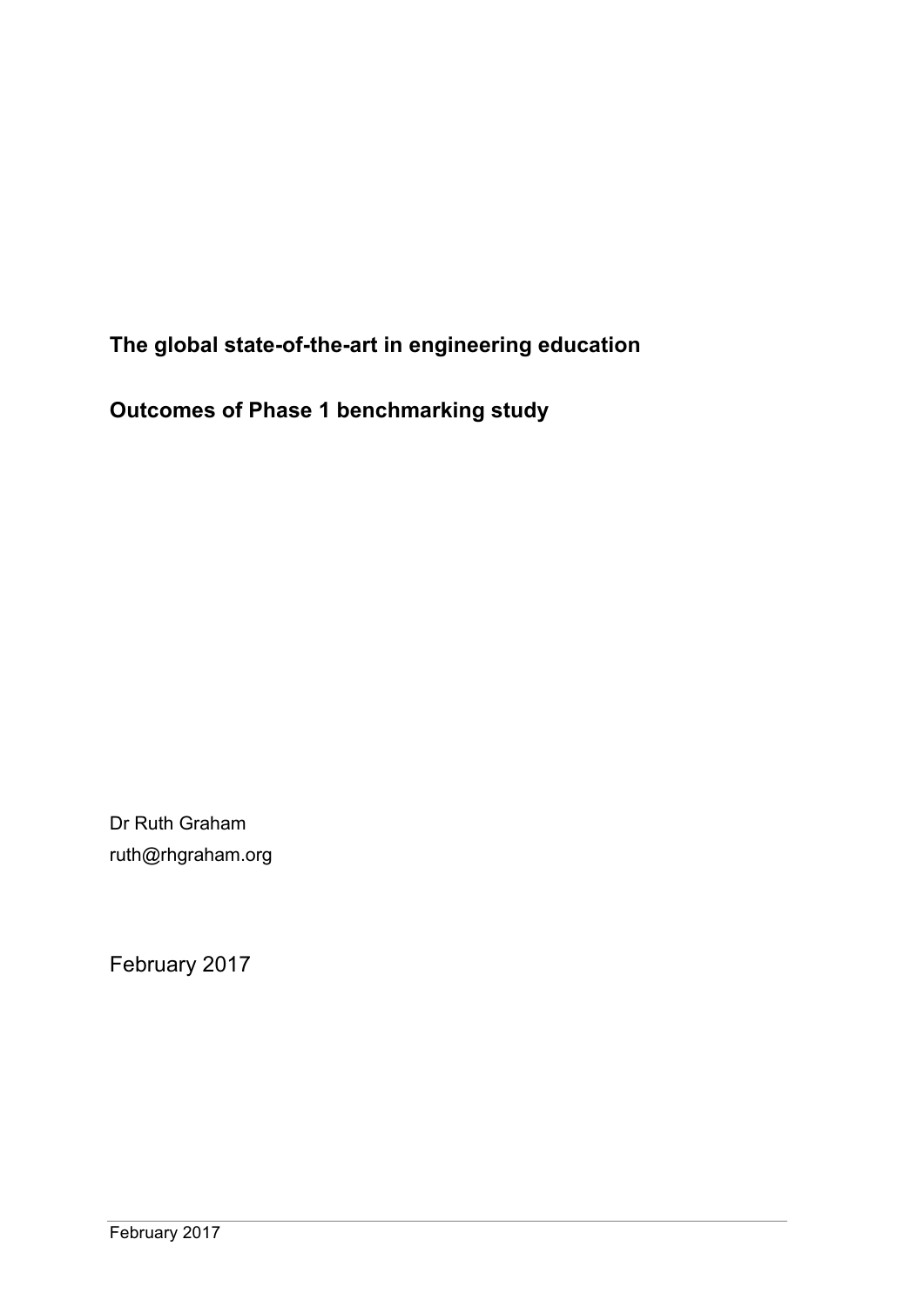# **Executive Summary**

In June 2016, MIT launched the New Engineering Education Transformation (NEET), an initiative charged with developing and delivering a world-leading programme of undergraduate engineering education at the university. To inform this programme of reform, MIT commissioned a benchmarking study to provide a rapid overview of the cutting edge of engineering education globally and a horizon scan of how the state-of-the-art is likely to develop in the future. The study focuses on engineering education at the undergraduate level.

This report presents key findings of the benchmarking study. It draws on interviews with 50 global opinion leaders in engineering education located in 18 countries. The report addresses four key questions:

- 1. **Which institutions worldwide are considered to be the current leaders in engineering education?** Olin College of Engineering and MIT were both cited by the majority of thought-leaders to be the 'current leaders' in engineering education, with other highly-regarded universities including Stanford University, Aalborg University and TU Delft. Many interviewees noted that the engineering education sector was entering a rapid period of change and they therefore anticipated considerable movement in global leadership in the coming years.
- 2. **Which institutions worldwide are considered to be emerging leaders in engineering education?** A number of institutions – including Singapore University of Technology and Design, Olin College of Engineering, University College London, the Pontifical Catholic University of Chile and Iron Range Engineering – were consistently cited by interviewees as global 'emerging leaders' in engineering education. Recommendations overall focused on a new generation of engineering programmes, many of which were developed from a blank slate or the product of systemic educational reform, that were often shaped by specific regional needs and constraints. The institutions selected as 'emerging leaders' by thought-leaders point to a shift in the centre of gravity of the world's leading engineering programmes from north to south and from high-income countries to the emerging economic 'powerhouses' in Asia and South America.
- 3. **What key challenges are likely to constrain the global progress of engineering education?** Despite the geographic spread of the thought-leaders consulted, a common set of barriers to progress was identified. Barriers included the siloed monodisciplinary structure of many engineering schools and universities, faculty appointment and promotion systems that were not perceived to reward teaching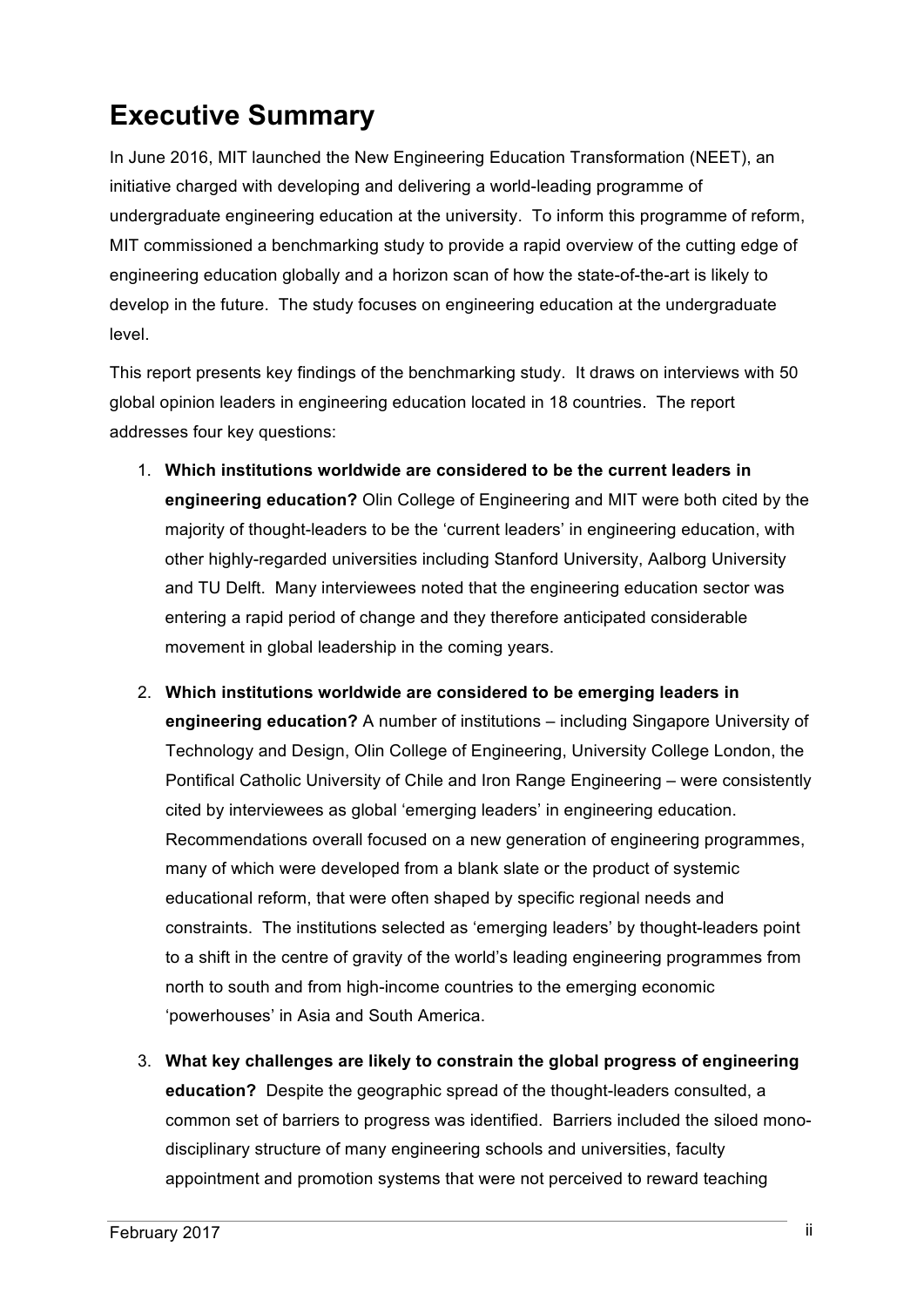achievement, the challenge of delivering active learning to large student cohort sizes and aligning government and higher education goals

4. **How is engineering education worldwide likely to develop in the future?** Many of the features anticipated to characterise the leading engineering programmes of the future were evident amongst universities identified as 'emerging leaders' in the field. These included (i) the blending of resource-intensive on-campus active learning experiences with tailored off-campus online learning, (ii) an increase in choice, flexibility and diversification offered to students in their engineering studies, and (iii) curricula that bring together the themes of cross-disciplinary learning, human-centred engineering and global experiences.

The report also discusses the **measurement of quality in engineering education**. The thought-leaders pointed to the weaknesses of available metrics and noted the informal indicators on which they relied. The most important of those was the institution's capacity to deliver world-class education, as reflected in its institutional commitment to education, its educational culture and its influence on educational practice worldwide.

The second phase of the study, to be conducted in 2017, will provide case study evaluations of 'current leaders' and 'emerging leaders', selected to offer particular insights to both MIT and the wider engineering education community.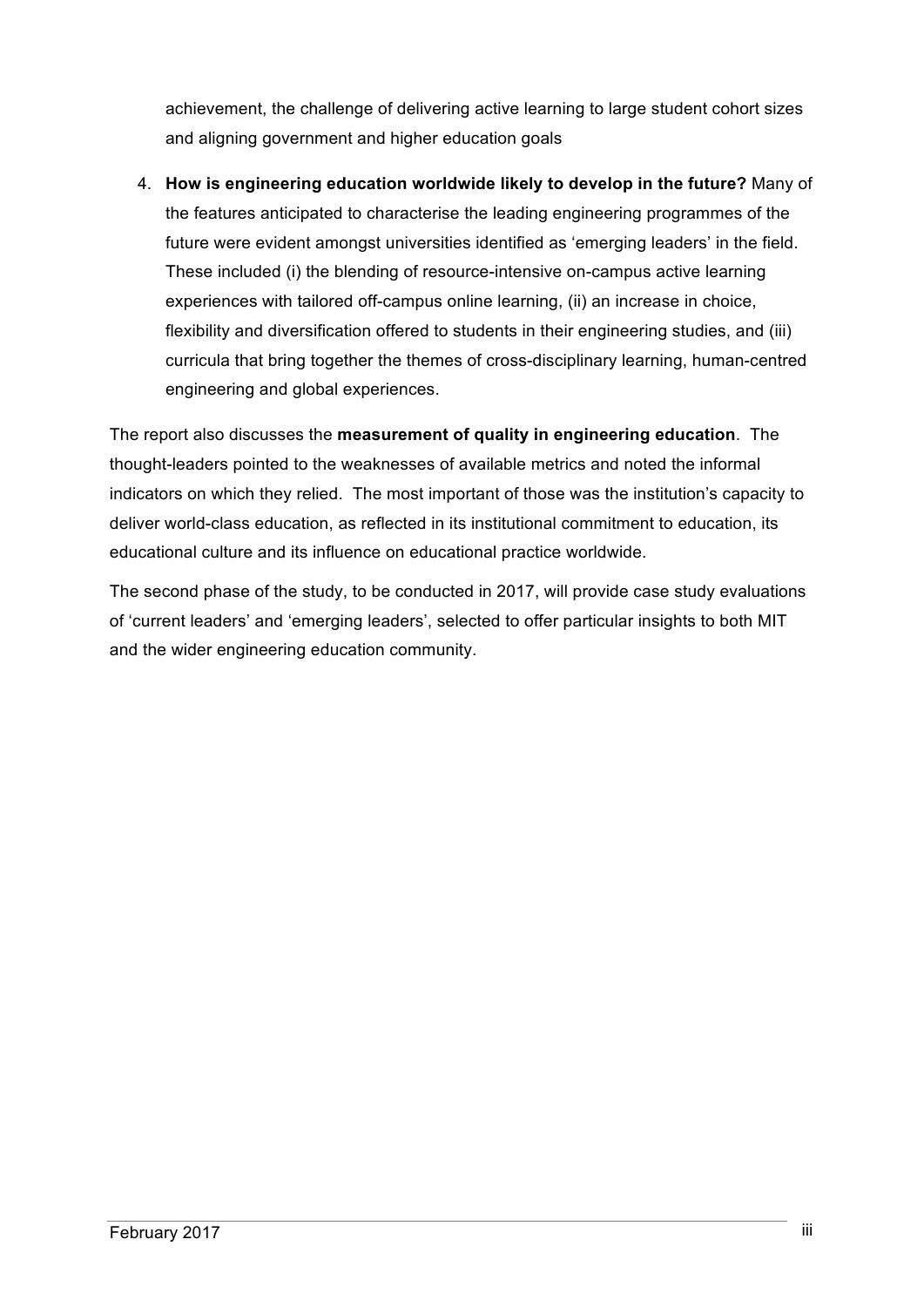# **Acknowledgements**

This report was commissioned and financially supported by MIT. I am particularly grateful to the faculty, university managers, research experts and policymakers from across the world who contributed so generously to the study by giving their time and sharing their experiences, knowledge and expertise.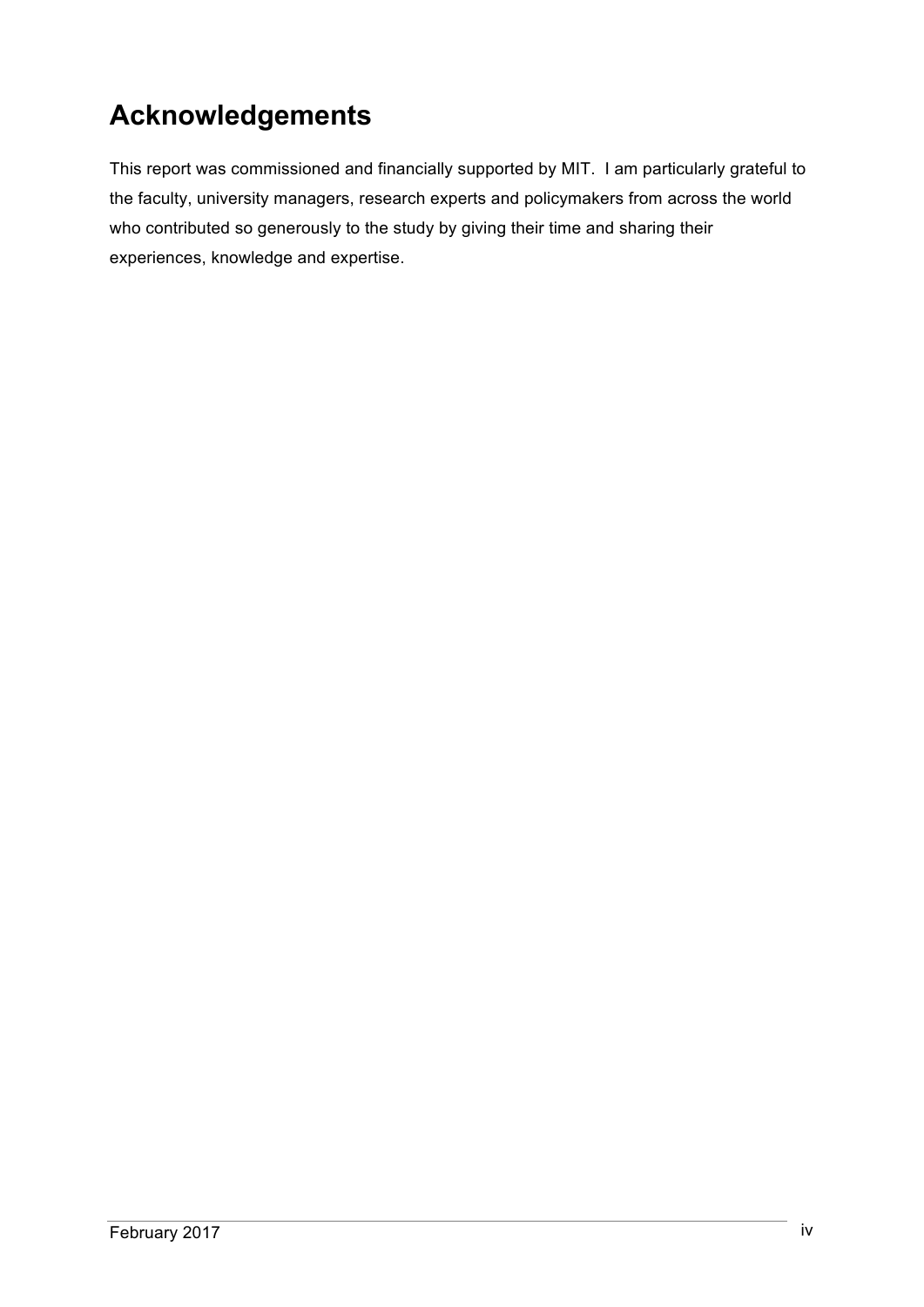# **Contents**

| 1.   |                                                                   |  |
|------|-------------------------------------------------------------------|--|
| 1.1. |                                                                   |  |
| 1.2. |                                                                   |  |
| 1.3. |                                                                   |  |
| 2.   | Who are the current leaders in engineering education?  4          |  |
| 2.1. |                                                                   |  |
| 2.2. |                                                                   |  |
| 2.3. |                                                                   |  |
| 3.   | Who are the emerging leaders in engineering education?  9         |  |
| 3.1. |                                                                   |  |
| 3.2. |                                                                   |  |
| 3.3. |                                                                   |  |
| 4.   | How should quality in engineering education be measured? 14       |  |
| 4.1. |                                                                   |  |
| 4.2. |                                                                   |  |
| 4.3. |                                                                   |  |
|      |                                                                   |  |
| 5.   | Challenges to the global progress of engineering education 21     |  |
| 5.1. |                                                                   |  |
| 5.2. |                                                                   |  |
| 5.3. |                                                                   |  |
| 5.4. |                                                                   |  |
| 6.   |                                                                   |  |
| 6.1. | Delivery of authentic, active learning to large student cohorts26 |  |
| 6.2. |                                                                   |  |
| 6.3. | A multi-disciplinary, global and societally-focused approach30    |  |
| 6.4. |                                                                   |  |
| 7.   |                                                                   |  |
|      |                                                                   |  |
|      |                                                                   |  |
|      |                                                                   |  |
|      |                                                                   |  |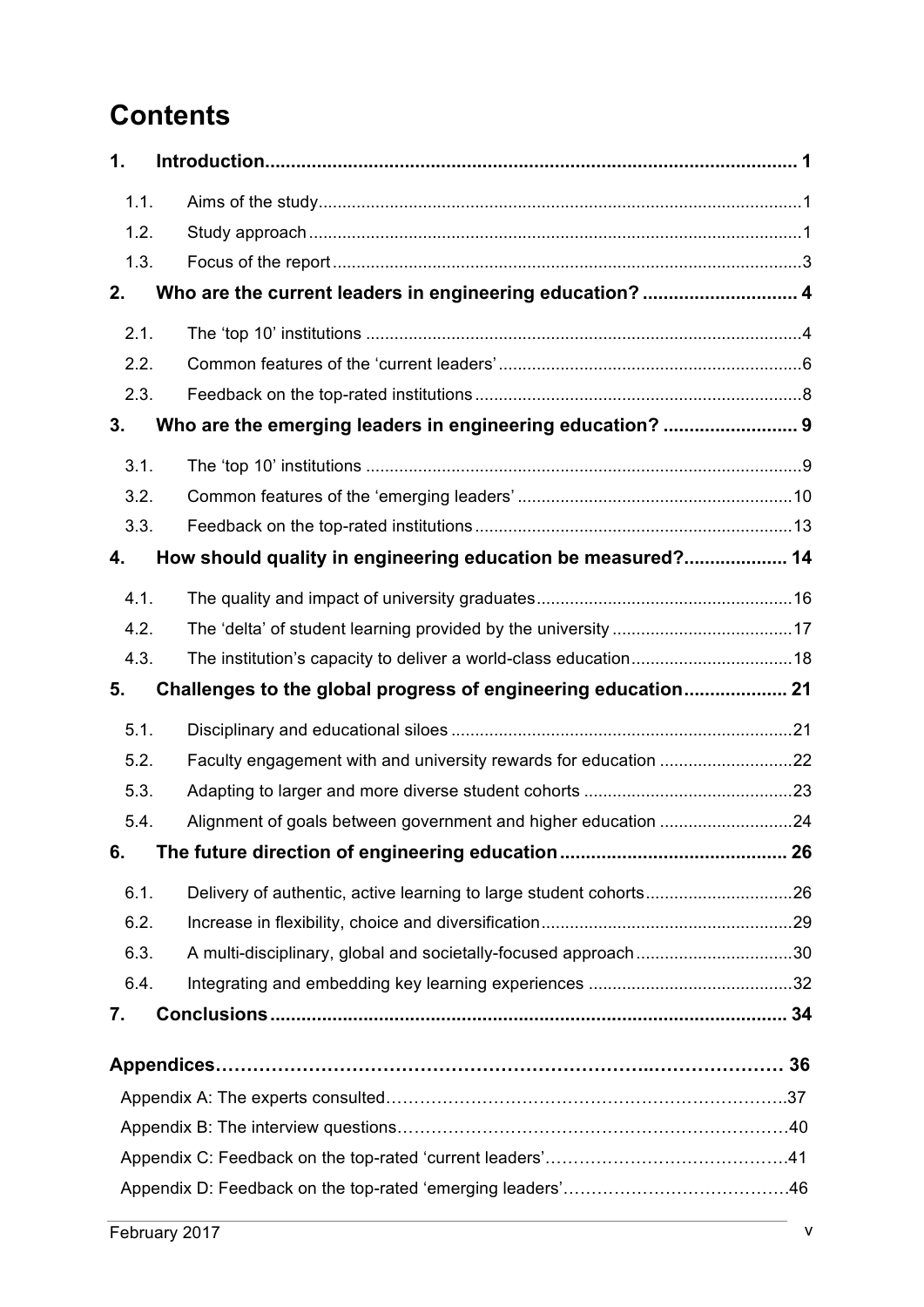# **1. Introduction**

# 1.1. Aims of the study

In June 2016, MIT launched the New Engineering Education Transformation (NEET), an initiative charged with developing and delivering a world-leading programme of undergraduate engineering education at the university. Building on MIT's established educational strengths, NEET responds to the challenges and opportunities facing the next generation of MIT graduates.

To inform this programme of reform, MIT commissioned a benchmarking study to provide a rapid overview of the world's leading engineering education programmes. The study has been designed in two phases. The first phase was conducted between September and November 2016 and offers a snapshot of the cutting edge of global engineering education and a horizon scan of how the state-of-the-art is likely to develop in the future. The second phase of the study, to be conducted in 2017, will involve an evaluation of selected institutions identified during Phase 1 that may provide particular insights to both MIT and the wider engineering education community.

This report provides a summary of the first phase of the study. Drawing on feedback from 50 global opinion leaders in engineering education, it addresses four questions:

- 1. Which institutions worldwide are considered the current leaders in engineering education?
- 2. Which institutions worldwide are considered the emerging leaders in engineering education?
- 3. What key challenges are likely to constrain the global progress of engineering education?
- 4. How is engineering education worldwide likely to develop in the future?

The study focused on the quality/performance of engineering education at the undergraduate level. Its scope therefore did not include educational research/scholarship, postgraduate study or other factors not directly related to the quality of undergraduate education as experienced by the students enrolled.

## 1.2. Study approach

The Phase 1 study drew on one-to-one interviews with individuals recognised to be thoughtleaders in the field of engineering education as its primary data-gathering tool. This set of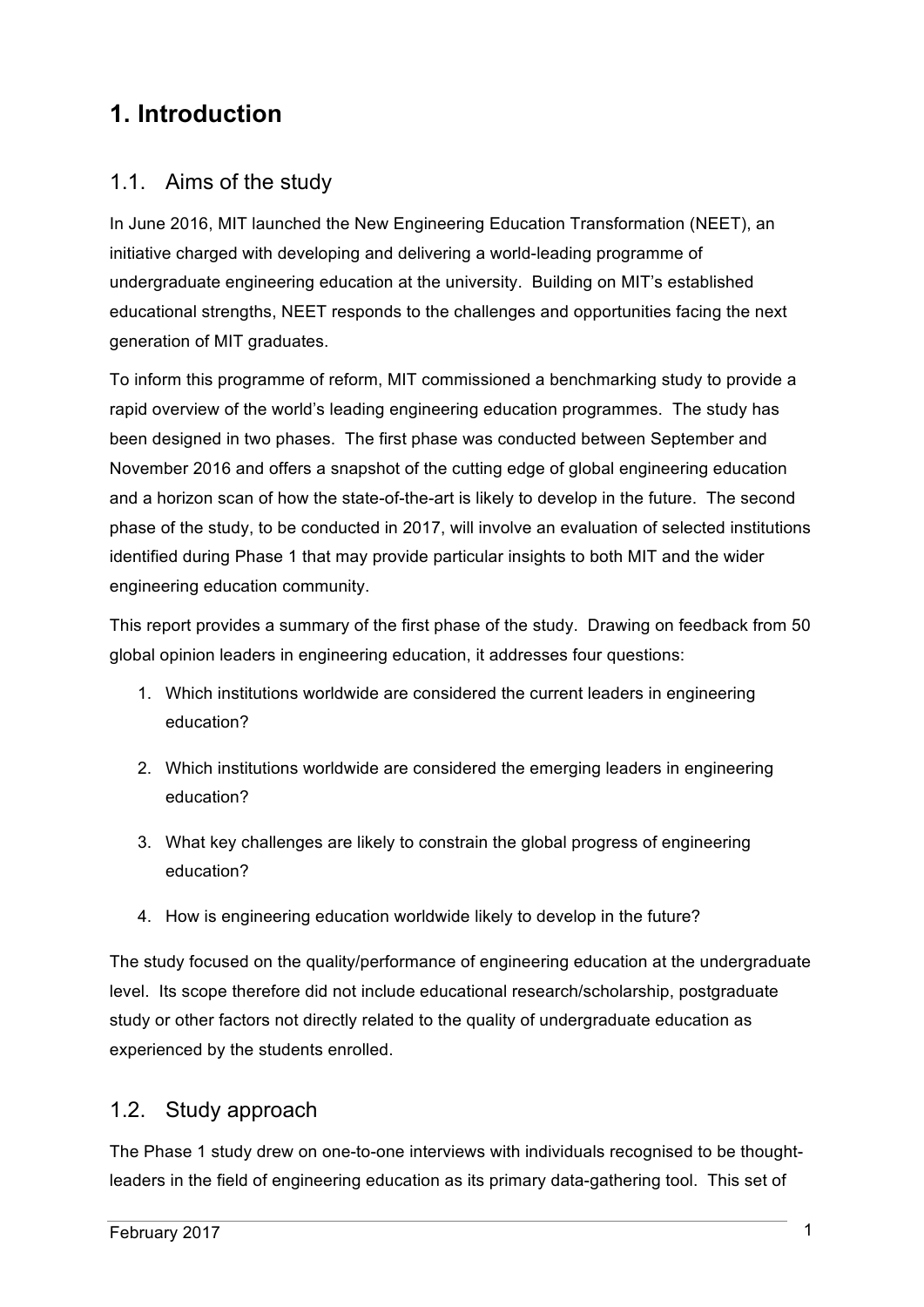opinion-leaders included pioneers in engineering education research, policymakers in the field and university leaders with direct experience of delivering the world's most highlyregarded engineering education programmes. By bringing together the perspectives and insights of this respected group of global experts, the study provides a map of global best practice in engineering education and the future direction of the field.

Initial targets for interview were identified through a review of the literature and the author's existing connections with the international engineering education network. A snowballing method was used to identify further individuals for consultation, with the initial group asked to identify other international thought-leaders who should be consulted in the study. Priority was given to thought-leaders recommended by three or more interviewees.

A total of 50 thought-leaders from 18 countries were successfully interviewed. Their geographical location is indicated in Figure 1. US-based interviewees represented the single largest group of experts, a weighting that reflects the frequency with which US-based individuals were recommended as global thought-leaders. A full list of the 50 individuals consulted in the study is provided in Appendix A.



#### **Figure 1. Breakdown of interviewees by geographical location**

Interviews were one-to-one and conducted in English. The questions used to frame the semi-structured interviews were sent to all individuals in advance. A common set of questions was asked of all interviewees (Appendix B) with additional questions included for individuals with relevant specialist knowledge (in areas such as engineering design or the measurement of educational impact). Most interviews lasted between one and two hours, although two were 30–40 minutes in duration. Three individuals chose to respond to the questions in writing.

Quotes from the 50 interviews are used throughout the report to illustrate the common views and themes that emerged. Anonymity was protected: interviews took place on the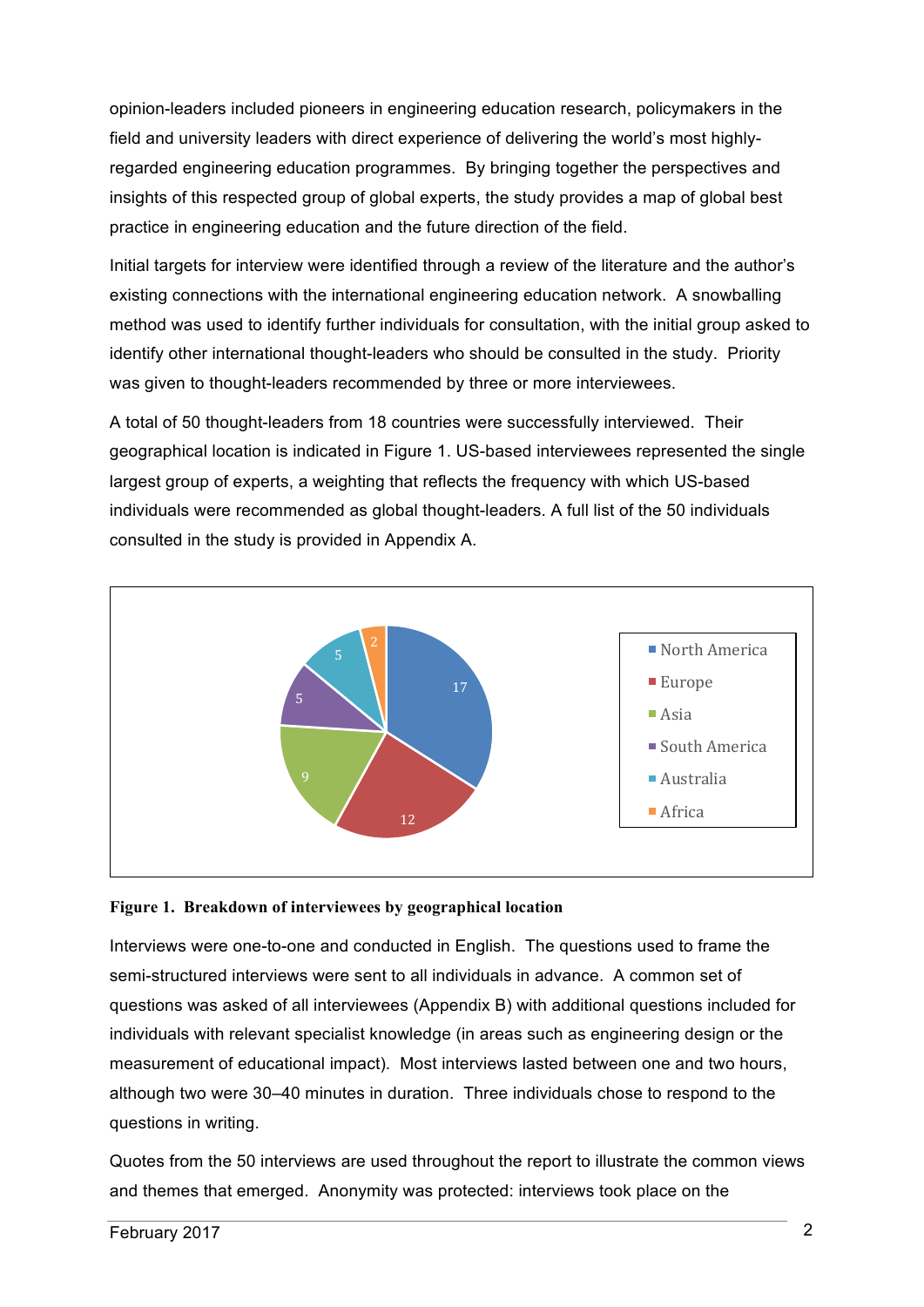understanding that information or opinions would not be attributed to named individuals in the report unless permission was given by those consulted.

The interview data captured from the thought-leaders were complemented by a snapshot literature search and review on the state-of-the-art in engineering education. This synthesis of current knowledge was used to provide contextual information about the best practice programmes highlighted during the consultations. Additional consultations were also undertaken with nine individuals to capture information about specific pedagogical approaches or programmatic details that had been highlighted as particular areas of interest during the interviews with thought-leaders.

## 1.3. Focus of the report

The 50 thought-leaders were asked to identify the universities that they considered to be (i) current world-leaders in engineering education, and (ii) emerging world-leaders in engineering education. In both cases, interviewees were asked to identify institutions rather than programmes or courses, enabling their recommendations to be combined into institutional 'rankings' for both the *current leaders* and *emerging leaders*, as presented in **Section 2** and **Section 3** respectively. These sections also draw out some of the common features evident across these two groups of highly-cited institutions, with Appendices C and D highlighting selected interviewee feedback relating to each.

**Section 4** describes the selection criteria used by interviewees to distinguish the 'current leaders' and 'emerging leaders' and outlines current practices in the measurement of quality and impact in the field.

**Section 5** summarises the key barriers identified as constraining the ability of engineering schools and universities to improve their undergraduate programmes.

**Section 6** outlines the features that were anticipated to characterise the world's leading engineering programmes of the future.

**Section 7** provides concluding comments.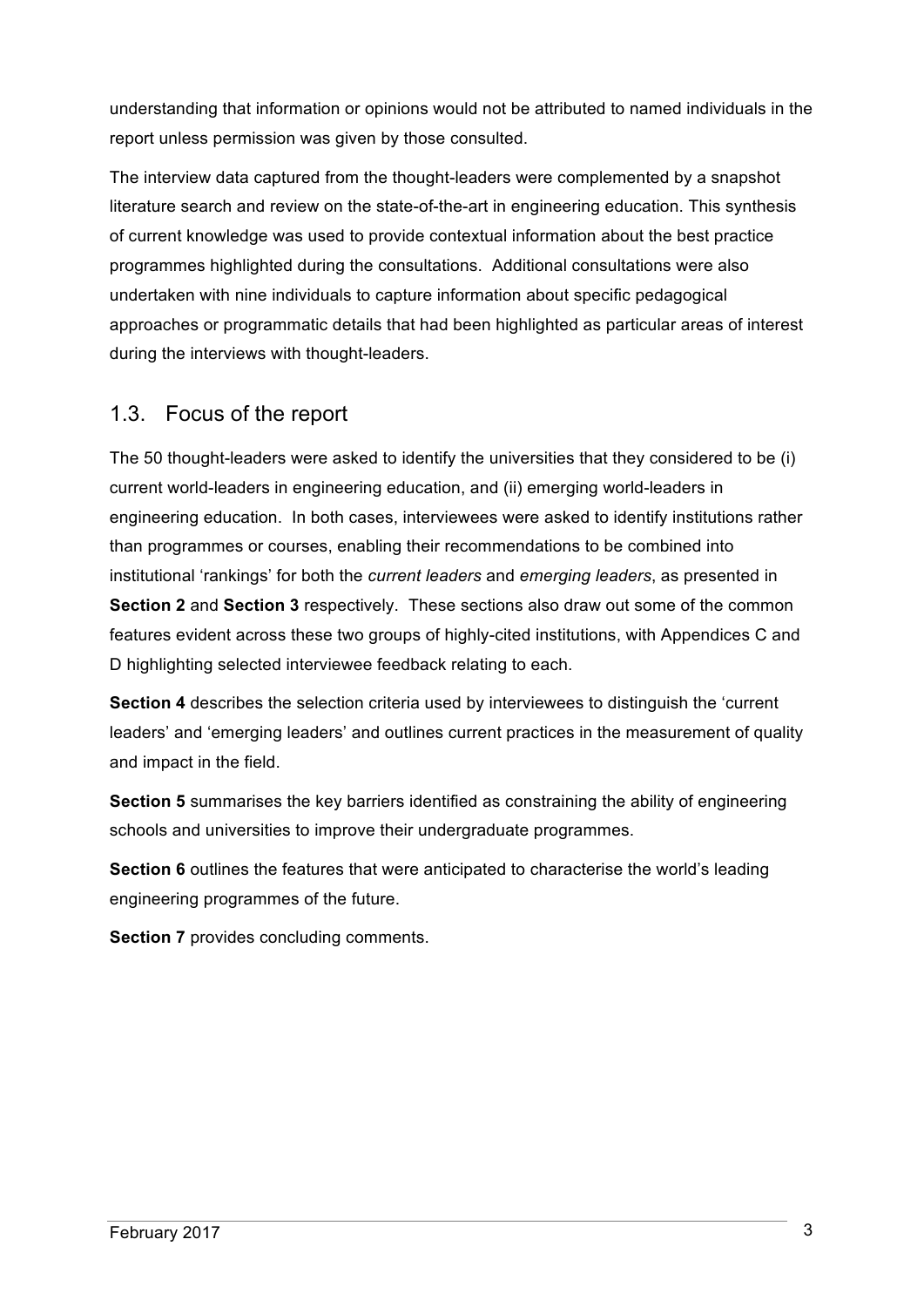# **2. Who are the current leaders in engineering education?**

## 2.1. The 'top 10' institutions

The 50 thought-leaders were asked to identify and describe the five or six universities that they considered to be the current global leaders in engineering education.

In all, 81 universities from 22 countries were identified by the 50 thought-leaders. The 10 institutions most consistently cited as 'current leaders' are presented in Figure 2. It highlights two US-based institutions that were each identified by over half of those consulted – Olin College of Engineering and MIT. The group of universities that just fell short of this 'top 10' list included Harvey Mudd College, Singapore Polytechnic, Nanyang Technological University and Imperial College London.





An analysis of the selections revealed that US-based individuals were disproportionately likely to identify US-based universities as 'current leaders': 66% of the 'current leaders' selected by US-based interviewees were from the US. This pattern was not evident amongst interviewees from countries outside the US: only 18% of their selections were for institutions in the continent in which they were based.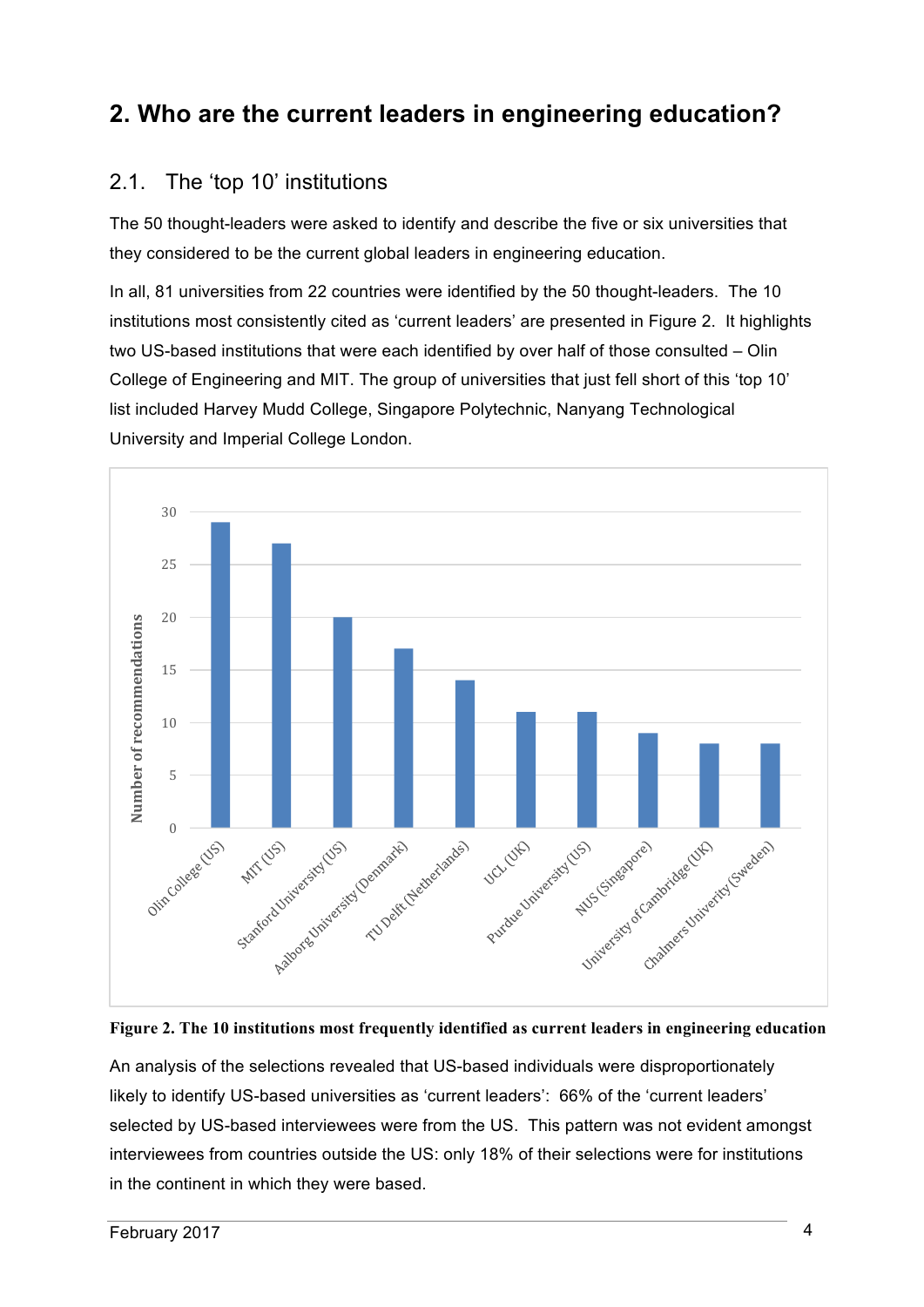To ensure that the top 10 list of 'current leaders' was not unduly influenced by this potential bias, the data were reanalysed to take account of the individuals' country of residence. This second analysis excluded recommendations made by interviewees within their own country of residence. To protect anonymity, the analysis is presented in summary form only in Figure 3. The top 10 institutions identified as 'current leaders' remained unchanged following the reevaluation. However, the positions held by both Purdue University and Stanford University were lower in the revised ranking. The premier positions held by both Olin College of Engineering and MIT remained unchanged, although their ranked order was reversed, perhaps reflecting the fact that non-US interviewees were more likely to identify Olin College as an 'emerging leader' rather than a 'current leader'.



#### **Figure 3. The 5 institutions most frequently identified as current leaders in engineering education***,* **with the results adjusted for the country of residence of the interviewee**

In describing their institutional selections, around half of the interviewees went on to suggest that the engineering education sector was entering a period of rapid and fundamental change. As a result, many suggested that the universities they identified as world leaders were likely "*to be quite different in five years' time to what they are now, because the benchmark of what constitutes good practice is changing*". As one interviewee commented:

"*For years and years, there was endless talk about why engineering education needed to change, lots of statements and reports about what needed to be done. And nothing changed, give or take a few electives and new mission statements... [but in recent years] something has happened, things are happening in places you have never even heard of, all over the world. Doing the same old thing is suddenly not going to be good enough*".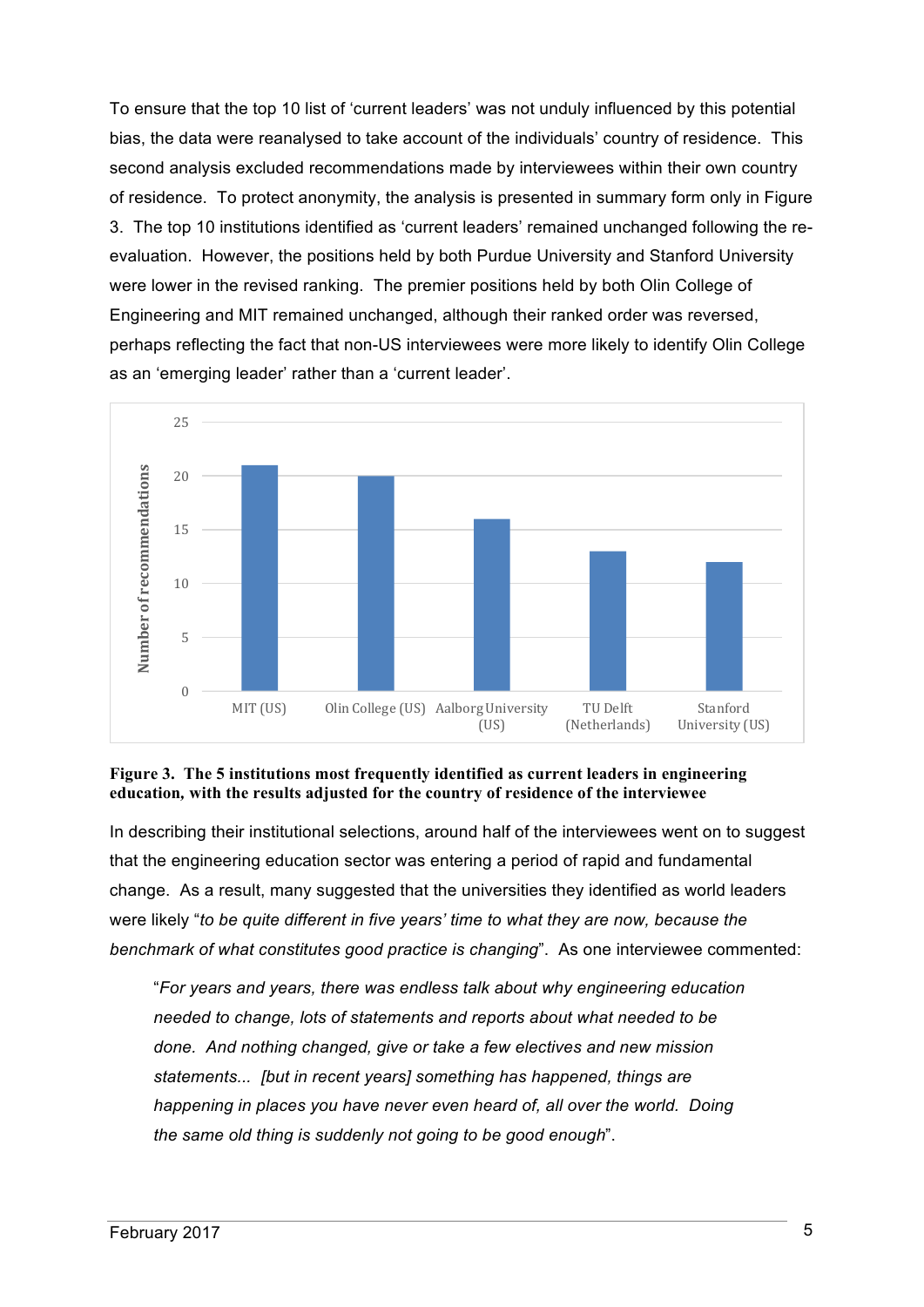Interviewees also suggested that these transitions were not confined to engineering: quality and impact in undergraduate education were becoming increasing priorities across the sector. Some interviewees noted the increased emphasis given by university leaders, including presidents, vice chancellors and senior managers, to their institution's educational vision and strategy. For example, one interviewee reported that, in the past, "*the conversations I had with deans, with university presidents, started and ended with research…[but now] they are talking about their teaching: what they are doing, what they are changing*". Others, however, also noted the difficulty in "*knowing what really goes on in the classroom*" at other institutions and being able to "*distinguish the rhetoric from the reality*".

As a result, it was suggested that most attention will continue to be paid to "*universities at the top of the [international] rankings and the universities on the conference circuit*" with good practice elsewhere often overlooked. For example, a number of interviewees noted that "*there is a lot of fantastic stuff going on in Germany – some great work collaborating with industry and a lot of investment [in higher education] from the German Government – but very rarely do they come out and talk about what they do, so I would not know which places to recommend*".

#### 2.2. Common features of the 'current leaders'

The institutions consistently identified by interviewees as current 'world leaders' share a number of common features:

- *established international profile*: the majority are well-established public universities catering for relatively large cohorts of undergraduate engineering students. A significant overlap is apparent between the institutions most frequently cited by interviewees to be 'current leaders' in engineering education (see Figure 2) and the international university rankings – indeed four of the universities listed in Figure 2 (MIT, Stanford University, UCL and the University of Cambridge) are also in the top 10 of the 2016 QS World University Rankings.<sup>1</sup>
- *external engagement and educational collaborations*: the majority of the 'current leaders'– particularly the five most frequently cited universities – have been actively engaged in disseminating their ideas and practices across the international higher education community. In addition, most have strategic global partnerships to support the development of undergraduate engineering programmes elsewhere. Examples include the *Collaboratory*<sup>2</sup> at Olin College of Engineering, the *Conceive, Design,*

<sup>1</sup> QS World University Rankings 2016 (http://www.topuniversities.com/university-rankings/world-university-rankings/2016)

<sup>&</sup>lt;sup>2</sup> Collaboratory, Olin College of Engineering (http://www.olin.edu/collaborate/collaboratory/)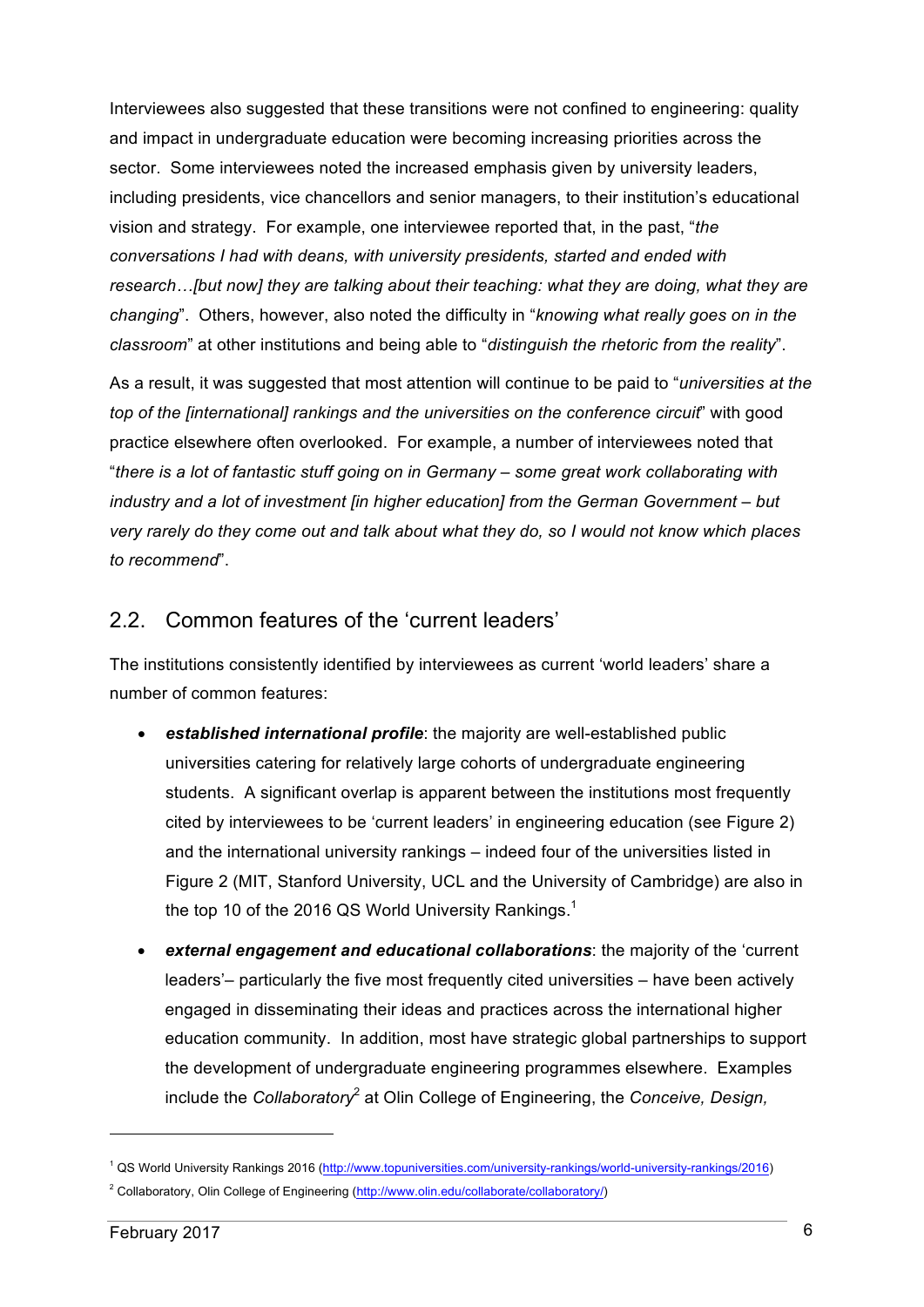Implement and Operate (CDIO)<sup>3</sup> initiative established and co-led by MIT, *Epicenter*,<sup>4</sup> operating until recently at Stanford University and the *UNESCO Centre for Problem-Based Learning*<sup>5</sup> at Aalborg University.

• *educational excellence often confined to 'pockets'*: many interviewees noted that the good practice that helped to make a university world-leading in engineering education was rarely institution-wide: "*so much of these things are pockets, it is one programme or one department. Unless it is a new university, like Olin, there are not many places where the whole university is a leader*". Another described the educational practices at the 'current leader' institutions as "*a lot of bright spots of activity, but nothing coherent*". Educational cohesion was seen as a particular challenge in countries such as the US where individual faculty autonomy plays a significant role. Indeed, a number of interviewees noted that "*European universities, like Aalborg, Delft, Chalmers and KTH seem to have been able to take a more coordinated approach, a more consistent approach*". However, feedback – both from interviewees based at the top-cited 'current leader' institutions and external observers – suggested that, regardless of location, most are "*finding it difficult to propagate the ideas, the culture, the good practice out from the pockets of excellence. This is going to take some time and a lot of effort*".

In addition to these commonalities in profile and structure, similarities in educational approach were also apparent amongst the 'current leaders', as outlined in the box below.

#### **Pedagogical features of the 'current leaders' in engineering education:**

- pathways and linkages for students to engage with the university's research activities, often building upon rigorous, applied teaching in the engineering fundamentals;
- a wide range of technology-based extra-curricular activities and experiences available to students, many of which are student-led;
- multiple opportunities for hands-on, experiential learning throughout the curriculum, often focusing on "*problem identification as well as problem solution*", and typically supported by state-of-the-art maker spaces and team working areas;
- the application of user-centred design throughout the curriculum, often linked to the development of students' entrepreneurial capabilities and/or engaged with the social responsibility agenda;
- emerging capabilities in online learning and blended learning;
- long-standing partnerships with industry that inform the engineering curriculum as well as the engineering research agenda.

<sup>&</sup>lt;sup>3</sup> CDIO (Conceive, Design, Implement and Operate) (http://www.cdio.org)

<sup>4</sup> Epicenter, Stanford University (http://epicenter.stanford.edu)

<sup>5</sup> Aalborg Centre for Problem Based Learning in Engineering Science and Sustainability under the Auspices of UNESCO (http://www.ucpbl.net)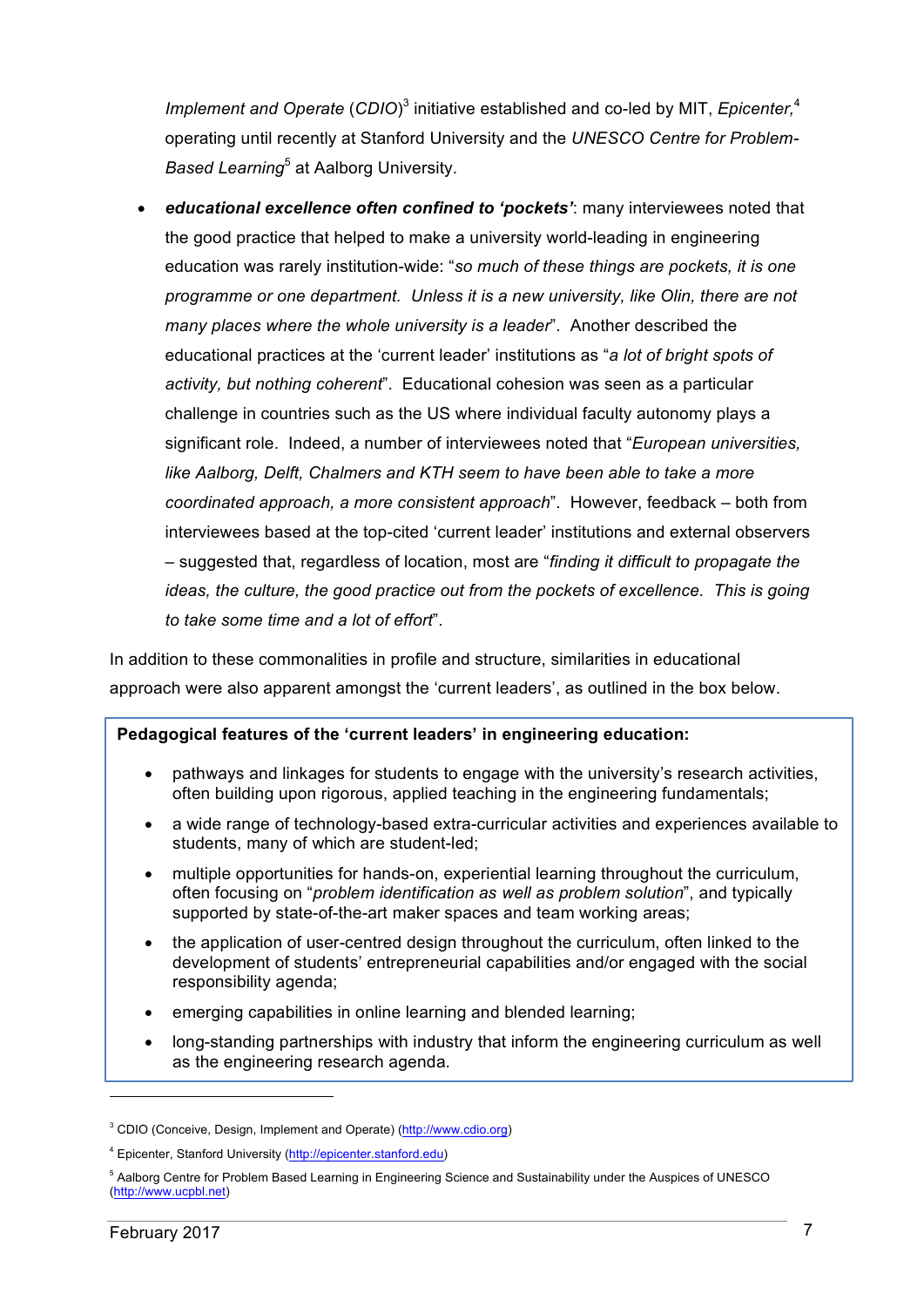# 2.3. Feedback on the top-rated institutions

Appendix C highlights selected interviewee feedback on the top eight universities most frequently cited as 'current leaders' in engineering education (see Figure 2):

- Olin College of Engineering
- MIT
- Stanford University
- Aalborg University
- Delft University of Technology (TU Delft)
- University College London (UCL)
- Purdue University
- National University of Singapore (NUS)

While the summaries generally reflect the balance of views expressed by interviewees and focus on the feedback most commonly given, critical feedback has not been included in this version of the report. For newer institutions, or those that have recently implemented a programme of educational reform, some contextual information is also included in the descriptions.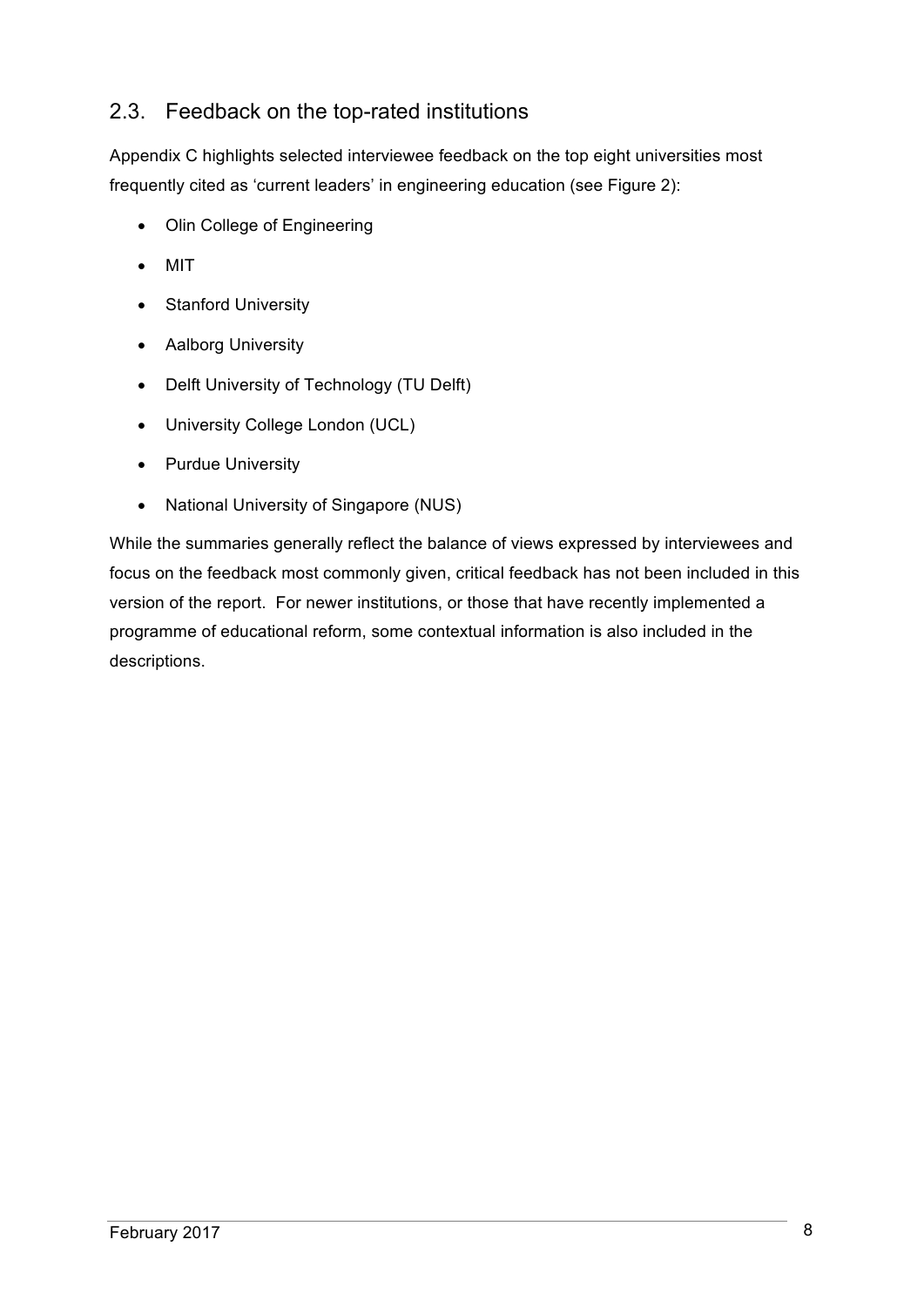# **3. Who are the emerging leaders in engineering education?**

## 3.1. The 'top 10' institutions

Thought-leaders were asked to identify and describe the five or six universities that they consider to be the 'emerging leaders' in engineering education: the institutions that look set to rise to the cutting-edge of engineering education worldwide in the decades to come.

In all, 89 universities from across 27 countries were identified. The 10 universities most frequently cited are presented in Figure 4. The group of universities that just fell short of this 'top 10' list included Monterrey Tech, Hong Kong University of Science and Technology, RWTH Aachen University and Nanyang Technological University.





Four institutions feature prominently amongst both the current and emerging global leaders. While some interviewees identified Olin College of Engineering, NUS, UCL and TU Delft as 'current leaders', others (particularly those that were not national or regional peers to these universities) viewed them as 'emerging leaders'. This suggests that the ranked position of these four institutions could have been even higher if their status as either a 'current leader' or 'emerging leader' could have been allocated more consistently. Overall however, the Singapore University of Technology and Design (SUTD) and Olin College of Engineering were the institutions most frequently cited as 'emerging leaders' in engineering education.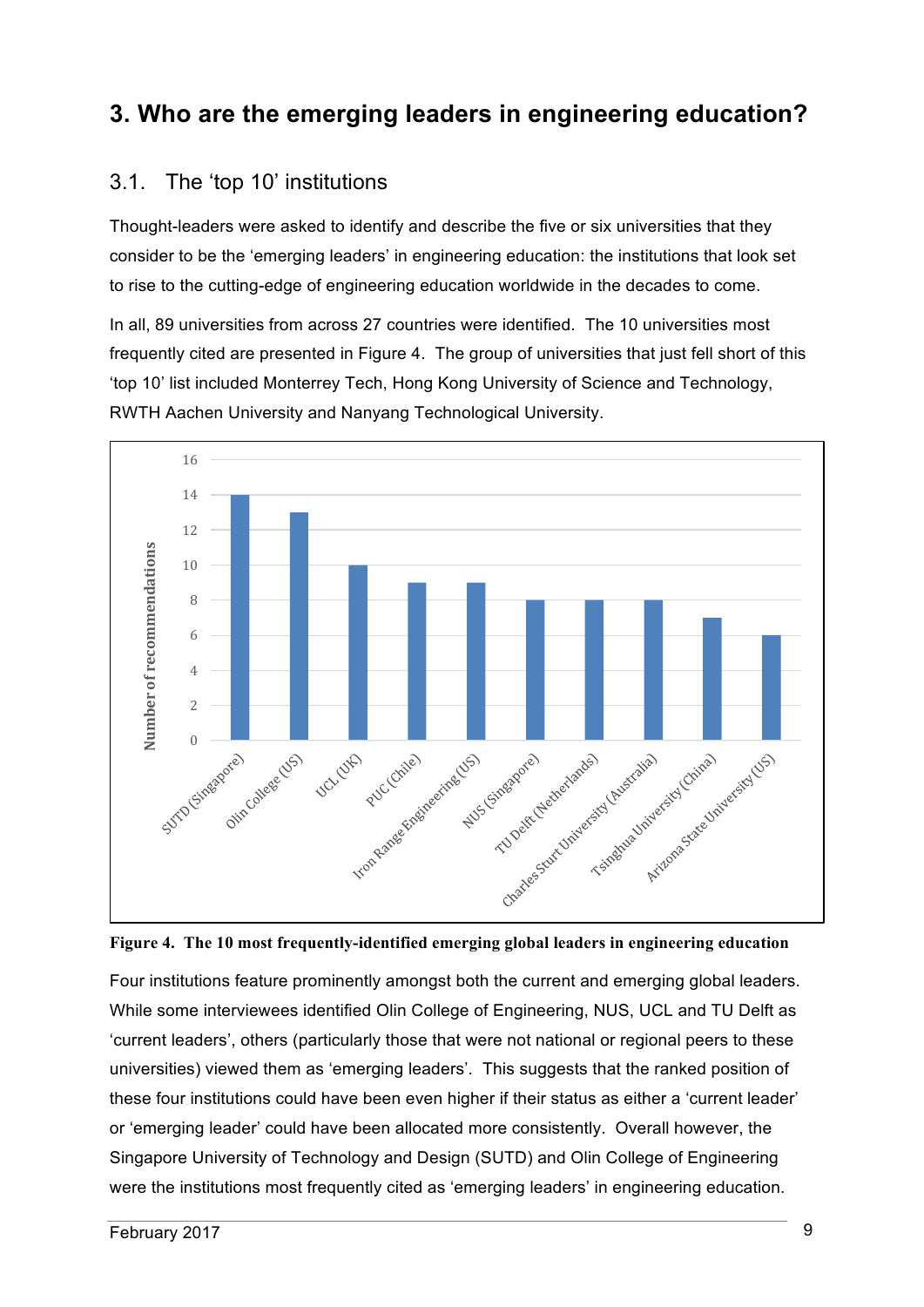A number of institutions were also repeatedly discussed by interviewees as 'places to watch for the future', but were seen to be at too early a stage of development to yet identify as 'emerging leaders'. Examples are given in the box below.

#### **'Places to watch'**

- NMiTE, $^6$  UK, a teaching-only engineering and technology institution currently under development, with a focus on creativity, innovation and experiential learning and aiming to admit its first cohort of students in 2019;
- the Lassonde School of Engineering<sup>7</sup> at York University (Canada), a new engineering school that aims to educate 'renaissance engineers<sup>8</sup> and admitted its first undergraduates to its programmes in 2013;
- BVB College<sup>9</sup> (India) which transformed its undergraduate curriculum to focus on social and technological innovation in a multi-disciplinary learning environment;
- the new engineering school at Insper<sup>10</sup> in Brazil which has developed a new handson, student centred curriculum.

## 3.2. Common features of the 'emerging leaders'

The world's 'emerging leaders' share a number of common features that may indicate the direction of travel for engineering education worldwide.

The **first feature** that connects most of the institutions in Figure 4 is their systemic and unified approach to engineering education. The majority of 'emerging leaders' fall into one of two categories:

- *New start*: a university or engineering school established from a blank slate with a distinctive and integrated educational approach, such as SUTD, Olin College of Engineering, Iron Range Engineering and Charles Sturt University;
- *Systemic reform*: a university or engineering school with an established global reputation engaging in a systemic programme of educational reform, such as UCL, PUC and Arizona State University.

Interviewee feedback suggests that such a unified and consistent educational approach – one reaching across all engineering undergraduate programmes – is not a feature of the majority of the 'current leaders'.

<sup>&</sup>lt;sup>6</sup> New Model in Technology & Engineering (NMiTE), UK (http://nmite.org.uk)

<sup>7</sup> Lassonde School of Engineering, York University (http://lassonde.yorku.ca)

<sup>&</sup>lt;sup>8</sup> Club Lassonde, Lassonde School of Engineering (http://clublassonde.com)

<sup>&</sup>lt;sup>9</sup> B. V. Bhoomaraddi College of Engineering and Technology, India (http://www.byb.edu)

<sup>&</sup>lt;sup>10</sup> The new way to teach engineering, Insper, Brazil (http://www.insper.edu.br/en/newsroom/insper-in-the-media/the-new-way-toteach-engineering/)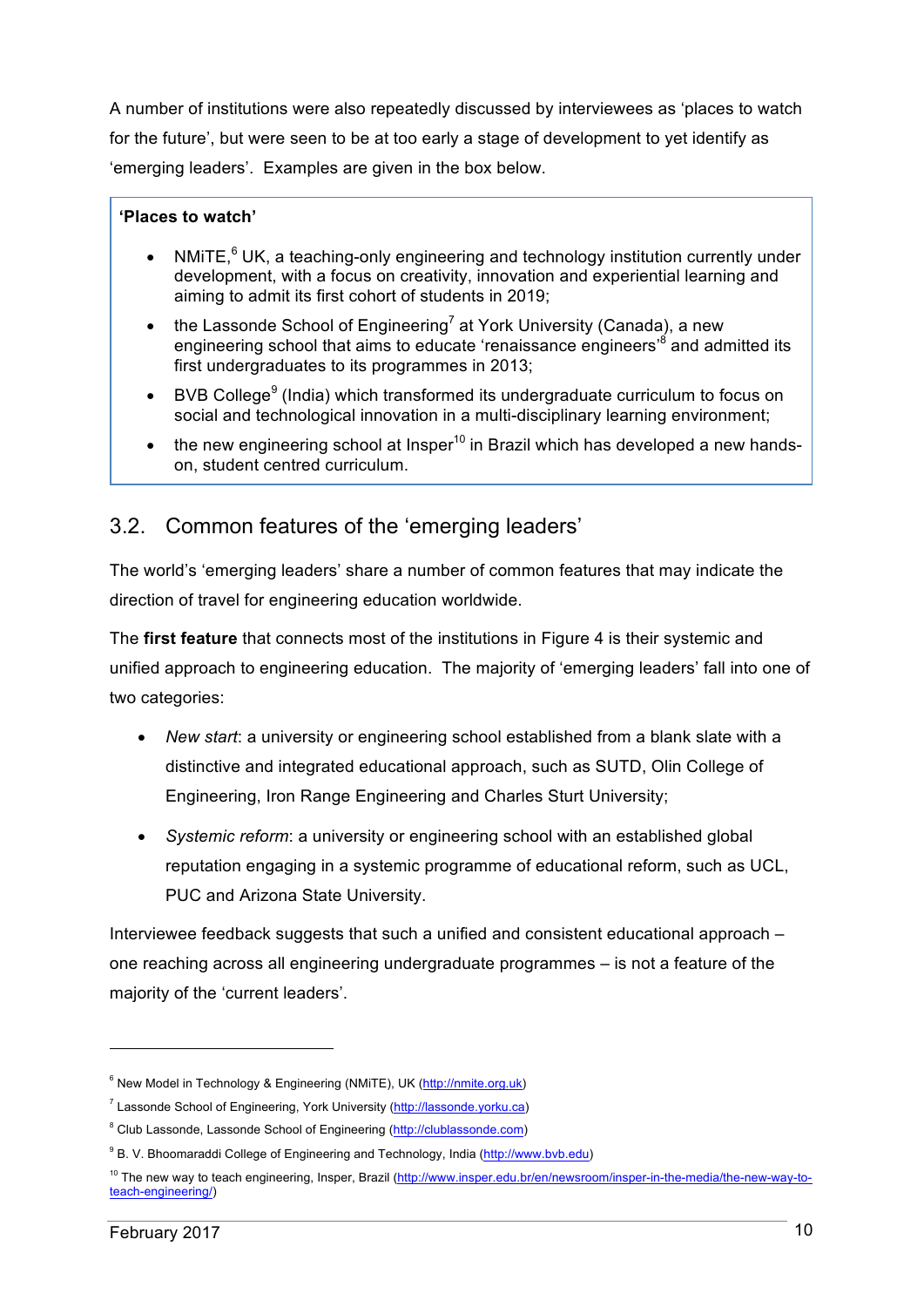The **second feature** common to the 'emerging leaders' is an educational approach that distinguishes them from the 'current leader' institutions. While the elements of this approach varied across the 'emerging leaders', they included at least three of the following:

- non-conventional student entry requirements or selection processes;
- the increasing integration of work-based learning;
- the blending of off-campus online learning with on-campus intensive experiential learning;
- the establishment of student-led, extra-curricular activities in contexts and cultures that are not typically associated with non-curricular experiences;
- a dual emphasis on engineering design and student self-reflection that are integrated across the curriculum.

These elements combined in ways that marked a distinctive break with the educational approaches of the 'current leaders'.

The **third feature** connecting many of the 'emerging leaders' is the extent to which their development has been shaped by regional needs and constraints. For example:

- the root-and-branch educational reform in the School of Engineering at the Pontifical Catholic University of Chile (PUC)<sup>11</sup> has been accelerated by significant government investment aimed at catalysing a new generation of technology innovators to drive the national economy and improve social mobility;
- the new engineering school at Charles Sturt University<sup>12</sup> (Australia) was established in direct response to the regional shortage of engineers with transferable and entrepreneurial skills;
- the educational transformation in the engineering school at Arizona State University<sup>13</sup> (US) has been focused specifically on supporting the health, opportunity and economic development of the state of Arizona.

Interview feedback suggests that the clarity of educational goals amongst these institutions – be that of national economic development, tackling societal inequalities of opportunity or improving the regional engineering skills base – has enabled them to take a more visionary and innovative approach, one that would not have been possible if the focus of reform had simply been on "*updating the catalogue*".

<sup>&</sup>lt;sup>11</sup> Clover 2030, Pontifical Catholic University of Chile (http://www.ingenieria2030.org)

<sup>&</sup>lt;sup>12</sup> CSU Engineering, Charles Sturt University (http://www.csu.edu.au/go/engineering)

<sup>&</sup>lt;sup>13</sup> Ira A. Fulton Schools of Engineering, Arizona State University (https://engineering.asu.edu/#)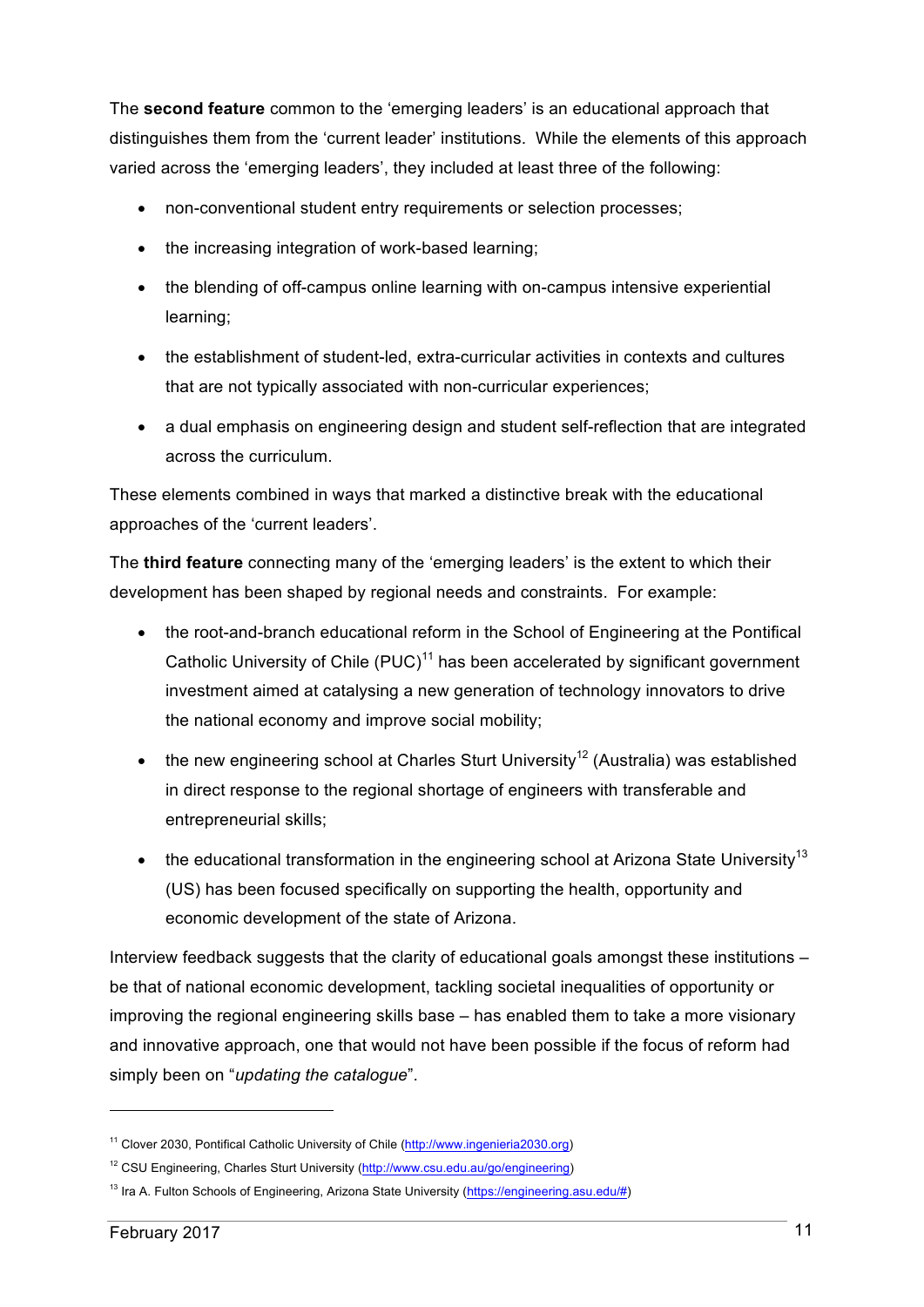The **fourth feature** of the 'emerging leaders' is their geographical location and how that contrasts with 'current leaders' in engineering education. Figure 5 presents data for all of the recommendations made by interviewees, in both the categories of 'current leaders' and 'emerging leaders', by global region. As this illustrates, institutions identified as the world's 'current leaders' in engineering education are predominantly based in the US or Europe (representing 54% and 29% of the total recommendations made, respectively, and totalling 83% in all). In contrast, the 'emerging leaders' are much more likely to include Asian-based universities (increasing from 13% to 32% of the total selections made) and South Americanbased institutions (increasing from 3% to 11% of the total selections made). The geographical centre of gravity of the world's leading engineering programmes may therefore be undergoing a fundamental shift, from north to south and from established high-income countries to the emerging economic 'powerhouses' in Asia and South America.





Although only one Latin American University features amongst the top 10 of 'emerging leaders', a range of other institutions in Brazil, Colombia, Mexico and Chile were consistently identified by interviewees. The transformations underway in Chile were particularly noted. As one interviewee commented, "*what I see universities doing across Chile – from the most elite research universities through to mid-range regional universities – is just phenomenal… It is an all-out effort, implemented with not only a vision, but with what people are doing on the ground*".

Almost a third of universities identified as 'emerging leaders' were based in Asia. As one interviewee noted; "*there has been an unprecedented expansion of higher education in South East Asia, and engineering education is at the core of that. There is going to be*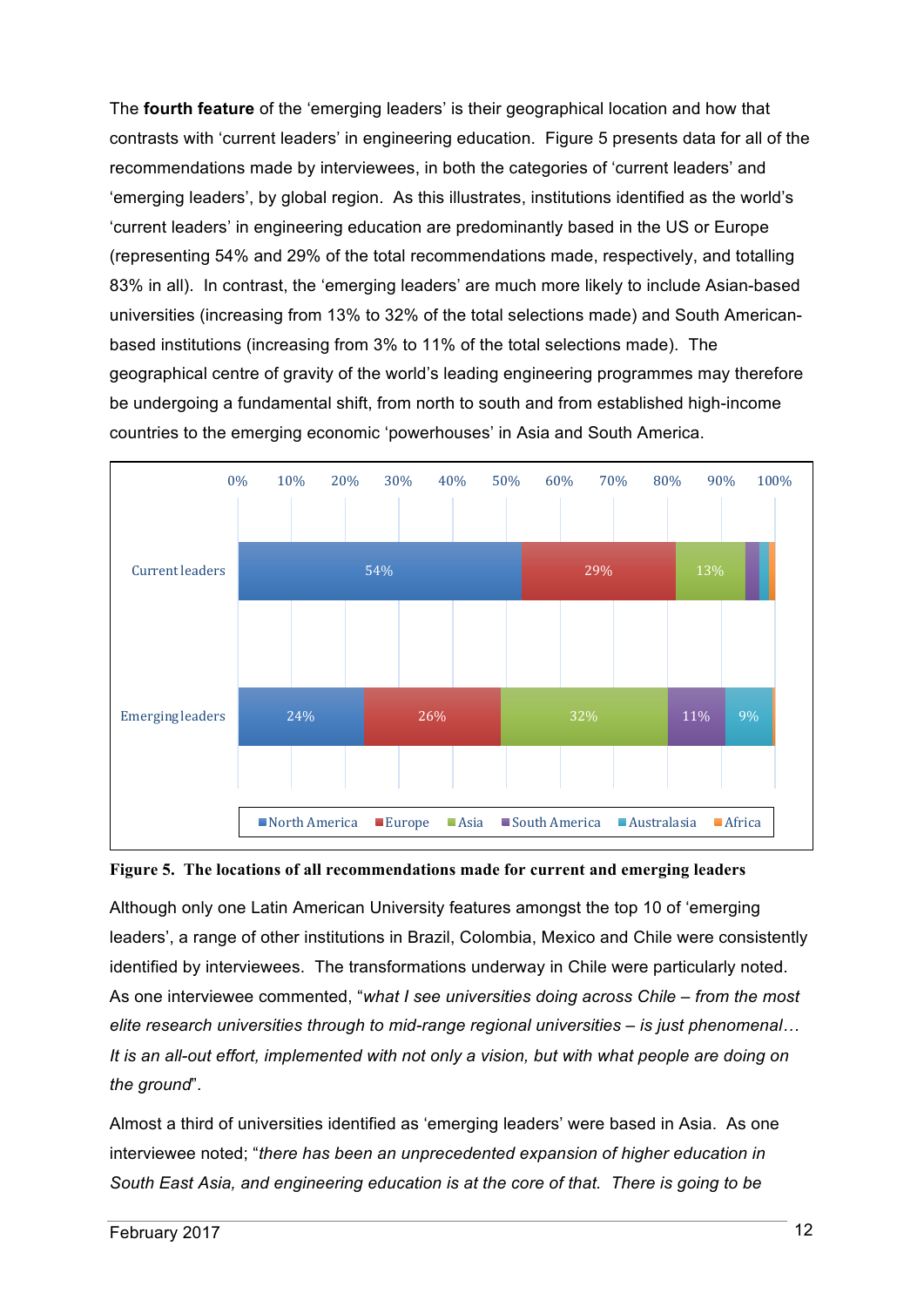*interesting things coming out of those parts of the world*". Indeed, many interviewees at a dean or university senior management level spoke about "*spending quite a lot of time in the Asian part of the world recently… Other countries are not losing momentum, but there is a strong realisation in many Asian universities that strength in research needs to be balanced by strength in education and there are real opportunities there*". A theme repeated by many interviewees was that while "*the teaching and the curriculum is not yet what I would call cutting edge*", it was the speed and direction of travel in many key Asian universities that was the source of particular interest. Many noted the significant investment in engineering education in both China and Korea and the potentially disruptive influence of new private universities in India. However, it was Singapore that was discussed most frequently. Indeed, over 60% of interviewees identified at least one of four Singaporean institutions – SUTD, NUS, Nanyang Technical University (NTU) and Singapore Polytechnic – either as a 'current leader' or an 'emerging leader' in engineering education. Benefitting from considerable government support and investment in higher education, Singapore was seen as "*a country with a history of having to innovate*" where universities offered a unique "*willingness to collaborate with others in a forward-thinking way*".

#### 3.3. Feedback on the top-rated institutions

Appendix D highlights selected interviewee feedback on the top nine universities most frequently cited as 'emerging leaders' in engineering education (see Figure 4):

- Singapore University of Technology and Design (SUTD)
- Olin College of Engineering
- University College London
- Pontifical Catholic University of Chile (PUC)
- Iron Range Engineering
- National University of Singapore (NUS)
- Delft University of Technology
- Charles Sturt University
- Tsinghua University

Like Appendix C, while the summaries reflect the balance of views expressed by interviewees, critical feedback has been excluded in this version of the report.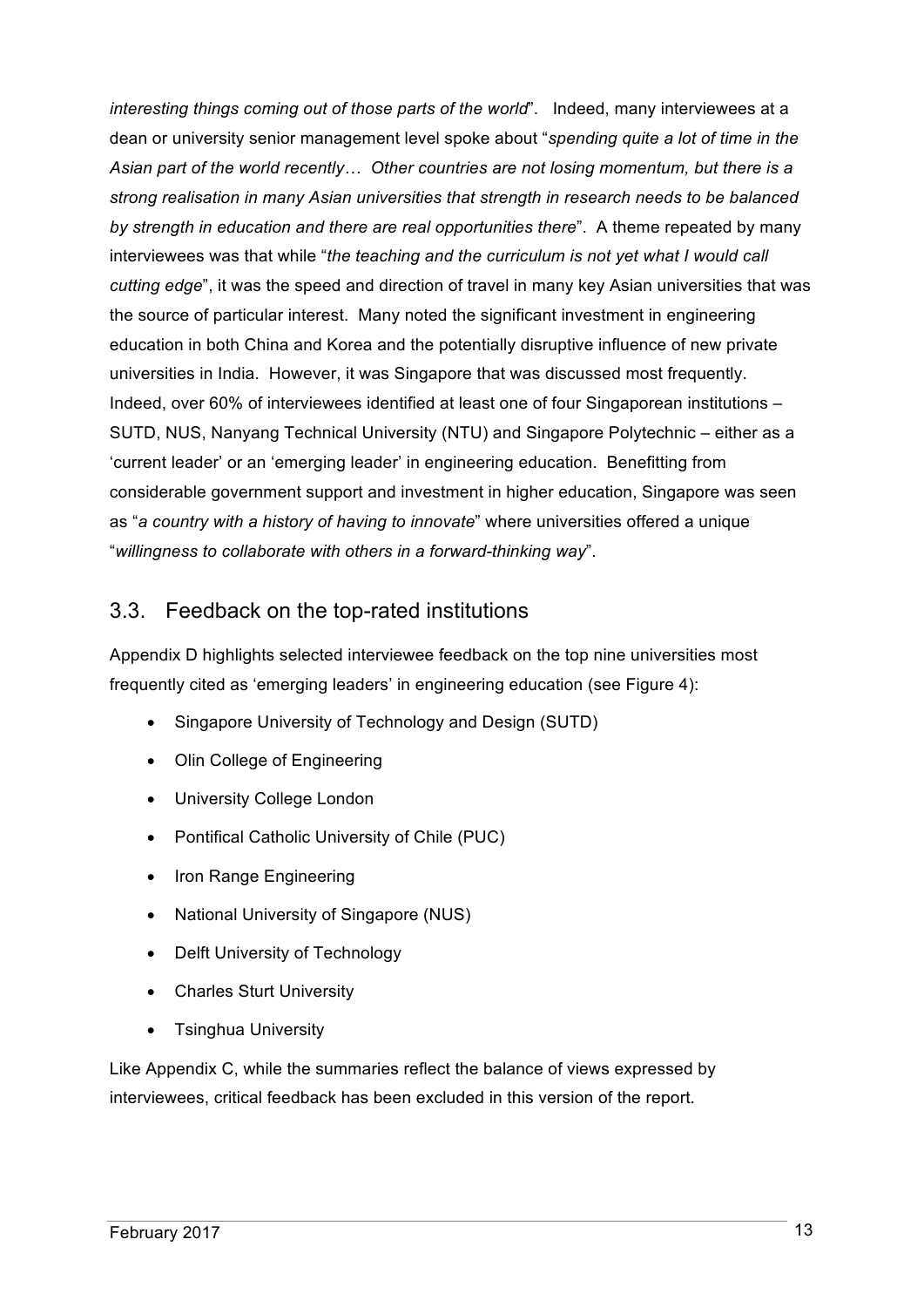# **4. How should quality in engineering education be measured?**

The interviews explored the thought-leaders' views on how quality and impact in engineering education should be measured. They were asked to consider the criteria underpinning their selections of 'current leaders' and 'emerging leaders' and to note those institutions taking a robust approach to measuring the impact and quality of their undergraduate programmes**.**

There was a clear consensus that "*measuring the impact we have on our students, how much they are actually learning, is something that we as a community do very badly*". Indeed, the vast majority (over 80%) were unable to provide the name of one or more institution that they believed to have taken "*an effective approach to measuring the impact of their programmes on student learning and/or measuring the impact of an educational change*" (see question 6 in Appendix B). Instead, interviewees spoke about the paucity of reliable and comparable data by which the quality of an institution's education could be assessed, an issue that both constrained their ability to make informed assessments of the quality of an institution's education as an external observer and restricted the evidence-base upon which the engineering education community as a whole was able to move forward.

International university rankings were widely recognised to provide very poor indicators of educational quality, often relying on proxy measures such as staff-to-student ratios and graduate employment profiles. In turn, scholarly activities in engineering education were widely regarded to be insufficiently related to overall programme quality and impact: "*the scholarly work going on in engineering education is not translated back into the lecture room, it's always theoretical*". Similarly, while "*we now have these massive theoretical powerhouses [in engineering education], when it comes to influencing their own departments, they have a very hard time doing it, even themselves*".

One institution was repeatedly cited as an exception to this pattern: Aalborg University in Denmark. It was singled out as having taken a more coherent and robust approach to measuring its institutional impact on student learning. Indeed, interview feedback suggested that the systematic approach to assessing programme impacts, the demonstrable quality of the programmes and the external visibility given to the university's achievements all played a role in Aalborg University's identification as a 'current leader' in engineering education (see Figure 2). For example, in 2004, Aalborg University published a survey which captured employers' perspectives of the skills and capabilities of Aalborg University graduates compared to graduates from peer Danish institutions that had not widely adopted a problem-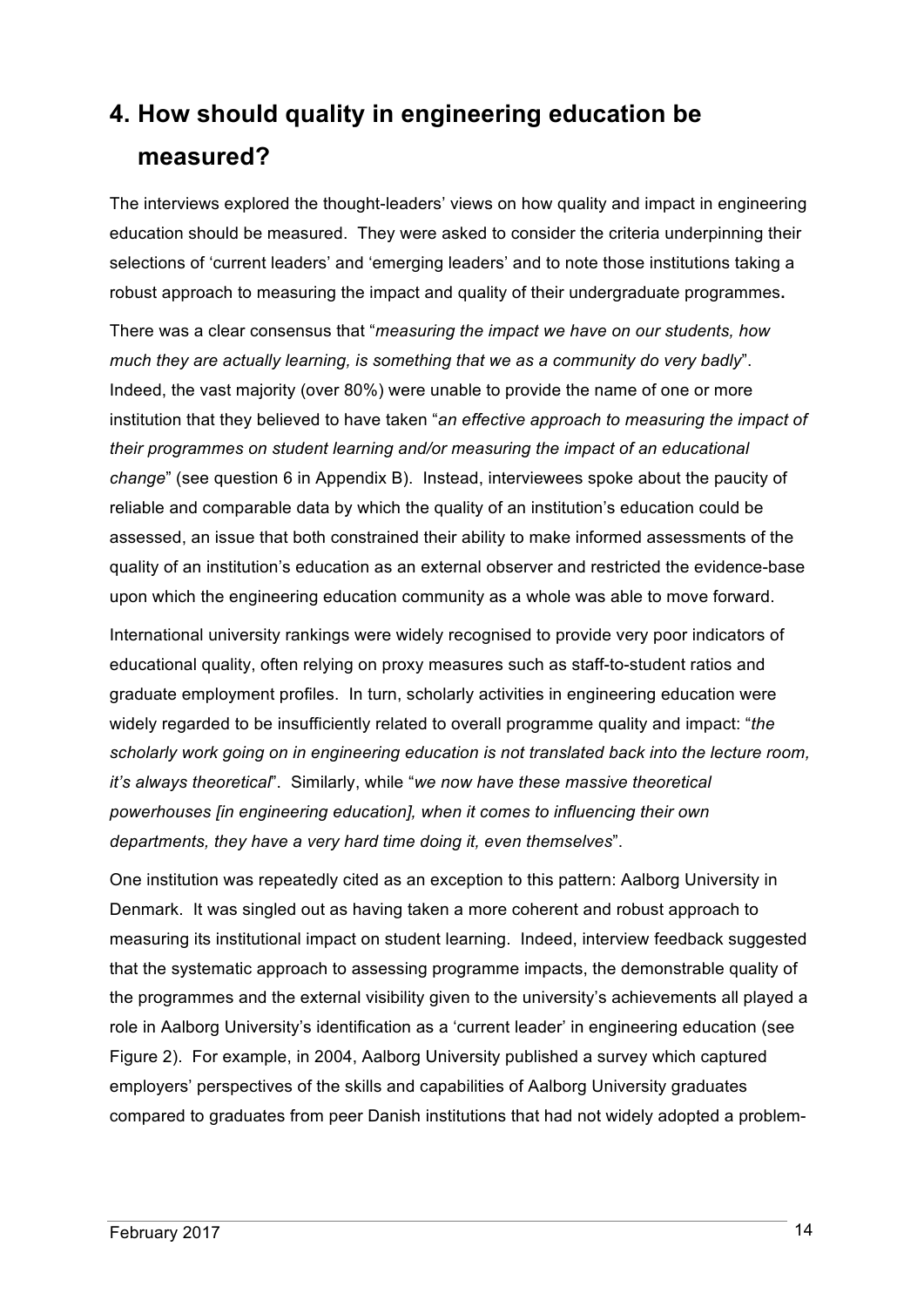based approach.<sup>14</sup> While all graduates were rated equally for their technical engineering knowledge, Aalborg University graduates were identified as demonstrating a superior range of personal and professional skills when compared to graduates from peer institutions. More recently, Aalborg University has developed the PROCEED-2-WORK study, capturing longitudinal data from the engineering student cohort that enrolled in Danish universities in 2010, tracking their experiences and perspectives through into the workplace.<sup>15</sup>

Interviewees noted other institutions and projects that were seen to be taking robust approaches to evaluating student learning/development or the impact of their educational reforms. These included Penn State University, which is tracking the use of evidence-based educational practice across their engineering school,<sup>16</sup> the Technical University of Denmark (DTU), where graduate surveys are being used to evaluate the impact of adopting CDIO across the curriculum, and the APPLES project,<sup>17</sup> a four-year longitudinal study that tracked the experiences of engineering students across 21 US engineering schools.

Overall, the thought-leaders identified three broad types of informal indicators that they might use to determine the educational quality of institutions outside their own. These are summarised in the box and discussed in the sub-sections below.

#### **Informal indicators of quality in engineering education:**

- 1. the quality and impact of the university's graduates, such as their employability, career progression or impact on society/industry;
- 2. the 'delta' added to the students during their studies, by considering the student learning or 'value added' over the duration of the degree programme;
- 3. the institution's capacity to deliver a world-class education, as evidenced by its: (i) institutional commitment to education, (ii) educational culture, and (iii) influence on practice elsewhere.

Most interviewees touched upon all three indicators during their interview. However, one indicator – an institution's capacity to deliver a world-class education, indicator 3 above – was given particular weight and was consistently cited when identifying 'current leaders' and 'emerging leaders'. The thought-leaders noted that institutional capacity was the only indicator where the evidence was readily available (unlike 'value added' data, indicator 2)

<sup>&</sup>lt;sup>14</sup> Kjærsdam, F. (2004). Technology transfer in a globalised world: transferring between university and industry through cooperation and education. *World Transactions on Engineering and Technology Education, 3*(1), 63–66

<sup>15</sup> PROCEED-2-WORK, Aalborg University (http://vbn.aau.dk/en/projects/proceed2work(12da3a74-9831-4e8d-9d52- 27200206a6b6).html)

<sup>&</sup>lt;sup>16</sup> Zappe, S. E. et al (2016) Development and Implementation of Quantitative Methods to Study Instructional Practices in Engineering Programs. International Journal of Engineering Education, *32*(5), 1942-1959

<sup>&</sup>lt;sup>17</sup> Academic Pathways of People Learning Engineering (APPLES) (http://www.engr.washington.edu/caee/CAEE-TR-10-01%20APPLES%20v2.pdf)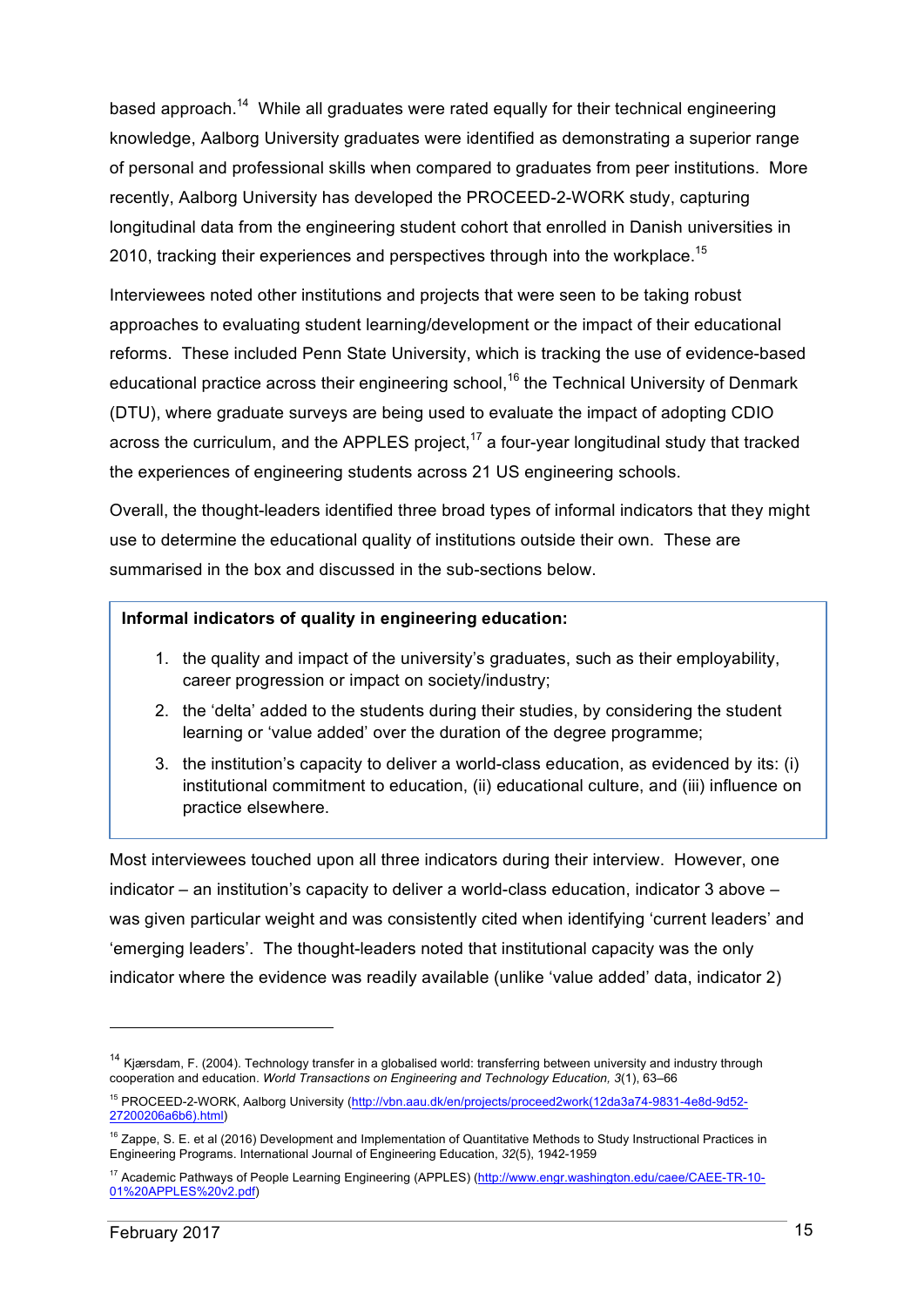and not distorted by the quality of the student intake (unlike indicators relating to the quality and impact of graduates, indicator 1).

Feedback relating to each of the three groups of indicators is explored further in the subsections below.

## 4.1. The quality and impact of university graduates

The career trajectory and impact of gradates was regarded as an important indicator of the quality of an undergraduate programme. Measures proposed included:

- "*their impact on the social and economic situation of their own country*";
- the extent to which graduates "*have the capabilities that industry needs now and in the future*";
- graduates' "*career prospects ten years out*".

Simplified versions of such metrics, including graduate employability and earnings, are often included in national university rankings, and were seen to enable external observers to distinguish between the quality of peer institutions.

However, scepticism was expressed about the validity of such metrics for cross-institutional comparisons when seeking to identify the best programmes worldwide. Scepticism stemmed from the influence of the quality of the student intake on graduate outcomes. Some thoughtleaders argued that the use of these 'output measures', both formally and informally, had secured a reputation of educational quality for many of the world's top-rated research universities – ones that receive an exceptional quality of student intake – that was not borne out in practice. As one interviewee observed:

*"is the graduate [from such institutions] coming out distinctive because of who the graduate was when they came into the institution, or is the graduate coming out distinctive because of the transformation that the institution helps them to achieve while they were there?... We don't know because we have no instruments to look seriously at that question".* 

Another simply commented, "*it is not clear if the 'elite' universities are playing a bigger role than just taking the cream from the top*". It was suggested that measures of 'output quality' may have been appropriate in an era where there was little differentiation in the engineering education market – "*where the curriculum in most engineering schools was roughly the same*" – and where there was limited visibility of educational practice and priorities at institutions beyond your own. However, interviewees noted that the engineering education landscape had changed dramatically in the past five years, with the emergence and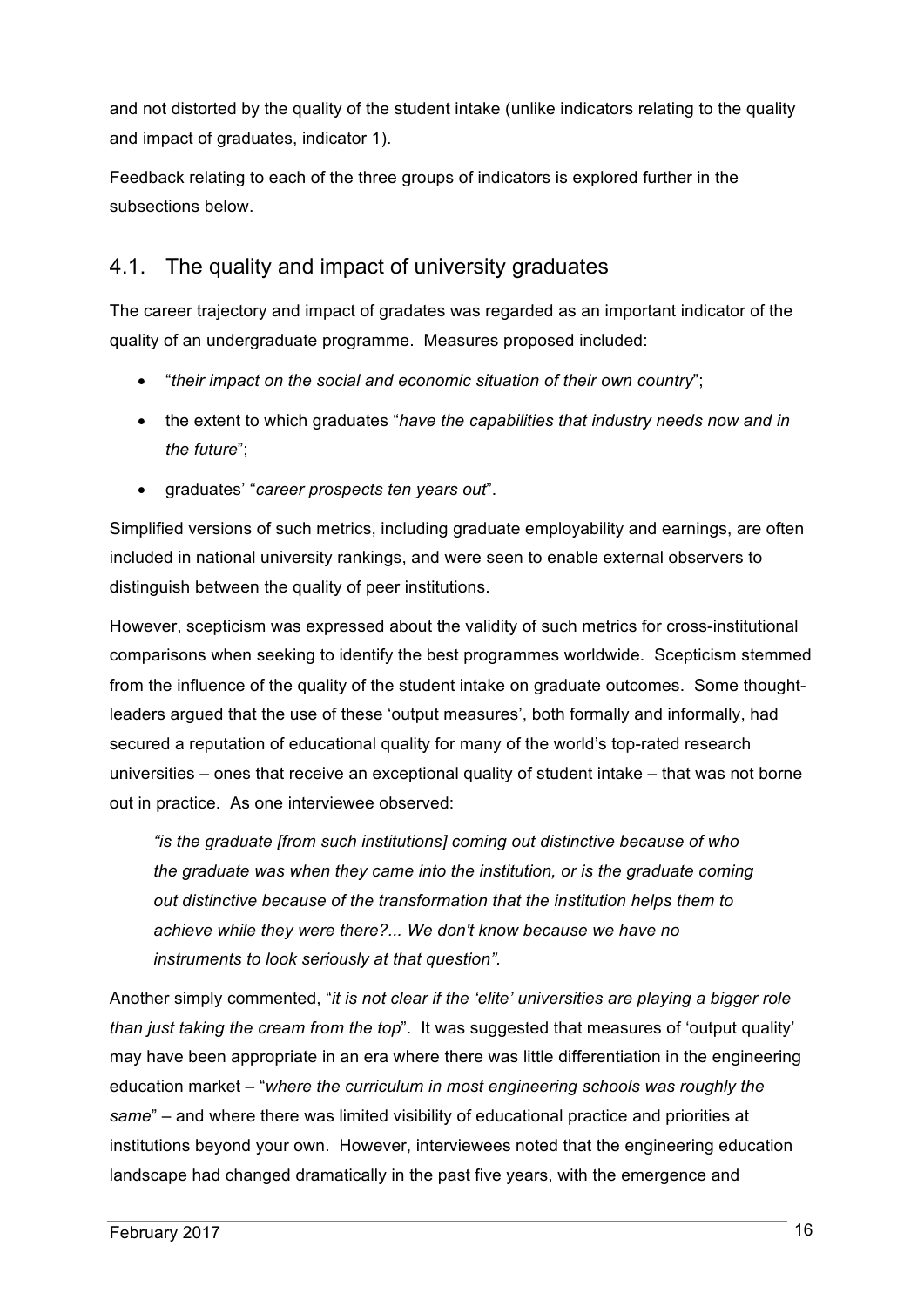increased visibility of cutting-edge education practice from outside of the top-ranked research universities. As one interviewee commented:

*"The next generation of [leading universities in engineering education] won't be just the places that take the best students – and do whatever they like with them because, let's face it, they were always going to be good – they are also going to be the places that might be lower down in the research rankings, may not have exceptional students, but are really doing something quite special …with the students they have. Those are the places that people want to find out about, because they are doing the real trick!"*

In this context, interviewees noted their interest in institutions – such as Aalborg University in Denmark, CSU in Australia and Iron Range Engineering in the US – that were understood to be catering to "*a more typical type of engineering student*". For example, one interviewee explained that his selection of CSU as an 'emerging leader' was influenced by the fact that "*their entry cohort are not those deemed as having the greatest skills. If you are looking for intrinsic motivation when you are talking about MIT, it is straightforward, because people who go to MIT have those qualities already. But Charles Sturt are [seeking to develop] intrinsic motivation… in the people that walk through the door, people that don't necessarily have any at the start*".

## 4.2. The 'delta' of student learning provided by the university

Many interviewees suggested that "*the gold standard*" for measuring the quality and impact of engineering education programmes was to capture the 'delta' or 'value added' to the students during the course of their studies. These views were informed by the wider debate on 'value added' measures in higher education.<sup>18,19,20</sup>

However, it was widely acknowledged that "*we just don't have anything like the quality and breadth of data that we need to make any objective assessments of the 'delta' in engineering programmes. This is the next big frontier for engineering education*". Another noted that 'value added' impact measures "*are the big missing link in higher education, because to do such a thing, you need a steady hand and you need to collect a base line and you need a* 

<sup>&</sup>lt;sup>18</sup> McGrath, C. H., Guerin, B., Harte, E., Frearson, M., & Manville, C. (2015). Learning gain in higher education, RAND Corporation (http://www.rand.org/pubs/research\_reports/RR996.html)

<sup>19</sup> AASCU. (Spring 2006). Value-added Assessment. *Perspectives.* Washington, DC: American Association of State Colleges and Universities.

<sup>(</sup>http://www.aascu.org/uploadedFiles/AASCU/Content/Root/PolicyAndAdvocacy/PolicyPublications/06\_perspectives(1).pdf)

<sup>20</sup> Nusche, D. (2008), *Assessment of Learning Outcomes in Higher Education: A Comparative Review of Selected Practices*, OECD Education Working Papers No. 15, OECD Publishing (*http://www.oecd-ilibrary.org/education/assessment-of-learningoutcomes-in-higher-education\_244257272573)*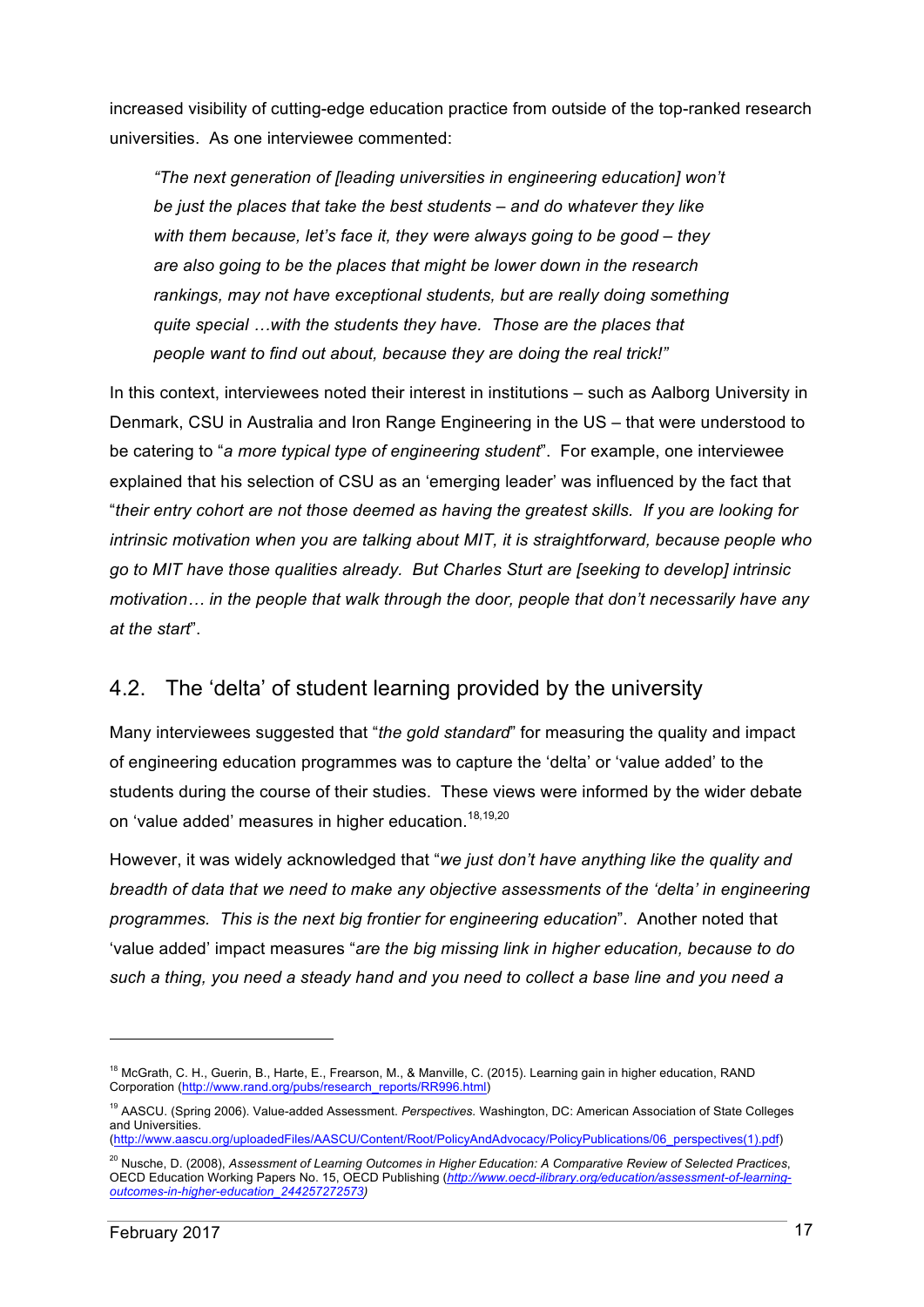*continuity of the data collected. The question is, who is going to do such a thing in engineering education*?"

## 4.3. The institution's capacity to deliver a world-class education

The capacity of an institution to deliver a world-class education was identified by almost 90% of thought-leaders as guiding their selection of 'current leaders' and 'emerging leaders'. As noted above, this was in part due to the absence of other reliable and robust data relating to educational quality.

Three dimensions of institutional capacity were given particular emphasis:

- the institutional leadership/commitment to education;
- the educational culture:
- the capacity of the institution to influence practice elsewhere.

These dimensions are discussed below. The sub-sections should be read alongside feedback relating to the educational approach of the 'current leaders' and 'emerging leaders' (see Sections 2, 3 and 6).

#### 4.3.1. Institutional leadership in and commitment to education

Institutional commitment and leadership were identified as cornerstones of a university's capacity to provide a world-class education. Many interviewees reflected upon the institutional features that could be seen as indicators of an institutional commitment to education. These included:

- investment in learning spaces that support and progress student-centred pedagogical approaches. Examples repeatedly cited by interviewees included the investments in 'Engineering Practice Centres' in Tsinghua University (China) and the new flexible classroom spaces at DTU (Denmark);
- processes for supporting, informing and recognising teaching excellence, such as the quality and pervasiveness of faculty training in education or the extent to which education is recognised in faculty progression. Chalmers University of Technology, TU Delft and NUS were repeatedly noted for their strength in this regard.

Many interviewees also spoke at length about what was understood to be "*a direct connection between the vision and ambition of a small number of individuals*" in leadership positions and the capacity of the university to develop and maintain world-class engineering education. At a time of significant worldwide change in engineering education, such leadership was regarded as crucial. As one interviewee commented: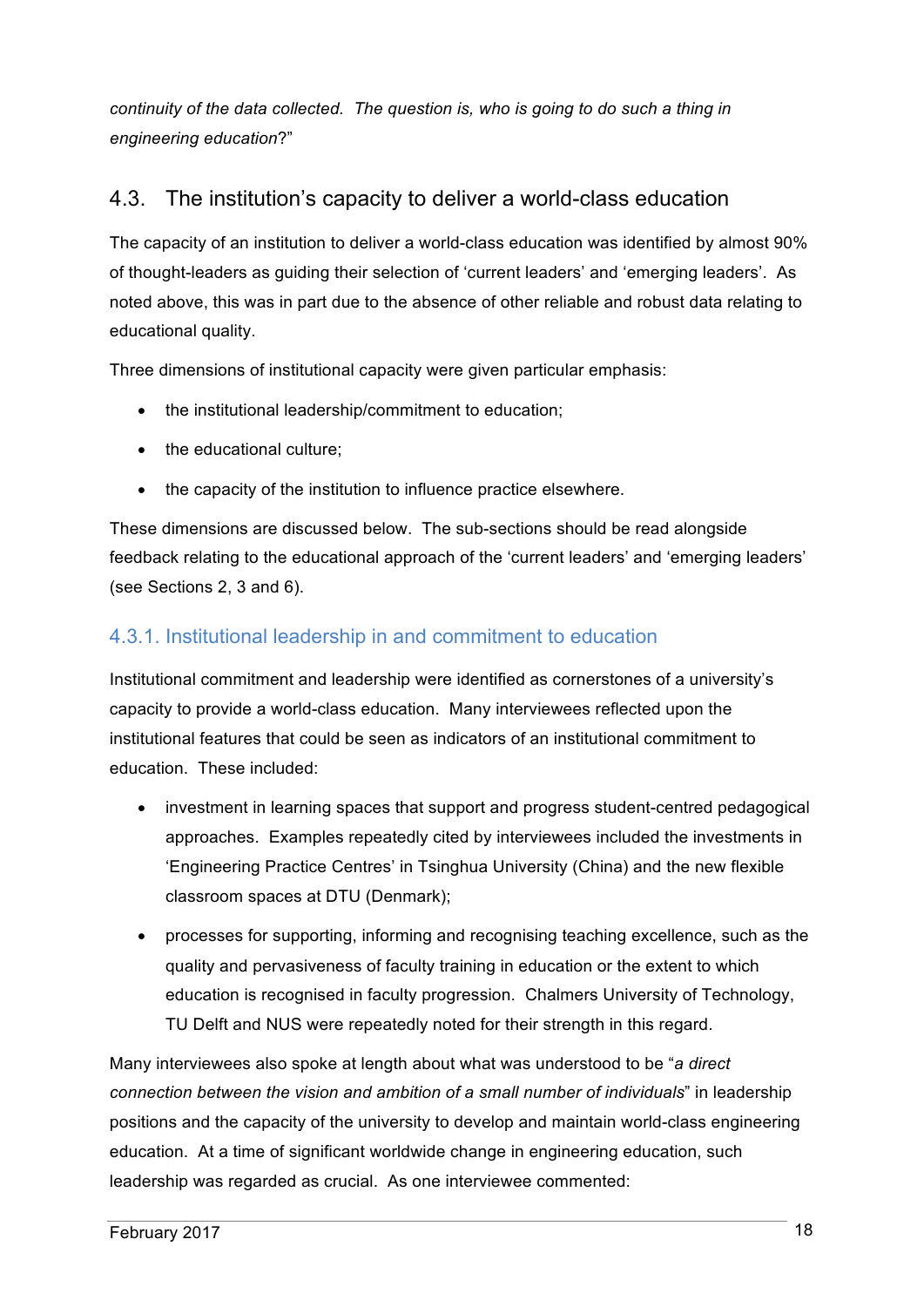"*I am getting encouraging messages from across the world – the idea that something needs to change [in engineering education] is taking hold. There is still a slight fear, but the prerequisite for change is becoming universal. But it takes a leader to do it – not many people are that brave and that charismatic*".

As this implies, many also noted that a university's prominence as a world leader was often closely tied to the continued tenure of one or two change champions: "*institutions don't cause change, it is people… for any institution, if two or three key people were to leave, the university might continue to do what it is doing, but they would not continue to move forward*". Indeed, the success of many of the 'current leaders' and 'emerging leaders' was repeatedly attributed to the calibre of specific leaders: examples included Stanford University, Charles Sturt University, DTU, TU Delft, Chalmers University of Technology, PUC and UCL.

#### 4.3.2. Educational culture

When identifying an institution as a 'current leader' or 'emerging leader', interviewees often spoke about the university's "*unique culture in teaching*". Three elements of this culture were repeatedly emphasised:

- *Innovative and forward-thinking approach*: "*the willingness [of the school/university] to innovate and try new things*". Many noted that a pervasive culture of educational innovation was required at both faculty and institutional level: a faculty that are "*prepared to take risks in their teaching*" and a university management that "*are willing and able to change the rules and regulations accordingly*". Institutions repeatedly highlighted in this regard were Arizona State University, Charles Sturt University, Olin College of Engineering, UCL, PUC and Iron Range Engineering.
- *Faculty attitudes towards education*: the extent to which engineering faculty are "*informed, engaged and actively discussing teaching with colleagues*". A culture where a critical mass of faculty were "*enthusiastic and knowledgeable about engineering education*" was repeatedly identified at institutions such as Olin College, TU Delft and Chalmers University of Technology.
- **Evidence-based approach:** the extent to which the undergraduate engineering programme was "*built on educational scholarship, not just doing what they think seems like a good direction*" and driven forward by "*an evidence-based examination of what is working and what is not*" and by "*responding to valid critique*". Institutions such as Purdue University, Aalborg University and the University of Technology Malaysia were consistently singled out as taking an evidence-based approach to their educational provision and practice.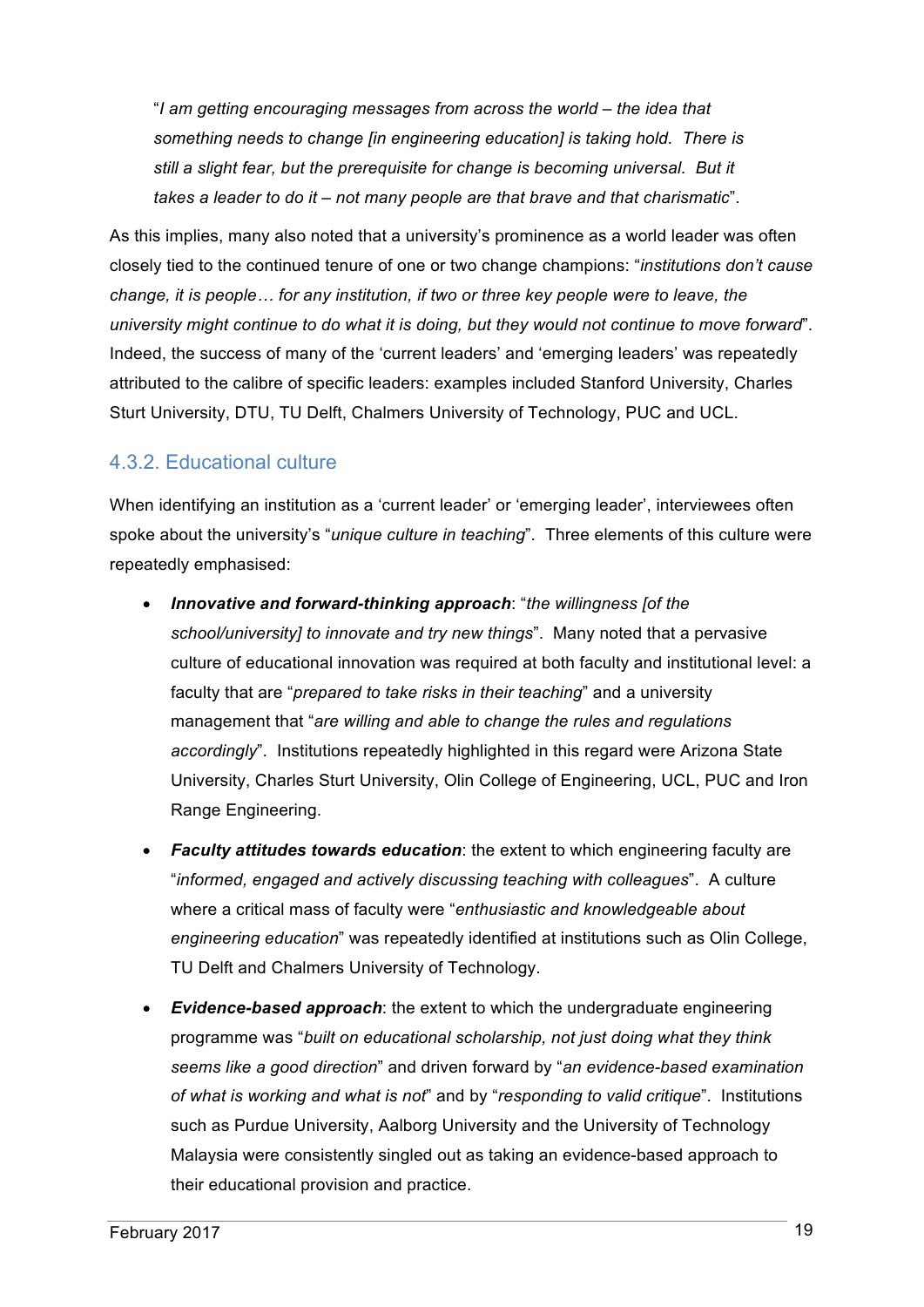#### 4.3.3. The capacity of the institution to influence practice elsewhere

The majority (78%) of interviewees cited the capacity to influence practice elsewhere as a key factor in their section of 'current leaders' and 'emerging leaders'. Two elements were particularly highlighted: (i) the university's active interventions to inform, influence and improve educational practice at a regional and global level, and (ii) the transferability of the institution's ideas and practices to other universities across the world. Each element is discussed in turn below.

**Firstly**, an institution's "*outward-looking culture and commitment to external engagement*" in engineering education was seen as a key marker of current and future leadership in the field. A number of institutions were repeatedly highlighted in this regard (see box below).

#### **Institutions engaged in activities to influence educational practice elsewhere:**

- Tsinghua University for its emerging role in informing and supporting educational reform in engineering schools across China;
- Stanford University, Olin College of Engineering and MIT for formal and informal university partnerships and outreach activities that have influenced practice in engineering education across the world;
- Aalborg University and Purdue University for a quality of educational research in engineering that has informed and inspired reform elsewhere;
- Institutions such as NUS, NTU and PUC that have taken an "*open-minded and inclusive attitude towards international [university] partnerships*" to support the delivery of globally-focused student projects and opportunities.

**Secondly**, an approach to engineering education that was "*scalable, transferable and a role model to other programmes*" was regarded by some as an important foundation of international leadership. While noting that "*there should always be a place [amongst the world's leading institutions] for boutique programmes, where you can incubate new ideas*", many interviewees suggested that "*world class, to me, means that the university is responding to the issues that other engineering programmes are faced with and they are doing something about it. This means that they are operating at scale, with a diverse student [cohort] and with a tight budget*". Many concluded that a position as global leader in engineering education should favour institutions whose conditions – student profile, resourcing and cohort size – reflected the 'norm' worldwide, thus allowing their ideas and practices to be portable elsewhere. For this reason, many thought-leaders were particularly interested in PUC, UCL, Arizona State University, Purdue University and Aalborg University.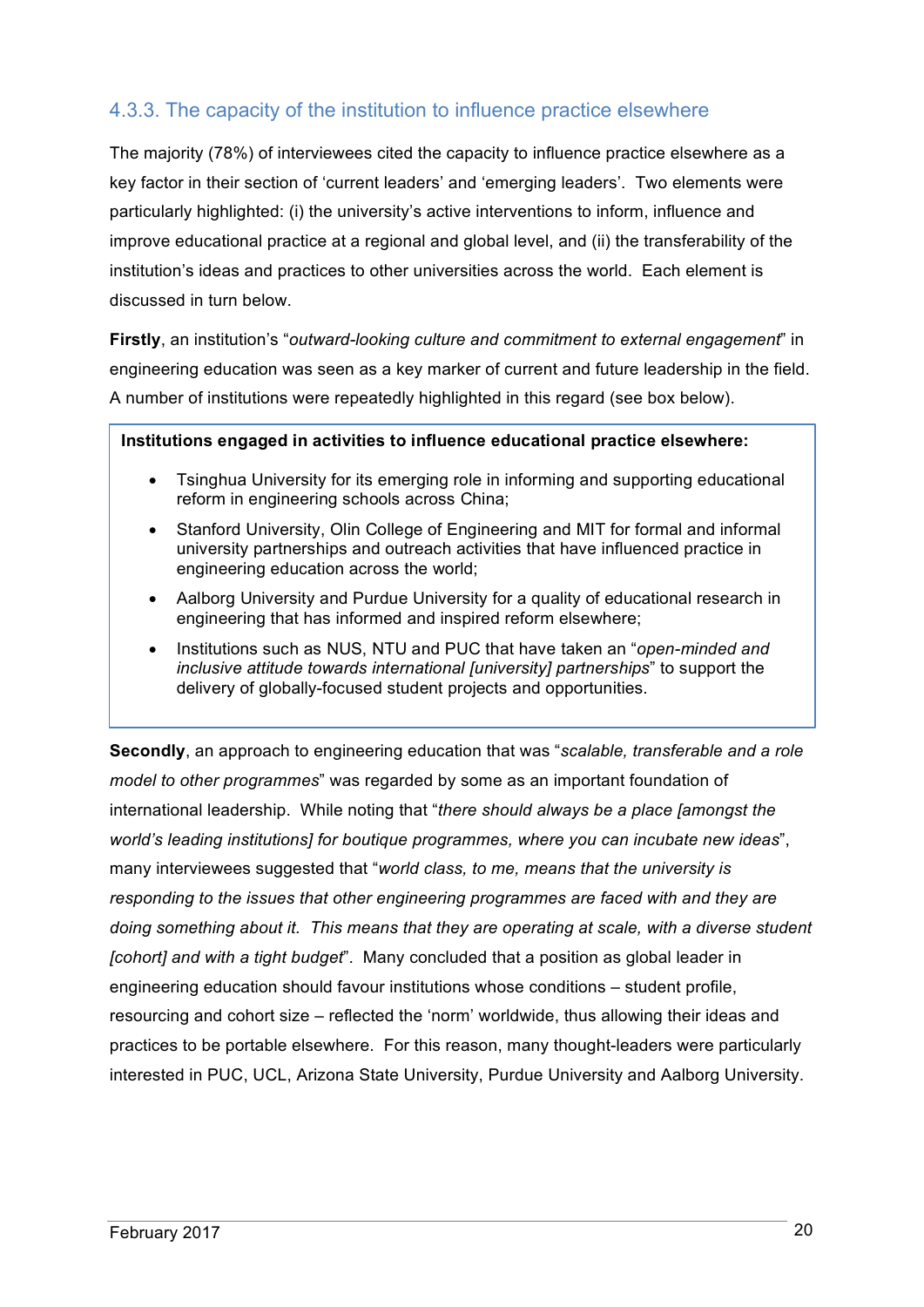# **5. Challenges to the global progress of engineering education**

The thought-leaders were asked about the key challenges facing the development of engineering education worldwide in the coming decades. Four issues were consistently identified:

- 1. the siloed nature of many engineering schools and universities that inhibits collaboration and cross-disciplinary learning;
- 2. faculty appointment, promotion and tenure systems that reinforce an academic culture that does not appropriately prioritise and reward teaching excellence;
- 3. the challenge of delivering high quality, student-centred education to large and diverse student cohorts;
- 4. the alignment between governments and universities in their priorities and vision for engineering education.

These issues are discussed in turn below.

## 5.1. Disciplinary and educational siloes

The discipline/department-based structure of many engineering schools and universities was seen to be constraining innovation and excellence in engineering education. As discussed further in Section 6, multi-disciplinary learning and increased student choice were predicted to be key features of the best engineering programmes over the coming decades. It was acknowledged, however, that such developments would be constrained by the structural separations that often exist between and beyond engineering disciplines and the lack of informal interaction across these boundaries, particularly in teaching and learning. Interviewees also noted the difficulty in reforming the 'fundamental' courses that are often "*bought in from the [university's] science school*", and ensuring that their approach, content and focus formed a coherent and consistent part of the engineering degree programme as a whole. As one explained:

"*if a department equals a programme, there is no way that you can discontinue a programme…. [Instead] you need to create a strong power base around the [cross-disciplinary] programmes, so that departments are not only interested to offer their own standard courses, so that you are not coming with your hat in your hand begging the maths department to change anything*".

In this respect, Chalmers University of Technology in Sweden was noted by a number of interviewees to be "*a real beacon for their interdisciplinary programmes… they have created*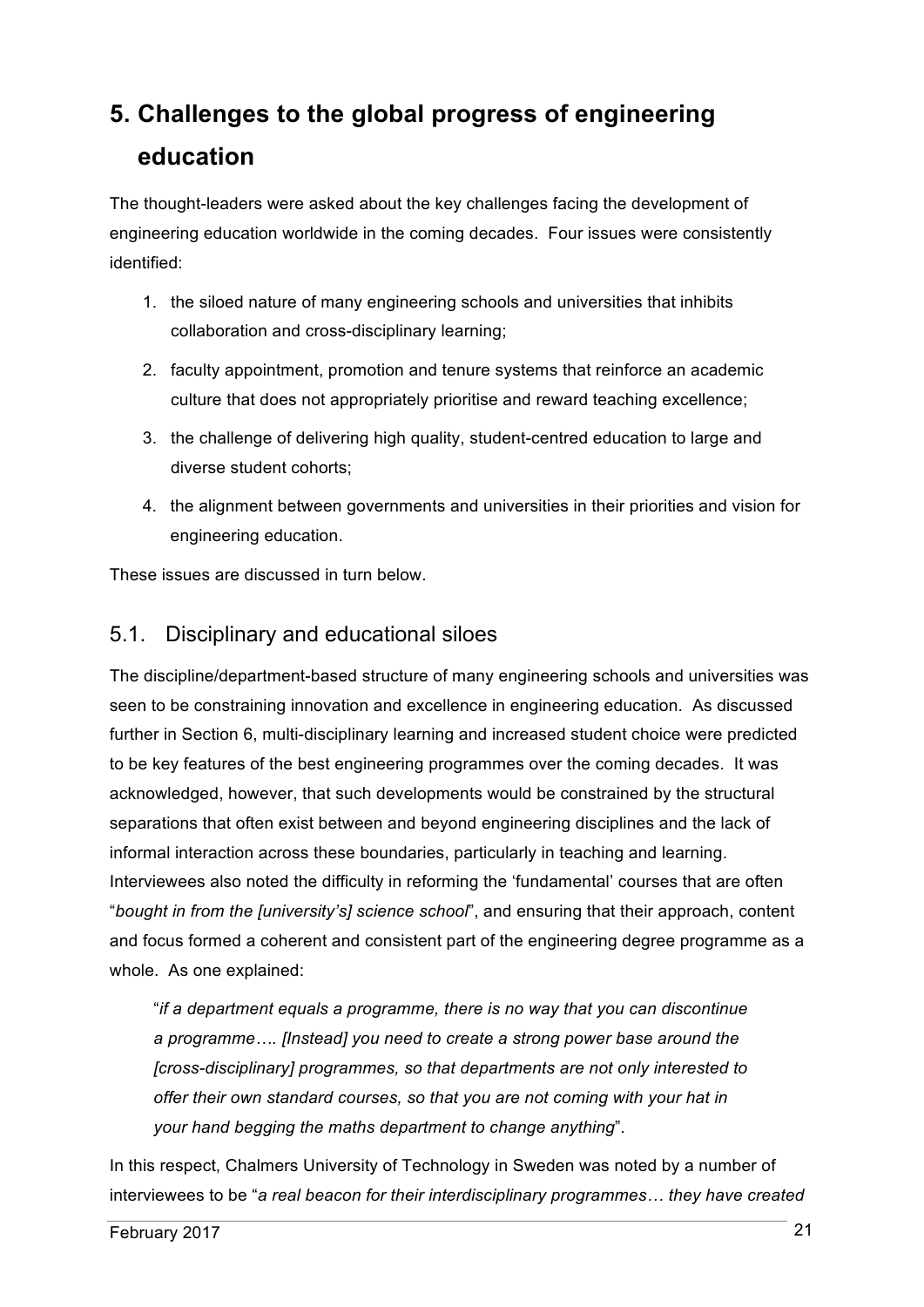#### *a good power balance [between the departments and the programmes] with mutual commitment from both sides*".

Many of the high-profile engineering and technology universities established in recent years (such as Skoltech<sup>21</sup> in Russia, SUTD in Singapore and Olin College of Engineering in the US) have been created without traditional engineering disciplinary boundary distinctions. Feedback from representatives from these institutions suggests that this approach has "*meant that we could focus on what capabilities we wanted for our graduates, what types of experiences we wanted them to have, rather than arbitrarily bounding them by a set of disciplines that are no longer relevant to the types of problems that they will need to solve in their careers*".

## 5.2. Faculty engagement with and university rewards for education

Over 70% of the thought-leaders pointed to the lack of faculty engagement and recognition as a major barrier to the progress of engineering education globally: "*the biggest impediment to change are the faculty*". Some spoke about "*the disconnect between the academic and the world of [engineering] practice"* as well as the lack of formal and informal support available to faculty to reflect upon and improve their teaching practice. However, the major focus of interviewee feedback was on "*the reluctance of faculty to change because they are in an environment where education is not rewarded by their university*". In particular, the criteria by which faculty are appointed and promoted were repeatedly cited as a major inhibitor to educational excellence and capacity to reform:

"*Most engineering programmes are at research-led institutions. [Faculty] are ultimately being judged on being an excellent researcher… tenure is based on research, so you do enough teaching to tick the teaching box. [Educational] reform is focused on teaching people to teach more efficiently so that you can spend more time on research*".

As another interviewee put it, "*the relative thresholds for being an adequate teacher and an adequate researcher are very different*". It was also suggested that the lack of appropriate metrics for evaluating the quality and impact of teaching was an important barrier to improving its reward and recognition in faculty careers:

"*I have great ways to measure a great researcher. I don't have the same indicators that someone is a great teacher. This makes it very difficult to endorse them for [promotion] and all we have to give them is a teaching prize*".

<sup>21</sup> Skoltech (http://www.skoltech.ru/en/)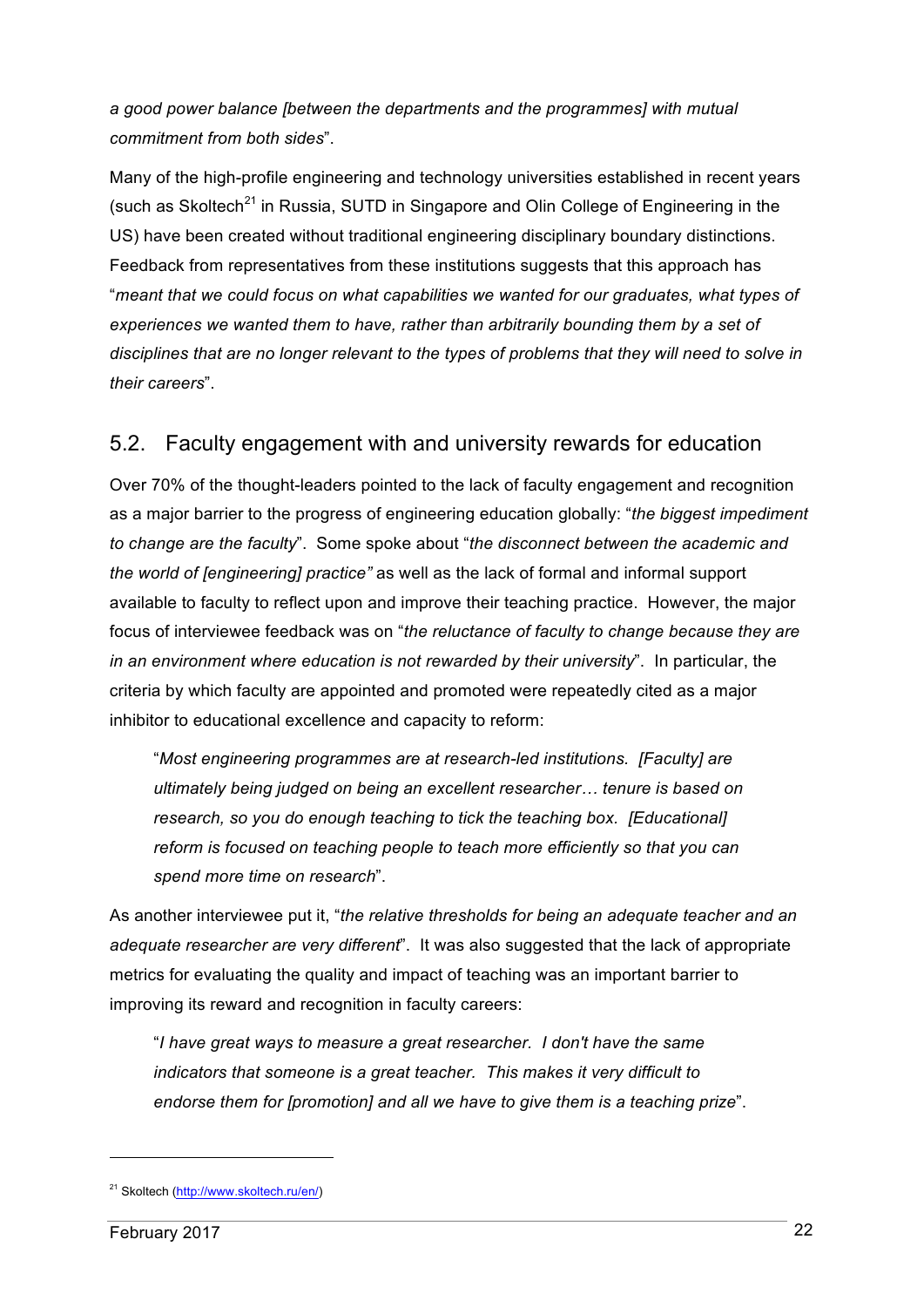Many noted that the greater weight given to research over teaching in faculty promotion reflected perceptions more broadly across higher education: "*what determines reputation [of a university] continues to be research. Unless this changes, it is difficult to see how there will be an extensive change to teaching across the [sector]… it will continue to be the outliers, the mavericks*".

## 5.3. Adapting to larger and more diverse student cohorts

The thought-leaders, particularly those based at large public universities, spoke about increasing student cohort sizes in engineering, and the challenges that this poses to educational quality. The views of this interviewee were typical of many:

*"How do we deal with this expansion [of student numbers]? How do we still engage students early on with the world of engineering? How do we show them the messiness of engineering, the political and social aspects? ... How do we do this beyond the capstone project? This type of education, the type of education we want to have, is expensive. So how do you do this for all students, large cohorts of students, without compromising on everything?"* 

Interviewees from institutions experiencing a rapid increase in student numbers were particularly aware that there were few 'role model' institutions delivering high-quality studentcentred education at scale. In consequence, some suggested that, "*we are scrambling to respond*"*.* It was also recognised that increasing student numbers would inevitably bring a greater diversity in student demographics and background. Although it was noted by many that "*we cannot continue to cater to the same type of students, we need to attract the students that would not normally think of engineering*", it was also suggested that a more diverse student body was not well served by current engineering curricula.

Many of the engineering schools and universities identified as 'current leaders' and 'emerging leaders' have, in recent years, established interventions specifically aimed at increasing the diversity of their student populations. Some of these interventions have involved adapting the entry criteria to undergraduate programmes. For example, CSU Engineering and the Department of Civil, Environmental and Geomatic Engineering at UCL do not require prospective students to have studied mathematics and physics as prerequisites for entry, as is typical for most engineering degree programmes, but rather have a selection process open to candidates from all disciplinary backgrounds. In addition, Olin College of Engineering uses residential 'selection weekends' to short-list potential candidates and PUC has developed a dedicated *Talent and Inclusion* entry route for underrepresented groups, with dedicated mentoring and support offered to this group of students throughout their studies. It is also interesting to note that a number of the institutions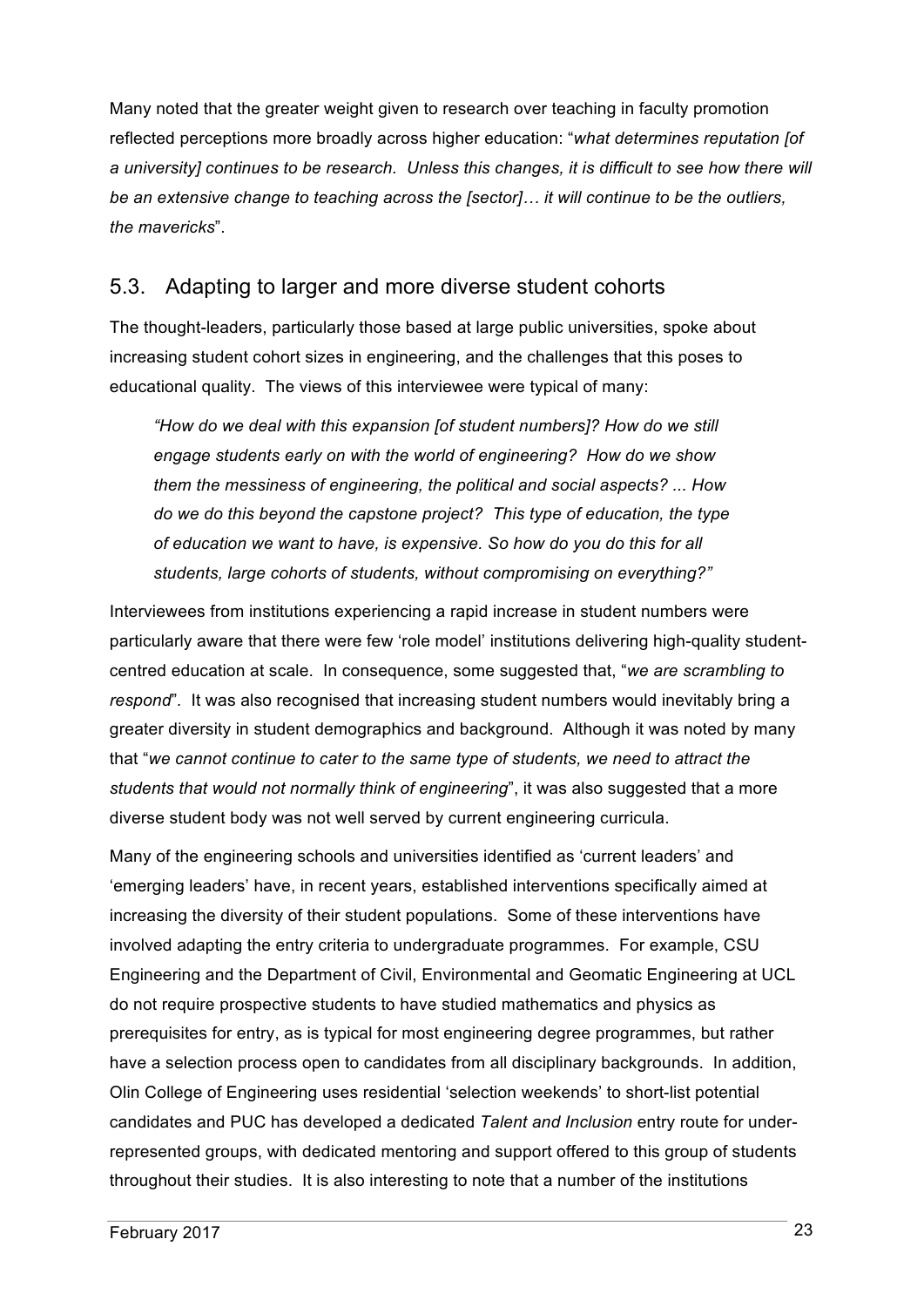identified as 'emerging leaders' in engineering education, such as CSU and Olin College, have achieved gender parity across their cohorts, while others, such as PUC, have seen significant increases in female participation in recent years.

## 5.4. Alignment of goals between government and higher education

The thought-leaders noted that government funding, support and interventions are likely to play an important role in driving change in engineering education in the coming years. They pointed to the growing number of national governments – such as Chile, the Netherlands, Singapore, Korea and China – that were strategically investing in engineering education as an incubator for a new generation of talent in technology innovation and a springboard for economic growth. While many reported that such investments are having "*a transformative effect*" on the capacity for "*visionary and ambitious reform in engineering education*", some concerns were also expressed. These concerns typically related to the challenges faced by interviewees within their own national contexts and the perceived conflict between universities and government agencies in their priorities for engineering education. As outlined below, concerns typically fell within three broad categories.

The **first** set of concerns related to a perceived tension between "*what engineering science professors want to teach engineers to do, so that they can become young scientists and PhD students, and the needs of government and society, which is to create engineers to contribute to economic development and growth*". Some commented that this tension "*will either progress or be resolved in the next decade*". Nevertheless, interviewees suggested that such a conflict – and a broader lack of consensus about the purpose of engineering undergraduate education – lies at the heart of why many faculty and engineering schools are reluctant to engage in curriculum reform.

**Secondly**, some interviewees highlighted the restrictions imposed by national accreditation requirements, the "*expectations of local governing bodies*" and government higher education regulations. The impact of these restrictions on the structure, content and delivery of undergraduate programmes was particularly noted in countries such as China, India, Brazil and Canada; in consequence, they "*leave little room for experimentation and new ideas*". For example, one interviewee spoke about the challenges of creating cross-disciplinary engineering programmes within an accreditation system that was intrinsically monodisciplinary in approach: "*when you try to be innovative, try to work in a cross-disciplinary way, you see the long arm of the professional accreditation societies that prevent engineering schools from doing this*".

**Thirdly**, concerns were raised about the unpredictable nature of government higher education funding, which "*makes it difficult to plan for the future"* and often "*derails or*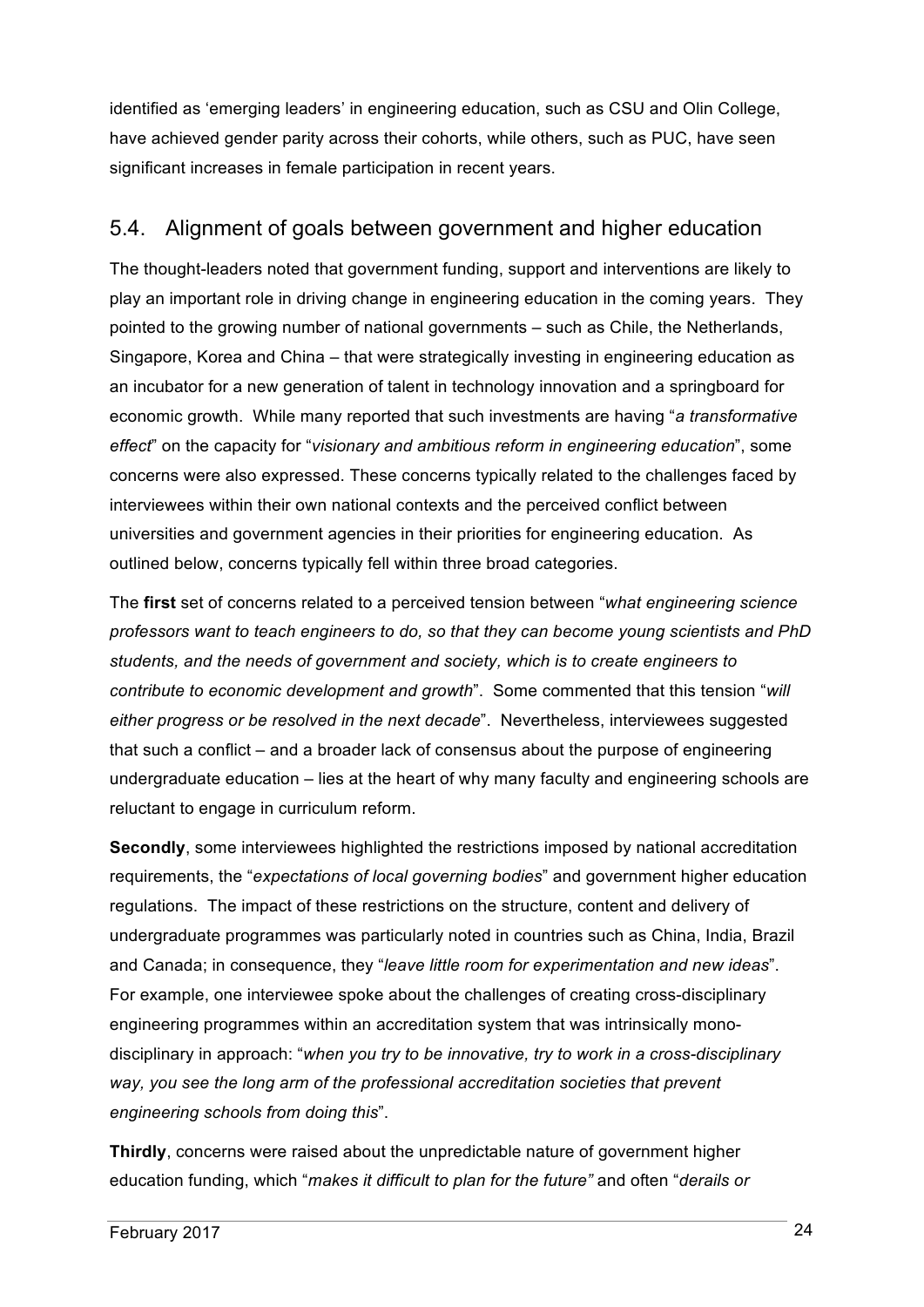*restricts what it is possible for [engineering] schools to do in practice*". For example, some US-based interviewees expressed concern about the reductions in state funding for public universities "*while at the same time increasing expectations for the number of graduates we can produce… expectations of access to an affordable education but without a solid economic basis for how that happens. This commodification works against innovation and is a real concern for the future. The large public universities are the places that really interesting things can happen [in engineering education] at scale, but finances will play a role*".

Other interviewees highlighted countries such as the UK and Australia, where recent changes in government policy had the potential to restrict educational innovation and the establishment of regional networks of support. For example, interviewees pointed to the recent decision of the Australian Government to cease distributing grants to support innovation in university education through the *Office for Learning and Teaching*. One interviewee suggested that, over many years, these grants "*have impacted almost every one of the 35 [engineering school in Australia]. The amount was trivial – around \$8m AUS – but they would have been matched by the university and they have been very influential... We have already lost momentum*". Concerns were expressed that the strong national network of support and expertise in engineering education that has developed in recent decades across Australia may "*start to fade*" as the lack of educational grant opportunities constrains the pool of new engineering faculty willing to specialise in teaching and learning.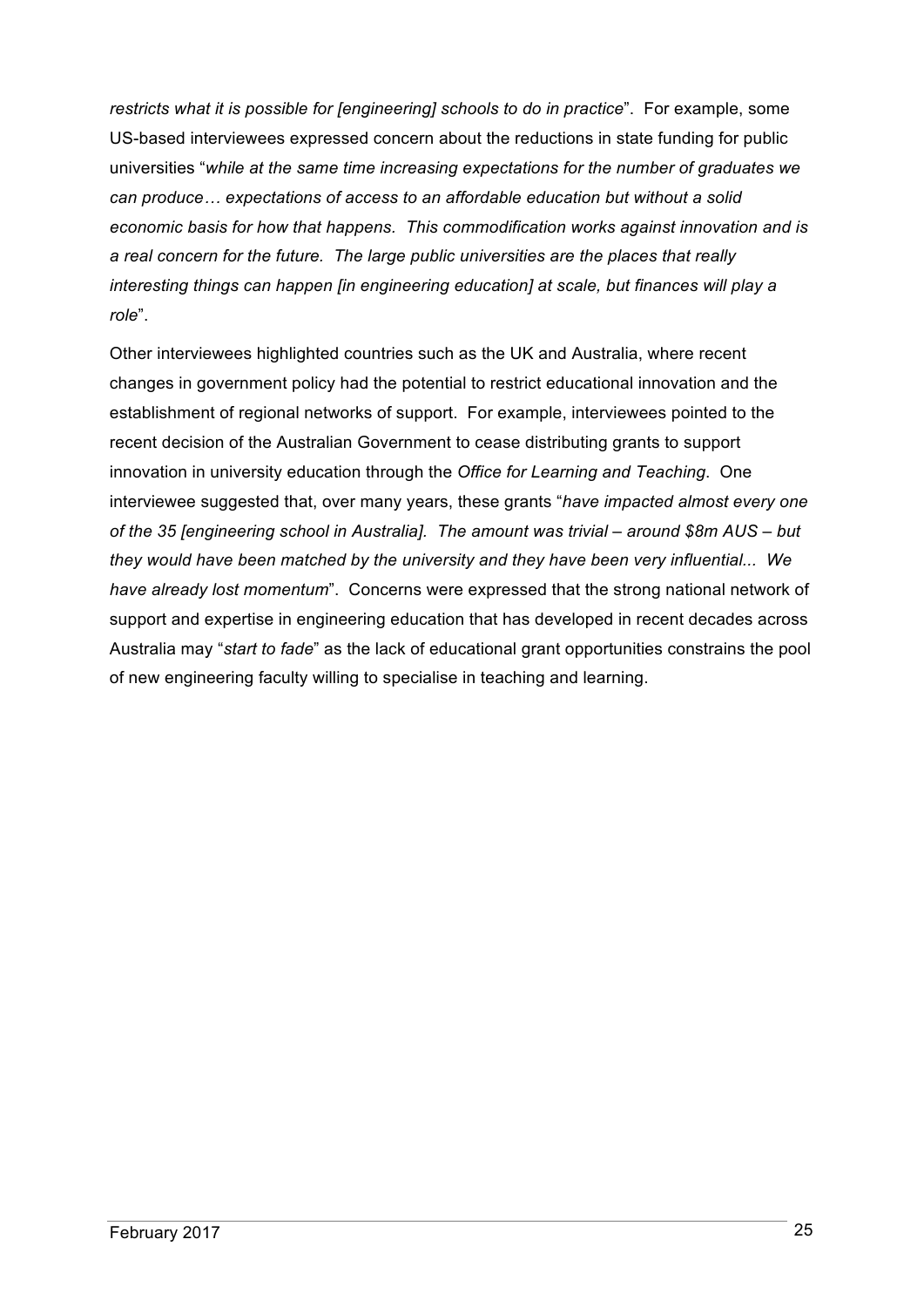# **6. The future direction of engineering education**

This section focuses on the anticipated trajectory of the world's leading engineering education programmes in the decades to come, drawing on exemplars from the 'emerging leaders' to illustrate these features.

The thought-leaders pointed to four key features that were likely to distinguish the world's best programmes of engineering education in the coming decade:

- the combination of digital technology and active learning to deliver a world-class, student-centred education to large cohort sizes;
- the increase in flexibility, choice and diversification offered to students in their engineering studies;
- curricula that bring together the themes of cross-disciplinary learning, global experience and the use of engineering to drive positive societal change;
- ensuring that key learning experiences, such as work-based learning and usercentred design projects, are not 'bolt-on' activities but allow students to reflect upon, contextualise and build upon their learning across the rest of the curriculum.

The sub-sections below explore these features in turn. In addition to feedback from the 50 thought-leaders, the report draws on the wider literature and separate consultations with representatives from the institutions highlighted.

## 6.1. Delivery of authentic, active learning to large student cohorts

Thought-leaders reflected upon the worldwide trend towards the integration of active, student-centred learning into engineering curricula and the benefits that this brings to student learning. It was noted that "*early pioneers like Aalborg have been an inspiration to many*" since their establishment of a new problem-based engineering curriculum in 1974. $^{22}$  The widespread influence of the CDIO initiative<sup>3</sup> was also noted to have "*spurred a lot of changes in a lot of countries across the world: new introductory engineering courses, industry-linked projects and learning through doing"*. The interview feedback made clear that the majority of thought-leaders anticipated that "*team-based, hands-on student learning that responds to the needs of society and industry*" would underpin the world's leading engineering programmes in the decades to come. However, echoing a theme highlighted in Section 5, concerns were repeatedly expressed about the capacity of large, publicly-funded institutions to deliver such educational programmes to large student cohorts, under constrained budgets. Indeed, many

<sup>&</sup>lt;sup>22</sup> Problem-Based Learning at Aalborg University (http://www.en.aau.dk/about-aau/aalborg-model-problem-based-learning/)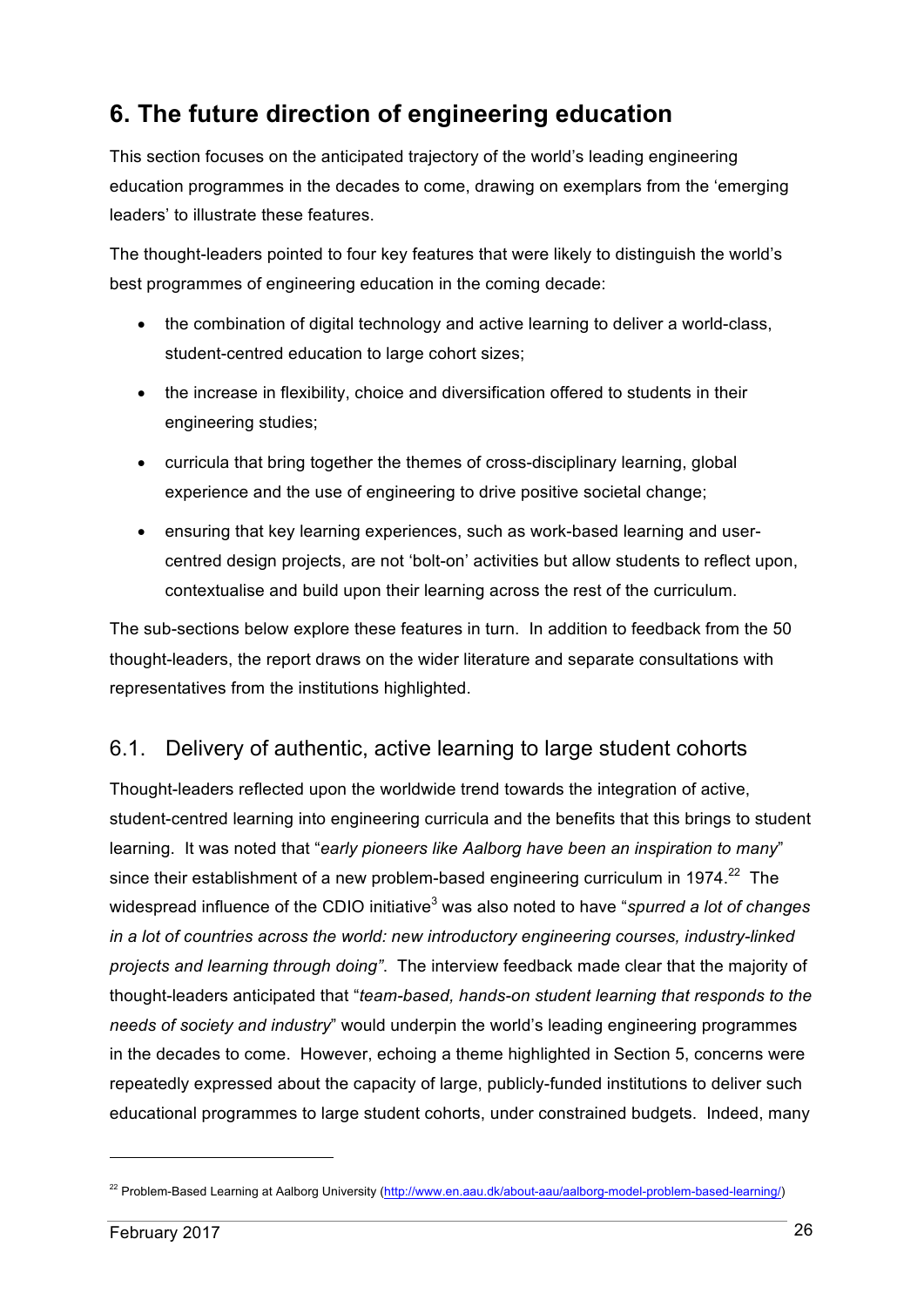of the educational features common to the 'current leaders' and 'emerging leaders' in engineering education – including entrepreneurial, design or authentic industry experiences – are, in practice, only available to relatively small student cohorts (see box below).

#### **Examples of small student cohort sizes associated with leading programmes**

The National University of Singapore (NUS) and Delft University of Technology were singled out by many for the quality and influence of their programmes in engineering design education. However, these engineering design experiences can only be accessed by a minority of engineering students: the *Innovative and Design-Centric Programme* at NUS is an invitation-only programme that caters to 100 students per year-group (representing less than 10% of the engineering student cohort) and the widely-recognised design engineering experiences at the Delft University of Technology were reported to be largely confined to a single department: the Department of Industrial Design.

Although design is infused throughout the curriculum at both Olin College and the Singapore University of Technology and Design, both of these programmes were reported to operate under atypical conditions, within a relatively generous funding environment and small student cohorts.

As one interviewee commented, "*the next phase in the evolution of engineering education is for the rest of us to figure out how we can offer this type of quality of education at scale*". In a similar vein, another interviewee noted, "*places like Olin and Iron Range are early development models – high cost, low volume – but the economically feasible version will come next*".

It was anticipated that such a development would be realised through a blend of off-campus personalised online learning and on-campus hands-on experiential learning. It was suggested by some that "*most of the [engineering] fundamentals will be learnt online*" with "*a greater sharing of materials between universities"* to reduce costs. Two institutions – MIT and TU Delft – were singled out for the quality of their online learning provisions. However, more broadly, many interviewees noted that "*online learning is still a jungle – we have a long way to go before we have the type of individualised [online] learning that we need, but the potential is there*". Many spoke, in particular, about the challenge of creating "*individualised pathways for each student, using the digital element to tailor learning for each student. But I haven't seen this done, anywhere*". Indeed, most interviewees were unable to point to any institution that demonstrated good practice in engineering online learning. The feedback from this interviewee was typical of many: "*online learning is everywhere, but none of it is particularly exceptional. It is all one-way communication, little more than videotaped lectures and online course notes*".

Despite doubts expressed about current online tools, a number of institutions are already moving forward with a non-traditional educational model that blends off-campus online learning with intensive on-campus active learning experiences, on the assumption that "*the technology will very quickly catch up with us*". As two interviewees observed: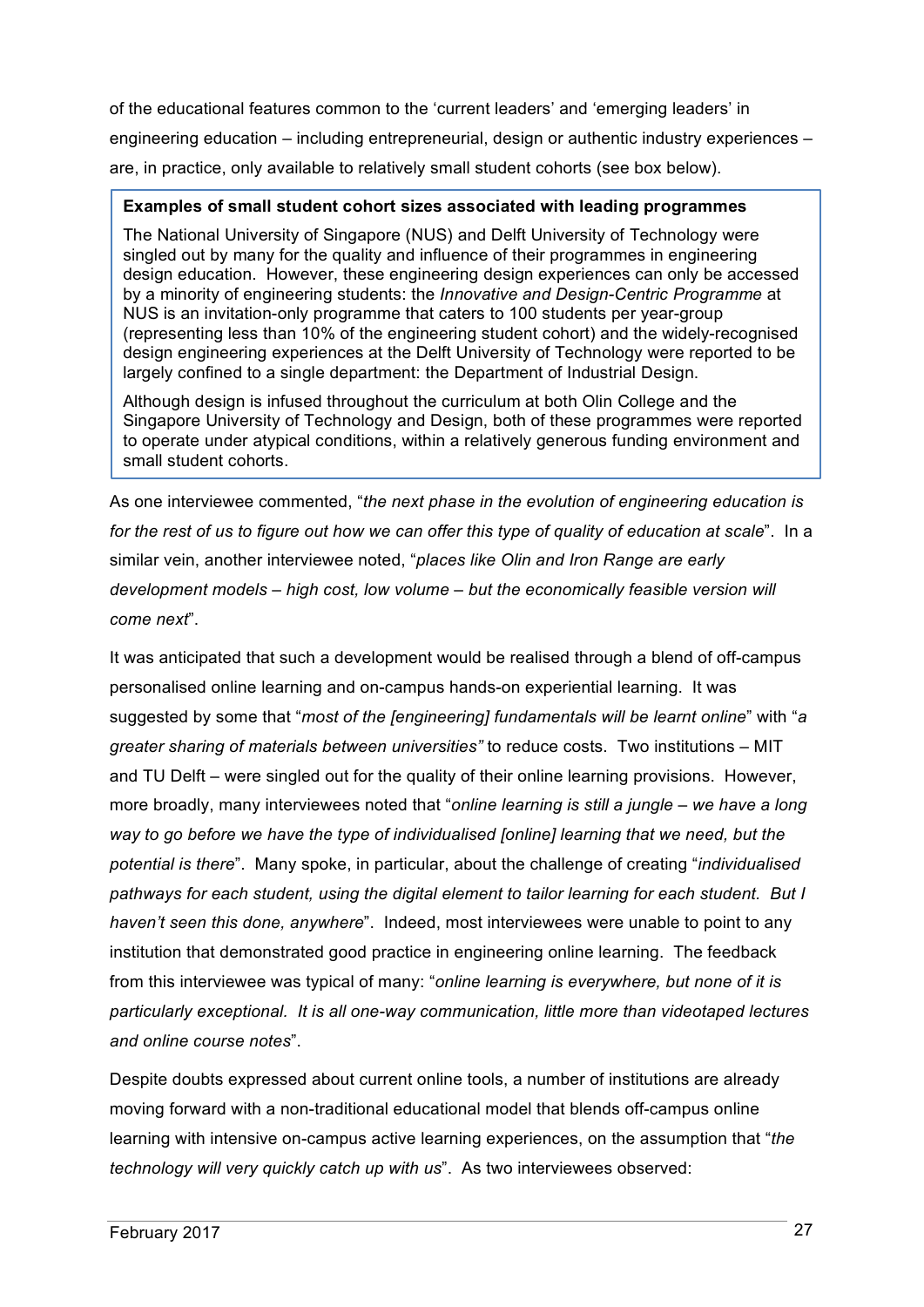"*this is the future of the field, where you put the student at the centre and use the resources to facilitate team projects and authentic experiences, and then put the taught curriculum online*";

"*these new players are going to change the landscape. With an online component and a unique model, they will be a disruptive force that will cause the whole landscape of engineering education to change. I didn't feel that way five years ago*".

Examples noted by the thought-leaders are summarised in the box below.

#### **Highlighted programmes that blend online and on-campus learning:**

- **Charles Sturt University (CSU), Australia**: in the words of one interviewee, this programme "*is the most aggressive thing I have seen. It is a new stick in the ground*". Indeed, amongst the thought-leaders that cited CSU as an 'emerging leader' in engineering education globally, almost all spoke about their particular interest in the potential transferability of its approach to their own institutions. The majority of CSU Engineering's five-and-a-half year programme is taught remotely, through online learning, while students engage in four paid year-long work placements. The students' time on campus is dedicated to intensive high-impact team-based project work, which is conducted in "*a professional, work-like environment*".
- **Iron Range Engineering (IRE), US:** while the engineering school at CSU was developed from a blank slate, IRE is an example of an engineering programme that is adapting its curricula to embrace blended online and on-campus learning. IRE was highlighted as an 'emerging leader' in engineering education for its problem-based, hands-on approach, which was described as "*a truly innovative programme and an amazing thing to watch*". The second generation of IRE is currently under development and will launch in 2018. It will be designed as a "*low cost model which will cost less than tuition*". To be established as a four-year bachelor degree programme, Iron Range Version 2 will admit 125 students per year in its steady state, a significant increase from its current intake of 25. Rather than bringing industry-sponsored projects to the students on-site, the new programme will embed students in industry to work on dedicated, authentic projects. A significant proportion of the learning and support will be supplied online.
- **New Boston-based institution, US:** a number of thought-leaders spoke about the new Boston-based university currently under development by Christine Ortiz, former Dean of Graduate Education at MIT. It was understood to be "*creating a personalised online learning strategy that will flip the entire curriculum and focus on project work for the face-to-face part*".
- **Aalborg University, Denmark:** the university is investing over nine million Danish Krone over the next three years to develop "*new models of problem-based learning for the digital age*" with a view to implementing such approaches at the university. The model is likely to bring a mixed method approaches to problembased learning that will be supported by virtual projects, international linkages and online learning.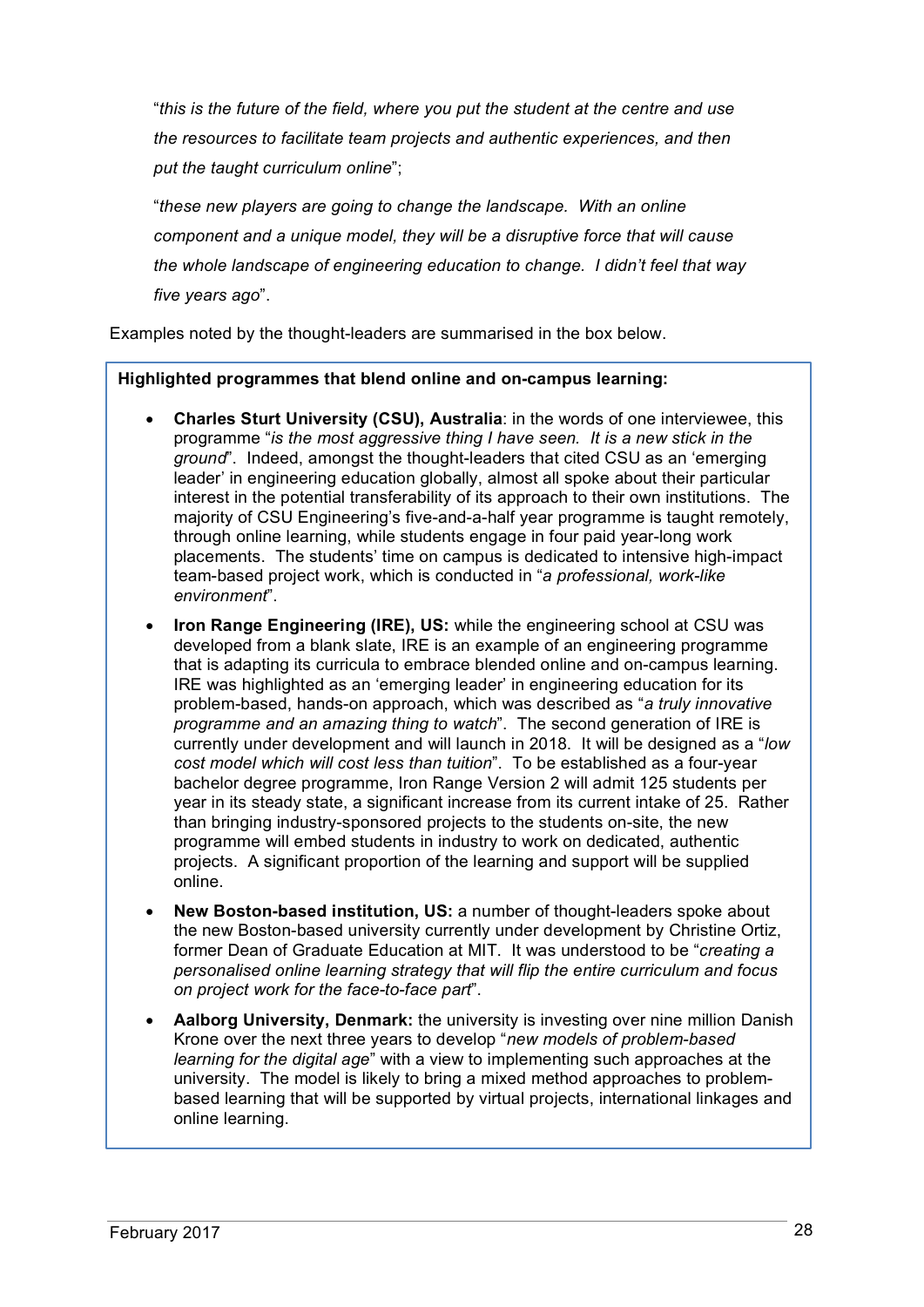It should be noted that there was not a universal consensus amongst the thought-leaders about the additional benefits of online learning, above and beyond its potential economic advantages. While the majority noted that the rapid developments in online technology will soon lead to "*individually-tailored learning that far exceeds what you could ever hope for in a classroom*", some suggested that "*online learning will always be a poor substitute for the oncampus experience because it will never offer creative mentorship*".

#### 6.2. Increase in flexibility, choice and diversification

Most thought-leaders anticipated that flexibility, choice and diversification would become increasingly prominent features of the best engineering programmes worldwide in the coming decades. Many suggested that, as "*engineering schools start to move away from seeing engineering students only as scientists, future PhD students*", a range of different learning pathways for students will be offered "*to educate students in the profile that is more oriented to their future career*". As one interviewee put it, "*beyond the fundamental core, there are so many competing topics that we could include – entrepreneurship, service learning…., internships, research methods… – we need to allow the students to explore these things and then let them choose a pathway that suits their talents and interests*". Although a number of interviewees noted that their institution was developing plans for greater choice and flexibility in the future, few have yet started to implement this within the curriculum. Interviewees, however, pointed to universities such as the University of Melbourne and Chalmers University of Technology as institutions that offered students "*different pathways which cross boundaries*".

As noted in Section 5, a major constraint to opening up such pathways was reported to be "*impenetrable departmental silos that make it almost impossible to offer students real choices that are not completely disconnected from the rest of their curriculum*". Interviewees also expressed concerns about faculty resistance to moving away from "*a one-size-fits-all*" curriculum, as well as the challenges associated with managing and evaluating such a system. They cautioned too against offering "*total flexibility through a set of electives*". As one interviewee observed:

"*you need to have 'profile tracks' to give some guidance on what [students'] options are, not just give them millions of electives. Otherwise the students get lost. They need closeness and guidance from the teacher*".

In addition to increasing student choice, some thought-leaders suggested that the engineering education landscape would see an increased diversification in coming years, particularly outside "*prestige brand*" universities. Some anticipated that institutions would seek to establish more distinctive and focused institutional profiles, catering to a more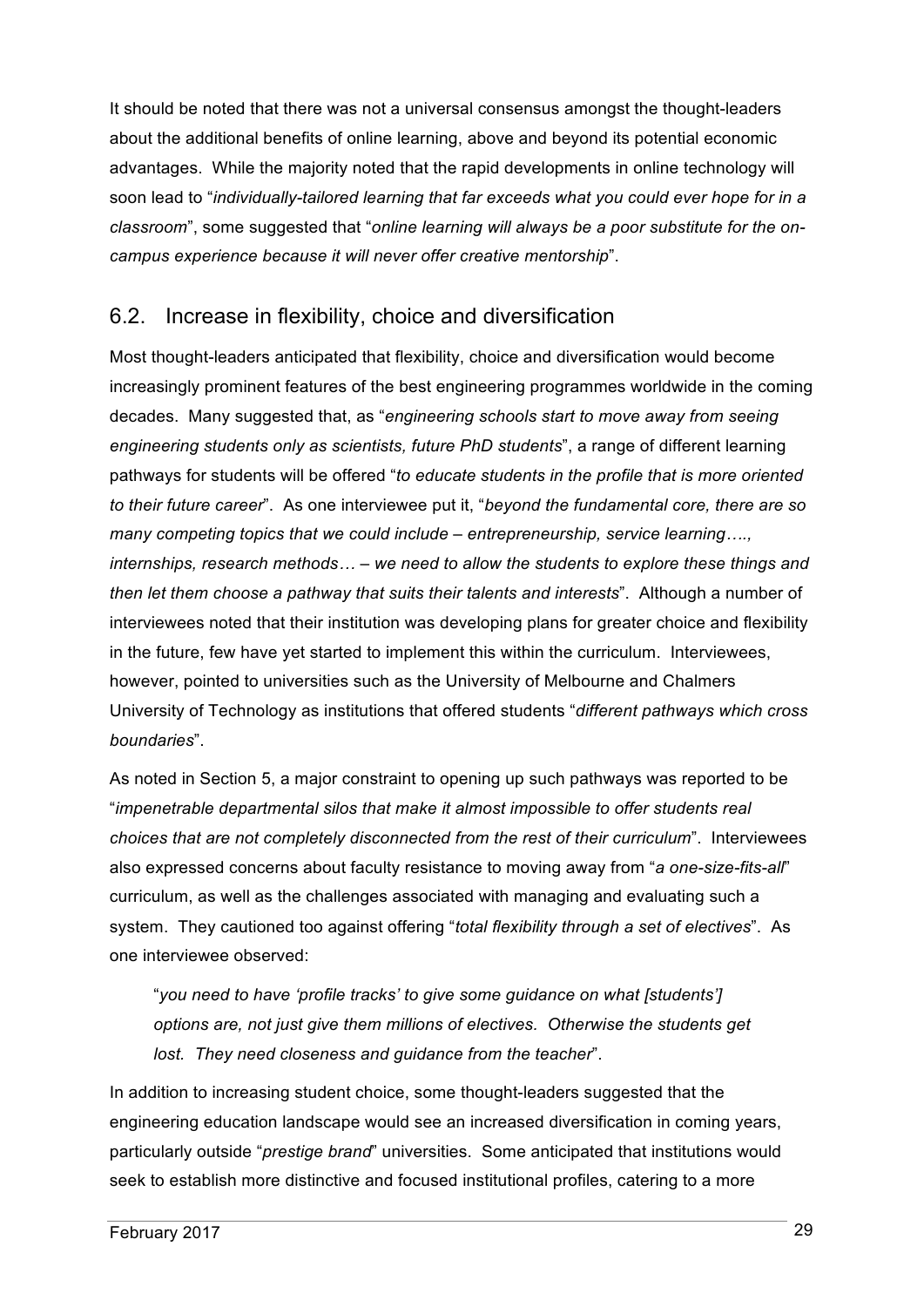clearly-defined market both for prospective students and graduate employers: "*to compete, you need to know what niche you are filling*". As another interviewee commented, "*there are choices that universities are going to be making – whether they are a science/technology or an engineering/design oriented university, whether they are online or on-campus, whether it is about practice or about research*". It was recognised that such developments may be particularly evident amongst universities operating in competitive markets for prospective students. In this context, it is interesting to note that many of the institutions identified as the 'emerging leaders' of engineering education (Figure 4) would be considered to offer a 'niche' engineering education, with respect to their student intake, educational focus and/or graduate profile. Some interviewees suggested that such developments were unlikely to spread to large, research-led institutions: "*[university] rankings are a big impediment to diversification. Universities clamour for prestige and prestige comes from research. You cannot do this and be too focused*".

## 6.3. A multi-disciplinary, global and societally-focused approach

Many thought-leaders reflected on the distinctive curricular experiences that would be shared by the world's best engineering programmes in the future. It was noted that the curricular emphasis in areas already evident amongst many of the 'current leaders' – such as usercentred design and technology-driven entrepreneurship – would continue to be prominent features. Amongst the curricular themes that were anticipated to become increasingly prominent amongst the best engineering programmes, three were repeatedly identified:

- *Multi-disciplinary learning*: interviewees noted that the ability to integrate knowledge and to work effectively across disciplines, both within and beyond engineering, is increasingly seen as a fundamental skill that all engineering graduates should possess. Examples were cited from across the world of where multidisciplinary experiences in engineering extended across multiple year-groups, such as the Vertically Integrated Projects, based out of Georgia Tech.<sup>23</sup>
- *The roles, responsibilities and ethics of engineers in society*: interviewees spoke about the key role that engineers will increasingly play in tackling many of the challenges facing society, including water scarcity, the shift to non-carbon-based industries and air pollution. The majority of interviewees anticipated that this emphasis would be reflected in engineering curricula and "*a greater focus on solving human challenges and the problems facing society*" would emerge as hallmarks of the world's best engineering programmes.

<sup>&</sup>lt;sup>23</sup> Vertically Integrated Projects, Georgia Tech (http://www.vip.gatech.edu/)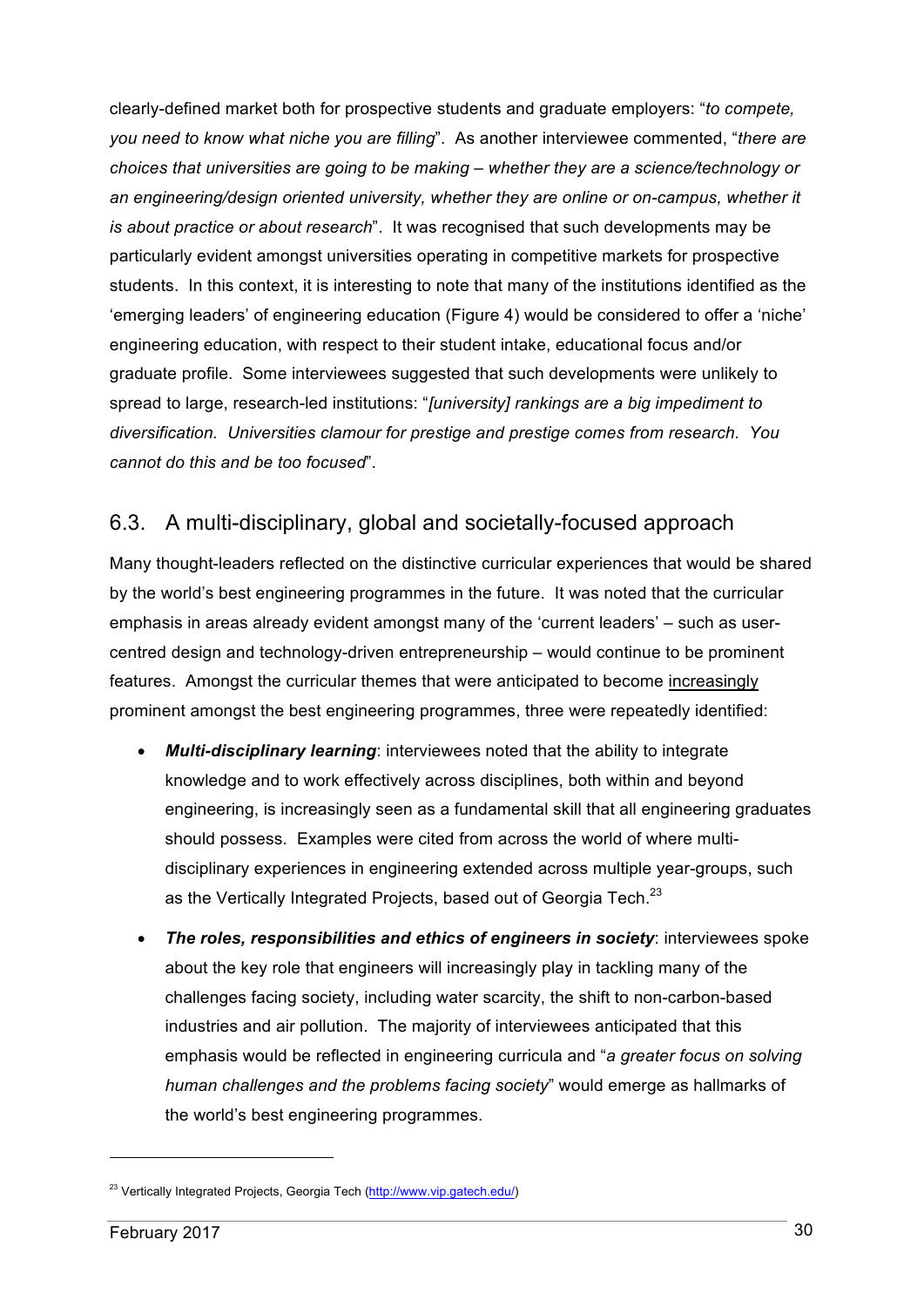• *Global outlooks and experiences:* it was anticipated that engineering schools would increasingly focus on the development of "*skills to be effective in a global environment*", providing students with a range of opportunities to work across nationalities and cultures. It was noted, in particular, that "*most US [engineering] schools have a long way to go on the global side. We don't give our students the kind of global exposure they need and [we] are way behind some other countries*".

The three themes listed above are distinctive features of many of the 'emerging leader' institutions and often go hand-in-hand within their curricula. Examples are provided in the box below.

#### **Programmes that combine multi-disciplinary, human-centred and global themes:**

- The new **Integrated Engineering Programme<sup>24</sup> (IEP) at University College London (UCL)** is interspersed with a series of team-based projects that draw together the full student cohort of around 700 students from across the engineering school. These large interdisciplinary projects are notable for their global, societal and ethical focus, challenging engineering students with questions such as "*how can engineering contribute to global TB (Tuberculosis) vaccines?".* For example, at the close of the second year of study, all engineering students come together to participate in *How to*  Change the World,<sup>25</sup> a two-week intensive team-based project to devise practical solutions to real societal and environmental problems from across the world. Provided with an open-ended brief from clients such as the Red Cross, mixed student teams drawn from different disciplines are asked to consider not just their technical solution, but also the societal, environmental and public policy implications of their approach. It is interesting to note that a number of interviewees cited initiatives such as the *Engineering Exchange*<sup>26</sup> when pointing to "*UCL's position as one of the leading academic voices in engineering social responsibility*" and as a factor in their selection of the university as a 'current leader' or 'emerging leader'*.*
- The **Engineering School at the Pontifical Catholic University of Chile (PUC**) has recently implemented significant reforms to its undergraduate programmes, introducing a strong emphasis on multi-disciplinary learning with a focus on entrepreneurship, creative design and societal impact. Like UCL, engineering student cohorts at PUC are large: annual intake numbers are around 750. The Engineering School has introduced a significant number of experiences within and beyond the curriculum that seek to inform students' perspectives on the social responsibilities of engineers and offer them opportunities to work with different communities both across Chile and globally. The School also offers a number of new experiences that bring together all students from across the School. One such experience is the *Research, Innovation and Entrepreneurship<sup>27</sup>* course. It challenges cross-disciplinary teams of students in their third year of study to develop technology-centred solutions to key challenges facing Chile in areas such as housing, waste and heath inequalities.

<sup>&</sup>lt;sup>24</sup> Integrated Engineering Programme, UCL (http://www.engineering.ucl.ac.uk/integrated-engineering/)

<sup>&</sup>lt;sup>25</sup> How to Change the World, UCL (http://www.engineering.ucl.ac.uk/industry/change-world/)

<sup>&</sup>lt;sup>26</sup> Engineers Exchange, UCL (http://www.engineering.ucl.ac.uk/engineering-exchange/)

<sup>&</sup>lt;sup>27</sup> Research, Innovation and Entrepreneurship course, PUC (http://www.ingenieria2030.org/outcome/research-innovationcourse/)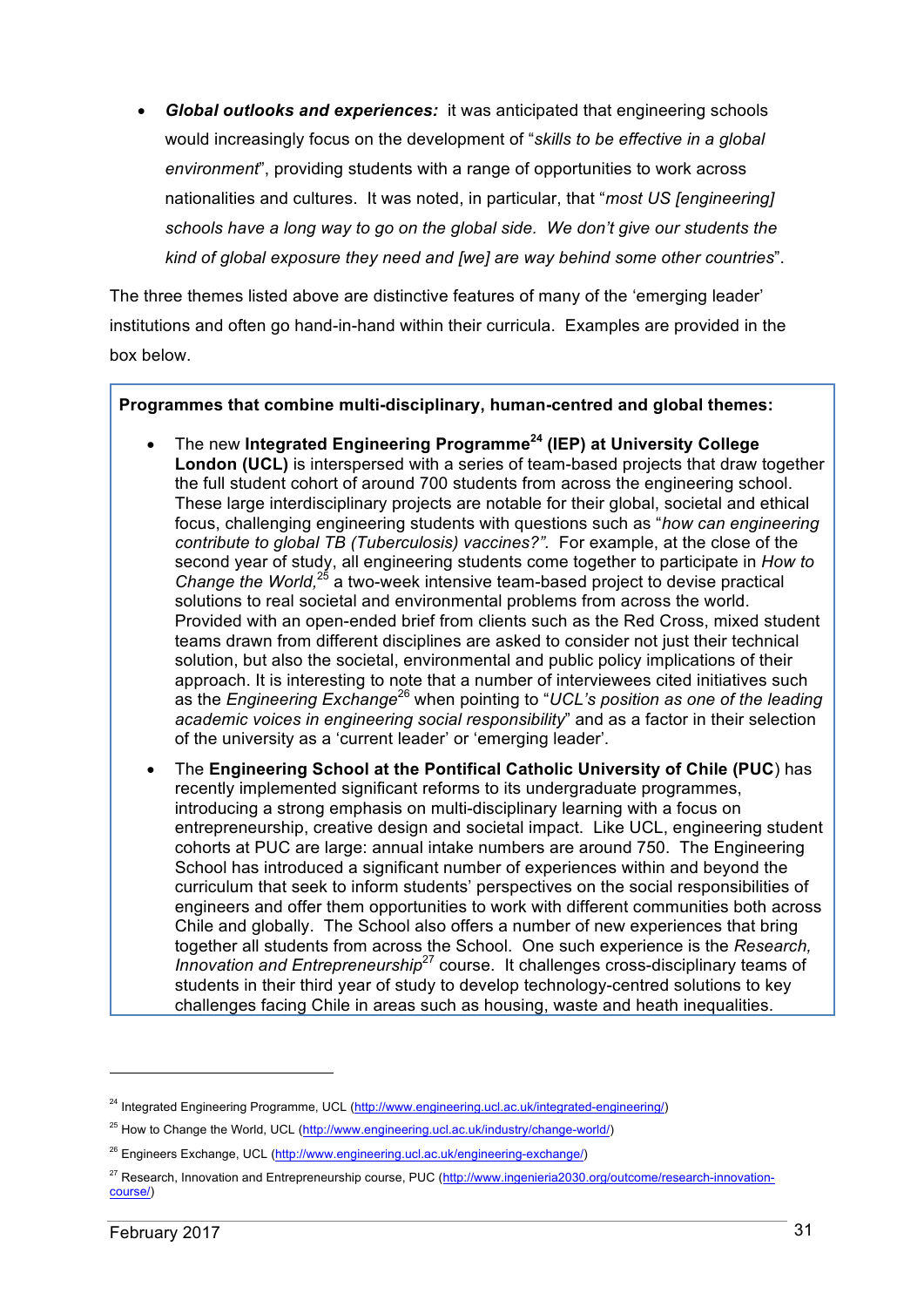Students take a user-centred approach to tackling the challenge, and engage extensively with user groups, before designing and prototyping their solution.

• At **Olin College of Engineering** the curriculum extends across and beyond engineering, with courses drawing on fields as diverse as social science, philosophy, music and visual arts. The projects that underpin the Olin College curriculum ask students to look beyond science and technology to define and solve challenges spanning multiple disciplines, and are often anchored in issues of ethics and social responsibility. Indeed, one message that was repeatedly reinforced by interviewees was the driving focus at Olin on "*developing students that can make a difference in the world*".

#### 6.4. Integrating and embedding key learning experiences

When discussing the pedagogies that would characterise the best engineering programmes worldwide in the decades to come, many interviewees commented that "*I don't see any brilliant new techniques down the pipe. We already have the ideas. We are rich in theory. What we will need to get better at is pulling them together*".

As discussed in Section 6.1, it was anticipated that leading engineering schools would become increasingly adept at delivering hands-on, active learning at scale, to much larger and more diverse student cohorts. Another challenge repeated raised was that of ensuring that these enriching student-led curricular experiences – such as user-centred design projects, work placements or community-based social entrepreneurship – are "*not just a 'bolt-on' activity*". Many noted that, in engineering schools across the world, the benefit of these experiences often remains unexploited because they are unconnected with other curricular experiences and students are not encouraged to reflect upon and apply what they have learnt in other areas of their degree programme. It was anticipated that the leading engineering programmes of the future would better embed and integrate experiences such as design projects and work-based learning, providing a robust platform for student selfreflection and a clear pathway for students to both contextualise and apply the knowledge and skills they have gained elsewhere in the curriculum.

Examples of such integrated experiences can be seen across many of the institutions identified as 'emerging leaders' in engineering education, including PUC, UCL and Olin College of Engineering. Another example of the integration of design projects across the curriculum can be seen at **Monterrey Tech** in Mexico, which just fell short of the top 10 of the 'emerging leader' institutions. Similar to the approach taken in the *Integrated Engineering Programme* at UCL, Monterrey Tech's *Tec21<sup>28</sup>* curriculum is structured around a series of design-based challenges. Each challenge is associated with a set of 'prior

<sup>&</sup>lt;sup>28</sup> Tec21, Monterrey Institute of Technology (http://modelotec21.itesm.mx/index.html)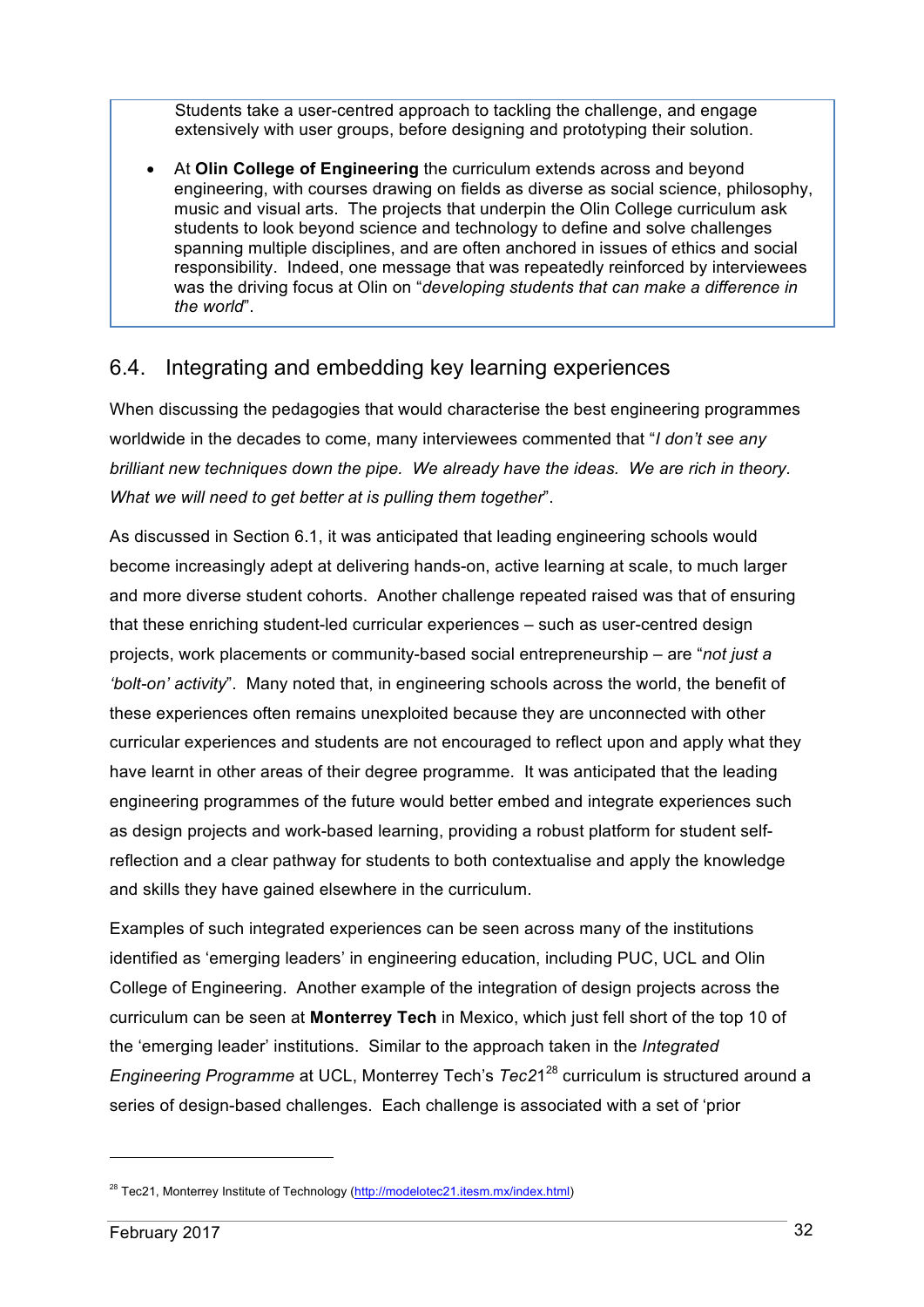competencies', with the onus placed on the student to develop these competencies, through self-directed research, engaging with the challenge user group and registering for modules linked to the challenge, many of which will be online. Student teams may also request specific support and information from specialist faculty, depending on "*the path they have taken with the challenge".*

Interviewees also spoke about the rapid growth in work-based learning in the engineering curriculum in recent years, with, for example, an increasing number of engineering schools now asking all students to participate in a 'co-op' experience. However, it was again noted that such experiences were rarely designed as an integrated and coherent element of the curriculum, with the effect that "*the learning is not contextualised and the student does not get the maximum benefit*" from the experience. Interviewees anticipated that the next generation of leading engineering education programmes will "*tie work-based learning to the learning outcomes of the undergraduate programme*". An example of a programme considered to have already taken a more thoughtful approach to integrating work-based learning was **CSU Engineering** in Australia. In this programme, students spend four out of the five and a half years of this programme in paid work placements, with only one day per week dedicated to study during this period. During these work-based periods, students are asked to submit weekly reflections on their learning and quarterly reviews to evaluate their progress against their goals. With a focus on mastery learning, students use an online interface to identify and master the skills and knowledge they need to progress in their workbased projects.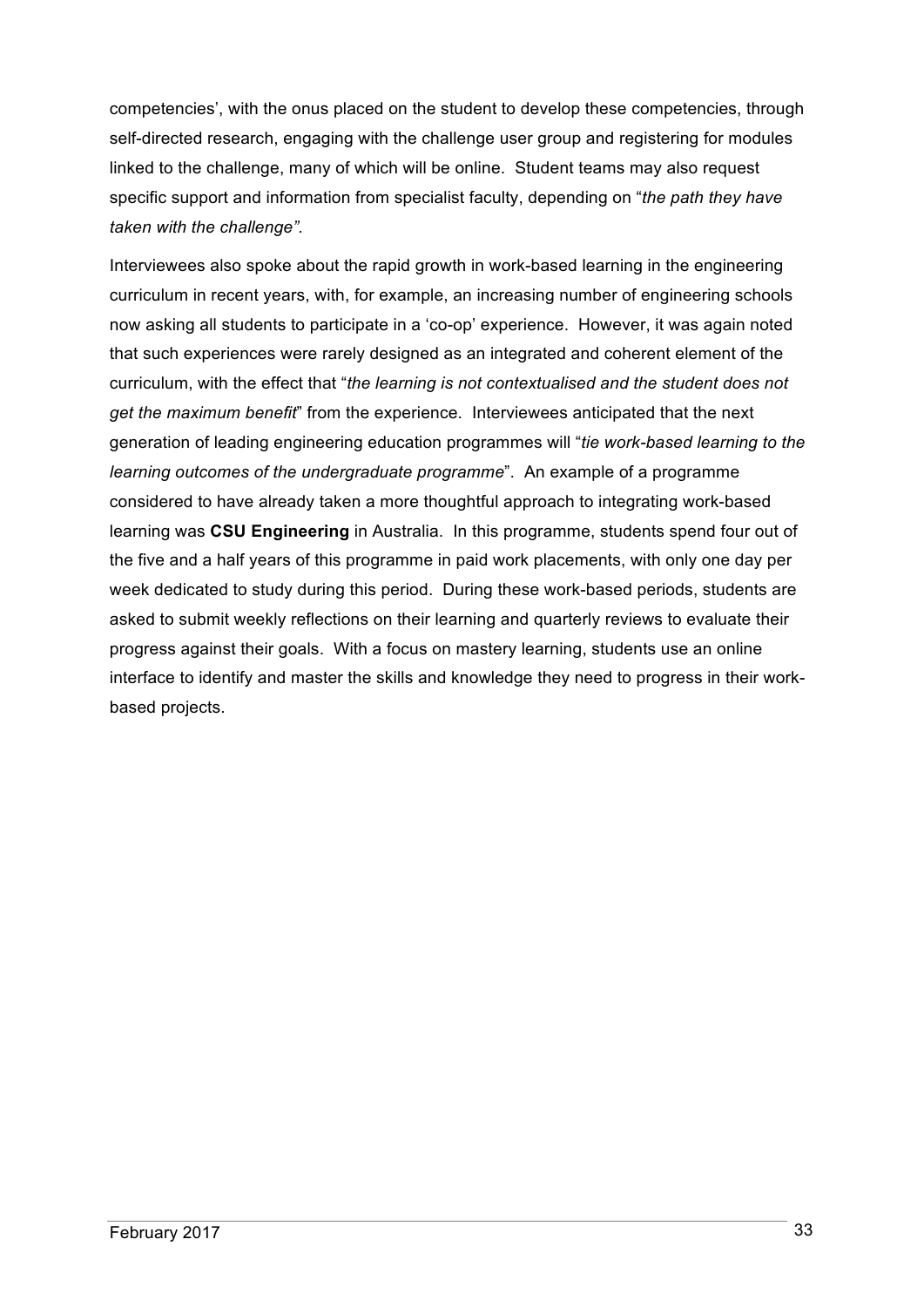# **7. Conclusions**

This study represents the first phase of a two-part enquiry. Conducted between September and November 2016, the Phase 1 study provided a rapid overview of the cutting-edge of engineering education globally and a horizon-scan of how the state-of-the-art is likely to develop in the future. It drew on interviews with 50 global thought-leaders in the field of engineering education as its primary evidence source.

The study highlighted the dominance of the US and Europe amongst the institutions identified to be 'current leaders' in engineering education, with Olin College of Engineering and MIT most frequently cited as the premier institutions. Best practice worldwide was associated with a number of educational features, including user-centred design, hands-on experiential learning and opportunities for entrepreneurial development within and beyond the curriculum. It was also noted, however, that the best practices observed amongst the 'current leader' institutions were rarely institution-wide and often confined to discrete "*pockets of excellence*".

Thought-leaders were also asked to identify the institutions that they considered to be 'emerging leaders' in engineering education; SUTD in Singapore and Olin College of Engineering were the most frequently cited. A set of features distinguished the 'emerging leaders' from the 'current leaders', and these feature are likely to mark the direction of travel for engineering education worldwide. For example, the curricula at many 'emerging leader' institutions were developed from a blank slate or were the product of a root-and-branch systemic reform. This facilitated a unified and consistent educational approach, with highlyregarded learning experiences available to all – and not a subset of – engineering students. The 'emerging leaders' were also much more likely to be drawn from Asian and South American countries, pointing to a shift in the centre of gravity of the world's leading engineering programmes from north to south and from high-income countries to the emerging economic powerhouses in Asia and South America.

Institutions most frequently cited as 'emerging leaders' also incorporated educational themes that were anticipated to characterise the best engineering programmes in the decades to come. These included (i) the blending of resource-intensive, on-campus, active learning experiences with off-campus online learning, (ii) an increased flexibility, choice and diversification offered to students, and (iii) curricula that bring together cross-disciplinary learning, human-centred engineering and global experiences.

Thought-leaders identified a number of challenges that were anticipated to constrain the progress of engineering education worldwide. These included the siloed mono-disciplinary structure of many engineering schools and universities, faculty appointment and promotion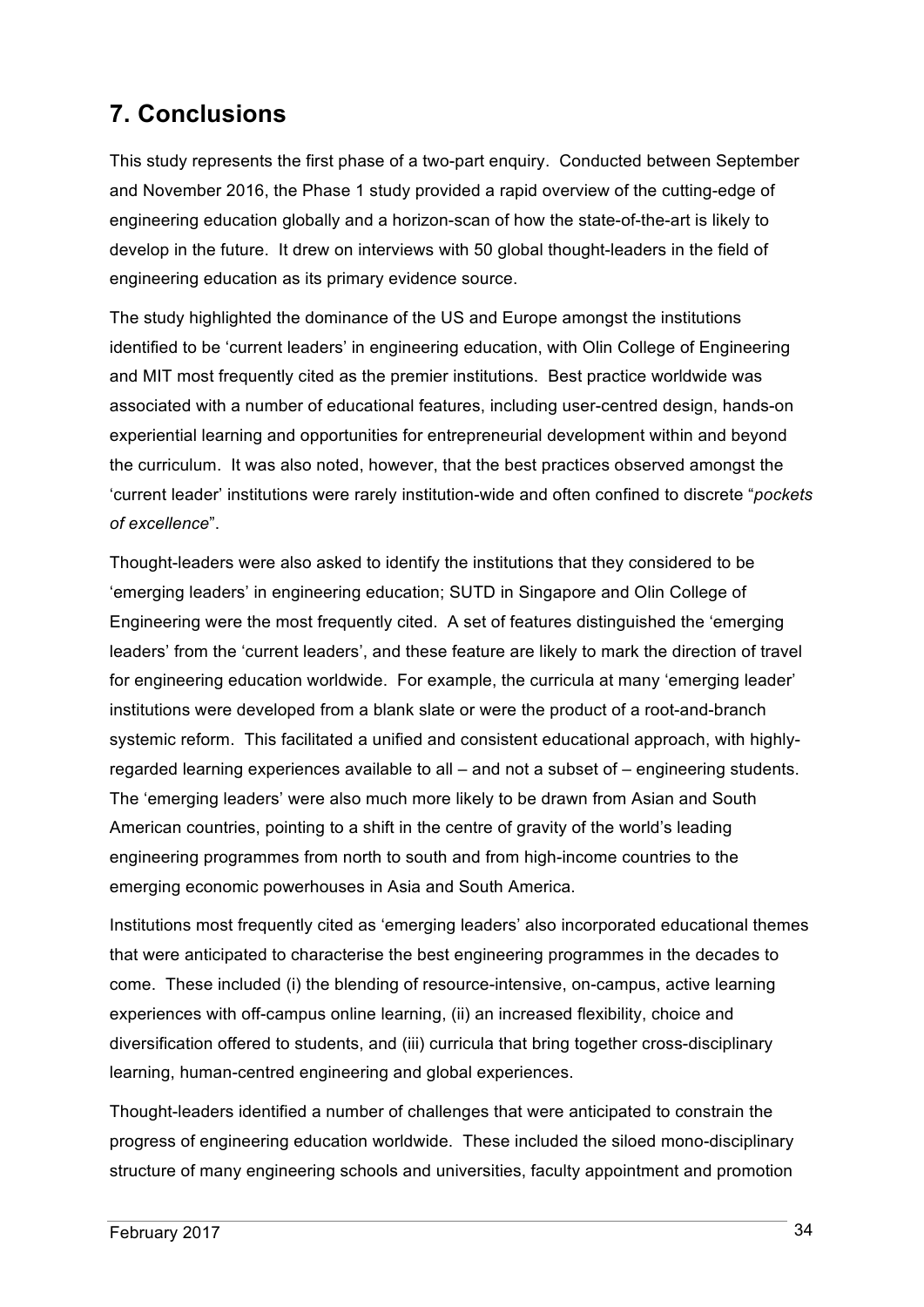systems that were regarded as not rewarding teaching achievement and the challenge of delivering active learning to large student cohort sizes.

Taken together, the feedback from thought-leaders suggested that the engineering education sector was entering a rapid and fundamental change and one set for the emergence of new players from across the world.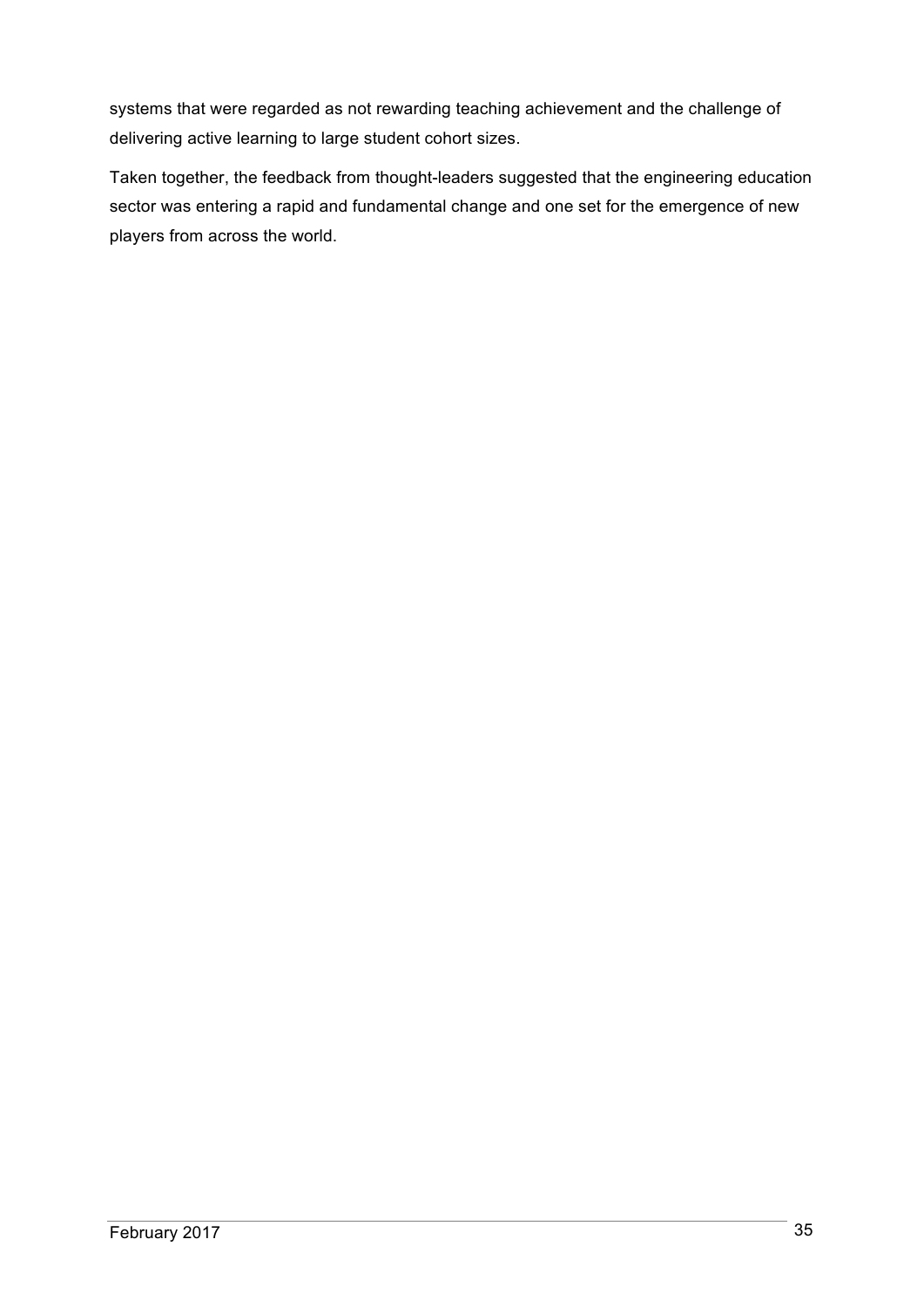# **Appendices**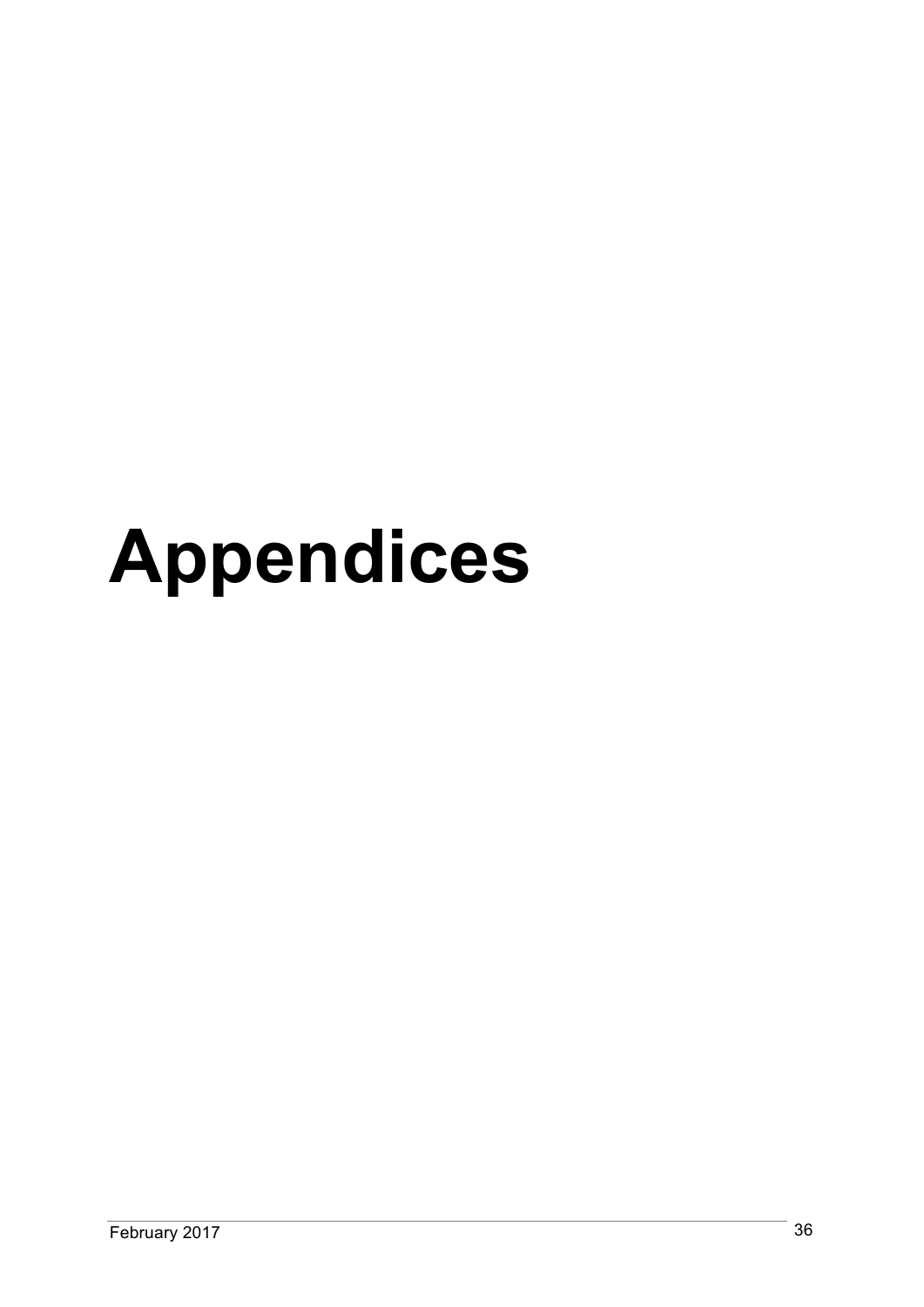# **Appendix A. The experts consulted**

| Amon, Cristina                            | Dean of the Faculty of Applied Science & Engineering, University<br>of Toronto, Canada                                                                                            |
|-------------------------------------------|-----------------------------------------------------------------------------------------------------------------------------------------------------------------------------------|
| Andersson, Pernille                       | Senior Executive Educational Development Officer. LearningLab<br>DTU, Technical University of Denmark (DTU), Denmark                                                              |
| Atman, Cynthia                            | Director, Center for Engineering Learning & Teaching and<br>Professor, Human Centered Design & Engineering, University of<br>Washington, US                                       |
| Baillie, Caroline                         | Chair of Engineering Education, University of Western Australia,<br>Australia                                                                                                     |
| Besterfield-Sacre,<br>Mary                | Associate Professor and Director of the Engineering Education<br>Research Center (EERC), University of Pittsburg, US                                                              |
| Bhattacharyya,<br>Souvik                  | Vice Chancellor and Senior Professor, Birla Institute of<br>Technology & Science (BITS Pilani), India                                                                             |
| Case, Jenni                               | Professor of Academic Development, Centre for Research in<br>Engineering Education, University of Cape Town, South Africa                                                         |
| Cha, Jianzhong                            | Professor and UNESCO Chair on Cooperation between Higher<br>Engineering Education and Industries, Department of Mechanical<br>Engineering, Beijing Jiaotong University, China     |
| Childs, Peter                             | Head of the Dyson School of Design Engineering, Imperial<br>College London, UK                                                                                                    |
| Chou, Shuo-Yan                            | Distinguished Professor of Industrial Management and Director of<br>the Center for Internet of Things Innovation, National Taiwan<br>University of Science and Technology, Taiwan |
| Clark, Robin                              | Associate Dean for Learning and Teaching, School of Engineering<br>and Applied Science, Aston University, UK                                                                      |
| Crawley, Edward                           | Professor of Aeronautics and Astronautics, MIT, US                                                                                                                                |
| Cukierman, Uriel                          | <b>IFEES President and Professor, National Technological</b><br>University, Argentina                                                                                             |
| de la Llera Martin,<br><b>Juan Carlos</b> | Dean, School of Engineering, Pontifical Catholic University of<br>Chile, Chile                                                                                                    |
|                                           | Associate Professor in Engineering Education Development, The                                                                                                                     |
| Edström, Kristina                         | Royal Institute of Technology (KTH), Sweden                                                                                                                                       |
| Felder, Richard                           | Hoechst Celanese Professor Emeritus of Chemical Engineering,<br>North Carolina State University, US                                                                               |
| Fortenberry, Norman                       | <b>Executive Director, American Society for Engineering Education</b><br>(ASEE), US                                                                                               |
| Froyd, Jeffrey                            | TEES Research Professor, Dwight Look College of Engineering,<br>Texas A&M University, US                                                                                          |
| Garza, David                              | Academic Vice President, Monterrey Institute of Technology and<br><b>Higher Education, Mexico</b>                                                                                 |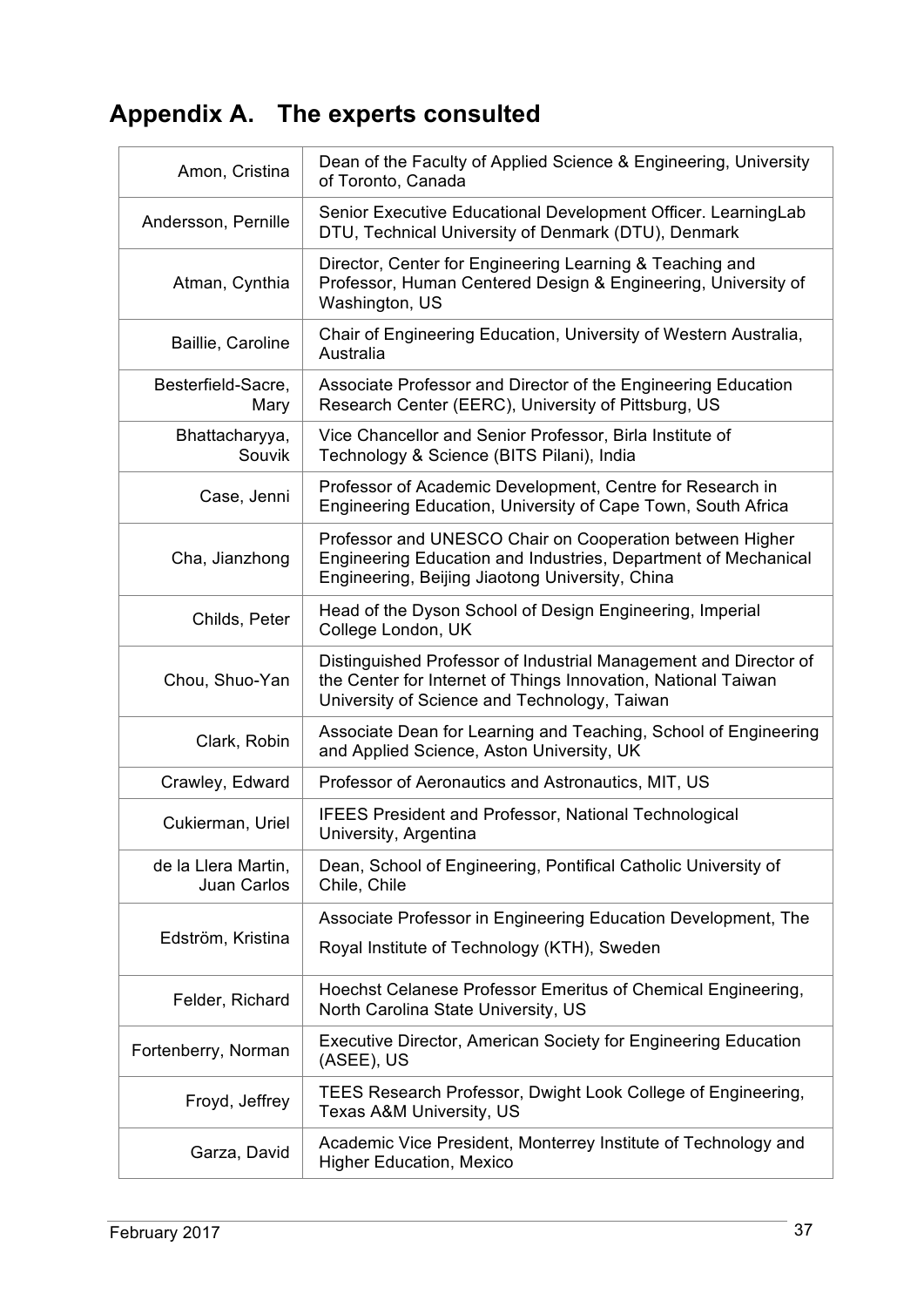| Goodhew, Peter           | Emeritus Professor of Engineering, School of Engineering,<br>University of Liverpool, UK                                                                              |
|--------------------------|-----------------------------------------------------------------------------------------------------------------------------------------------------------------------|
| Hadgraft, Roger          | Director, Educational Innovation and Research, Associate Dean<br>(Teaching & Learning), University of Technology Sydney,<br>Australia                                 |
| Hosoi, Anette            | Associate Department Head and Professor of Mechanical<br>Engineering, MIT, US                                                                                         |
| Jamieson, Leah           | The John A. Edwardson Dean of Engineering, Purdue University,<br>US                                                                                                   |
| Kamp, Aldert             | Director of Education, Aerospace Engineering, Delft University of<br>Technology (TU Delft), Netherlands                                                               |
| King, Robin              | Emeritus Professor, University of South Australia and Adjunct<br>Professor, University of Technology Sydney, Australia                                                |
| Kolmos, Anette           | Professor in Engineering Education and PBL and Chairholder,<br><b>UNESCO Chair in Problem Based Learning in Engineering</b><br>Education, Aalborg University, Denmark |
| Koo, Benjamin            | Associate Professor, Department of Industrial Engineering,<br>Tsinghua University, China                                                                              |
| Kozanitis,<br>Anastassis | Professor at UQAM, University of Quebec in Montreal, Canada                                                                                                           |
| Lindsay, Euan            | Foundation Professor of Engineering, Charles Sturt University,<br>Australia                                                                                           |
| Litzinger, Tom           | Director, Leonhard Center for the Enhancement of Engineering<br>Education, Penn State University, US                                                                  |
| Magnanti, Thomas         | President, Singapore University of Technology and Design<br>(SUTD), Singapore                                                                                         |
| Malmqvist, Johan         | Dean of Education, Chair Professor of Product Development,<br>Chalmers University of Technology, Sweden                                                               |
| Miller, Rick             | President, Olin College of Engineering, US                                                                                                                            |
| Mitchell, John           | Vice-Dean (Education), Faculty of Engineering Sciences,<br>University College London (UCL), UK                                                                        |
| Mohd Yusof,<br>Khairiyah | Professor and Director, Centre for Engineering Education,<br>University of Technology Malaysia, Malaysia                                                              |
| Morell, Lueny            | Principal of Lueny Morell & Associates and Director of<br>InnovaHiED, Puerto Rico                                                                                     |
| Müller, Gerhard          | Chair of Structural Mechanics, TUM Department of Civil, Geo and<br>Environmental Engineering, Technical University of Munch,<br>Germany                               |
| Natera, Angélica         | Executive Director, Laspau, Harvard University, US                                                                                                                    |
| Puri, Ishwar             | Dean of Engineering, Faculty of Engineering, McMaster<br>University, Canada                                                                                           |
| Ramakrishna,<br>Seeram   | Professor and Director of Centre for NanoFibers &<br>Nanotechnology, National University of Singapore, Singapore                                                      |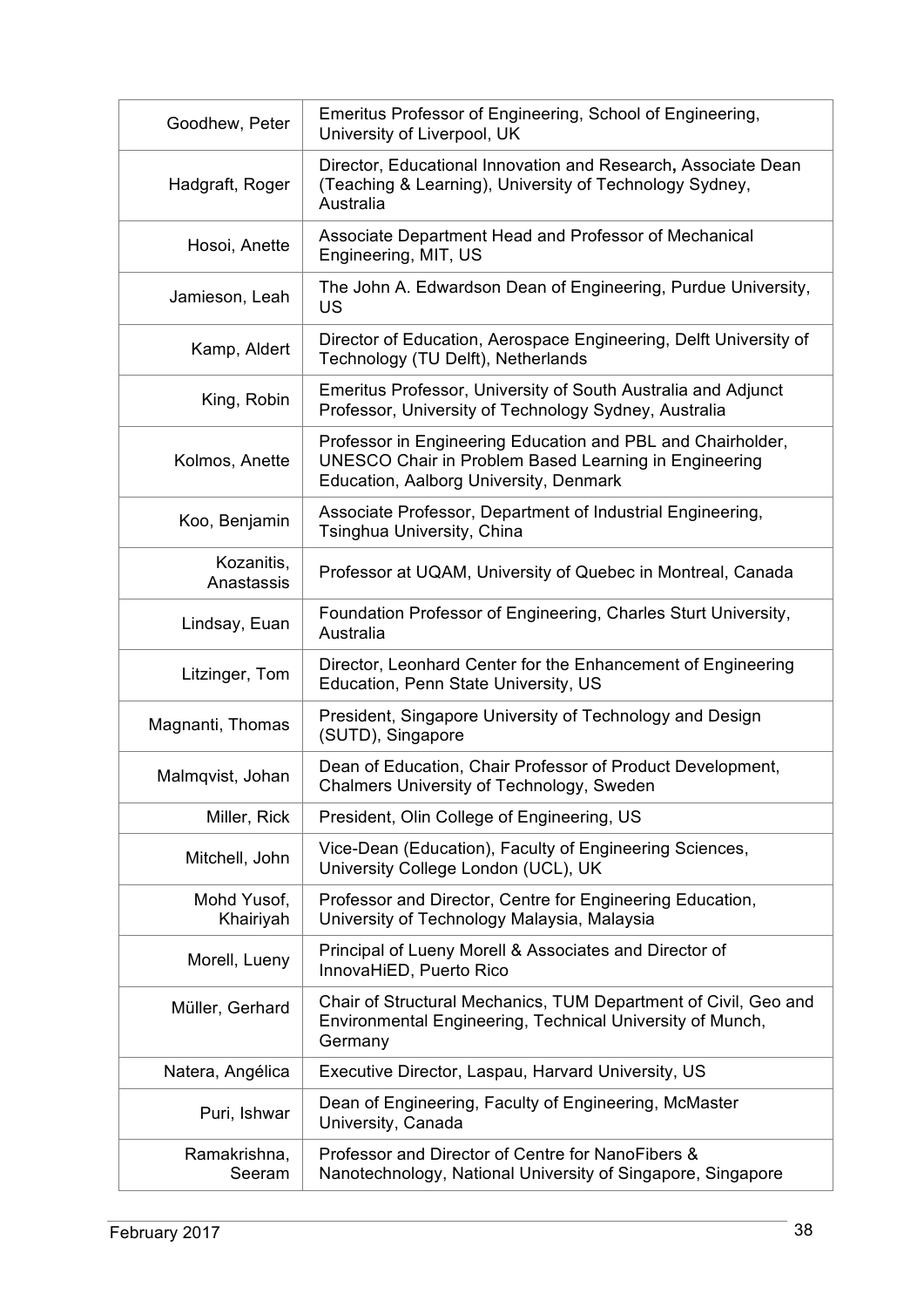| Sheppard, Sheri   | The Burton J. and Deedee McMurtry University Fellow in<br>Undergraduate Education and Professor of Mechanical<br>Engineering, Stanford University, US |
|-------------------|-------------------------------------------------------------------------------------------------------------------------------------------------------|
| Shettar, Ashok    | Principal, B. V. Bhoomaraddi College of Engineering and<br>Technology, India                                                                          |
| Song, Sung Jin    | Dean of College of Engineering and Director of Center for<br>Innovative Engineering Education, Sungkyunkwan University,<br>Korea                      |
| Tadesse, Tarekegn | President of Addis Ababa Science and Technology University,<br>Ethiopia                                                                               |
| Torero, José      | Head of the School of Civil Engineering, University of<br>Queensland, Australia                                                                       |
| Ulseth, Ron       | Director of Curriculum, Iron Range Engineering, US                                                                                                    |
| Van der Veen, Jan | Chairman of 3TU Centre for Engineering Education and Associate<br>Professor, University of Twente, Netherlands                                        |
| Vedula, Krishna   | Executive director, Indo Universal Collaboration for Engineering<br>Education (IUCEE) Professor and Dean Emeritus, UMass Lowell,<br>US                |
| Vigild, Martin    | Senior Vice President and Dean, Technical University of Denmark<br>(DTU), Denmark                                                                     |
| Yutronic, Jorge   | Consultant on Science, Technology, Innovation and Higher<br>Education, Chile                                                                          |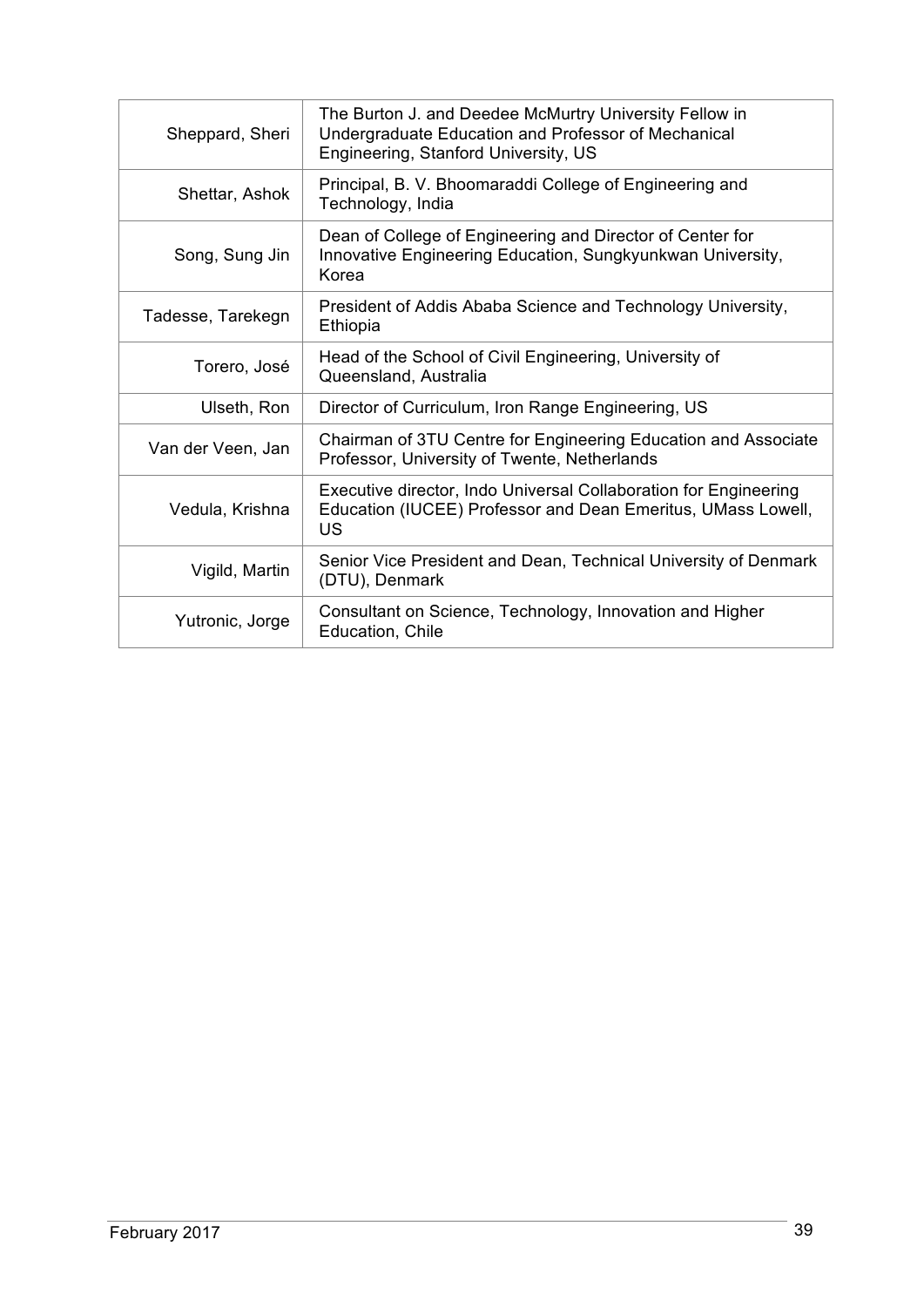# **Appendix B. Interview questions**

Provided below are the core questions used to frame each interview. All interviewees were sent questions in advance of the consultation.

- 1. Which 5–6 universities do you consider to be the current global leaders in engineering education, in terms of educational design, quality and influence? For each, what factors do you feel are most responsible for their success?
- 2. Which 5–6 universities would you consider to be emerging global leaders in engineering education, that have the potential to be at the cutting-edge of educational practice in the decades to come? For each, what impresses you most about their approach?
- 3. What criteria/metrics are you using to identify these global leaders?
- 4. How do you expect engineering education worldwide to change in the coming decade? What common features/themes do you expect to be evident amongst the world's leading engineering education programmes in 2025?
- 5. What do you consider to be the major challenges or barriers that will constrain the progress of engineering education reform over the coming decade?
- 6. Which universities, from across the world, would you consider to have taken a effective approach to measuring the impact of their programmes on student learning and/or measuring the impact of an educational reform?
- 7. Could you recommend any other individuals whom you feel should be consulted as part of this study?

For around half of the interviews, additional questions were included in this list. As appropriate, these additional questions were designed to (i) explore the educational vision and approach at the interviewee's own institution, and/or (ii) discuss specific topics relating to the expertise of the interviewee (such as engineering design, online learning or the measurement of educational impact).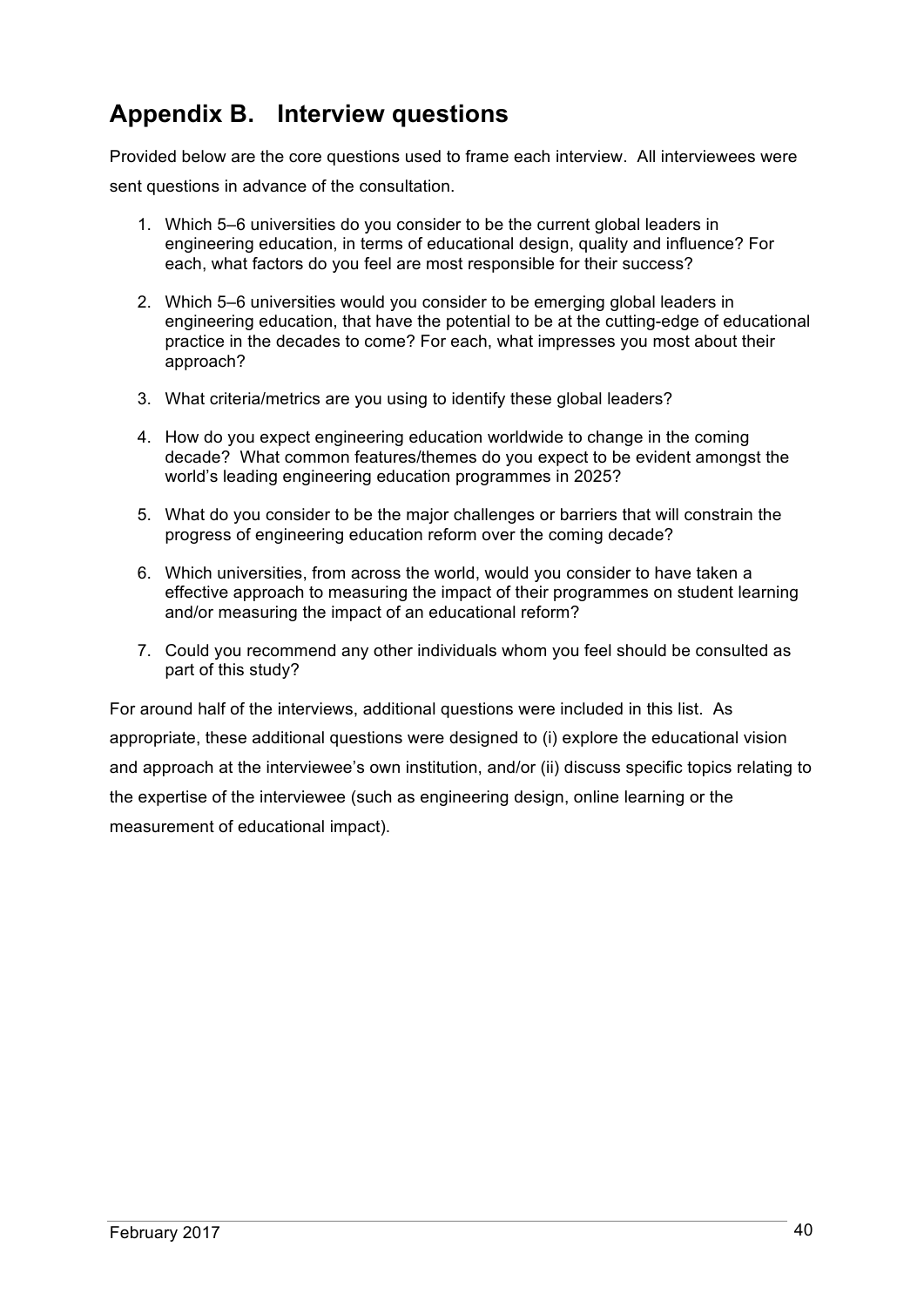# **Appendix C. Feedback on the top-rated 'current leaders'**

Provided below is a summary of selected interviewee feedback on the top eight universities most frequently cited as 'current leaders' in engineering education (see Figure 2, Section 2).

- Olin College of Engineering
- MIT
- Stanford University
- Aalborg University
- Delft University of Technology (TU Delft)
- University College London (UCL)
- Purdue University
- National University of Singapore (NUS)

While the summaries generally reflect the balance of views expressed by interviewees and focus on the feedback most commonly given, critical feedback has not been included in this version of the report. For newer institutions, or those that have recently implemented a programme of educational reform, some contextual information is also included in the descriptions.

## C.1 Olin College of Engineering (US)

Established in 1997, Olin College of Engineering**<sup>29</sup>** is a small private university focused on undergraduate engineering education. Its student-centred educational approach is underpinned by experiential learning, where students draw inspiration from across a wide disciplinary base to tackle design-based challenges. The themes of entrepreneurship, selfdirected exploration and social responsibility are particularly evident in the educational approach. With no tenure or departments, Olin has a very unconventional culture and resource-base. The College is home to a very selective and small student cohort – annual student intake is 80, leading a number of interviewees to comment that "*Olin's reputation is disproportionate with its size*". Many noted that Olin College "*embodies everything I think we have learnt in engineering education in the past 30 years*". In this context, a number of interviewees anticipated Olin College's "*evolution from a 'boutique institution' to an institution oriented to massively support the engineering reforms throughout the world*".

<sup>29</sup> Olin College of Engineering (http://www.olin.edu)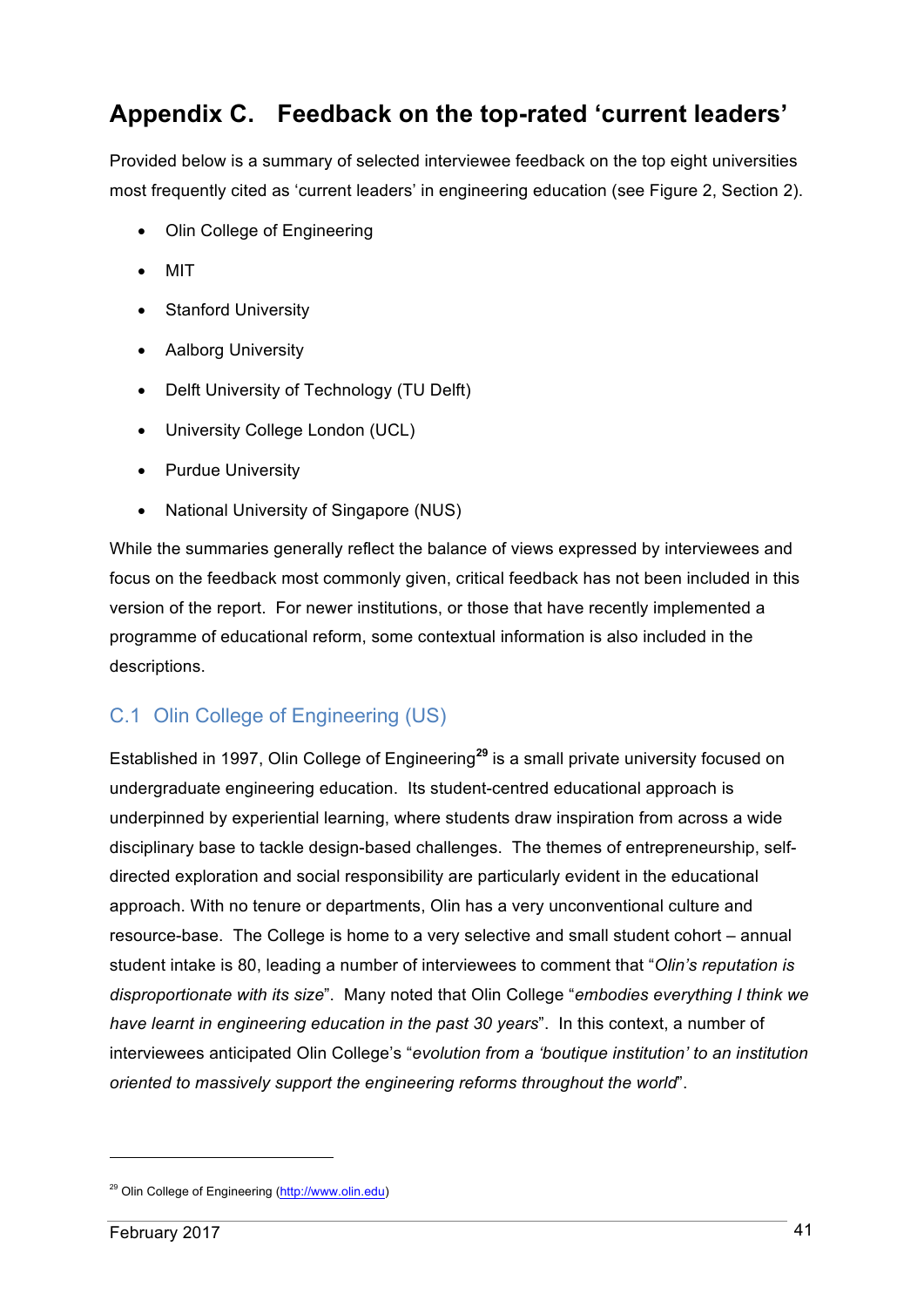Olin College was identified as a 'current leader' in engineering education by more than half of interviewees (particularly those based in North America and Europe) and an 'emerging leader' by over a quarter of interviewees (particularly those from Asia and South America). Seven individuals identified Olin College as both a 'current leader' and an 'emerging leader'.

#### C.2 MIT (US)

MIT**<sup>30</sup>** was widely reported to offer an "*outstanding engineering education that provides students with so many opportunities to build and integrate knowledge*" supported by "*a high exposure to cutting-edge research and researchers*". A number of interviewees suggested that "*the sheer quality of staff and students that MIT attracts means that it is a self-generating model, and one which ensures that MIT graduates are the best in the world*". In particular, many pointed to the "*array of experiences open to students to use technology in entrepreneurial ways*". MIT's influence on engineering education globally was also described by some to be "*unparalleled*", which has been further strengthened by its leadership in the CDIO<sup>3</sup> initiative and edX.<sup>31</sup>

## C.3 Stanford University (US)

Stanford University**<sup>32</sup>** was identified by 40% of interviewees (and over a third of non-US interviewees) to be a 'current leader' in engineering education. The focus on design and entrepreneurship was singled out as a prominent and highly-influential feature of its approach. Indeed, it was noted that "*for the first time in Stanford's history, the majority of students are registering in engineering. This is down to the prominence of design and entrepreneurship across the campus. It has changed hearts and minds*". Interviewees consistently pointed to the "*playful, experimental quality*" of the engineering programmes at Stanford University "*that fosters freedom for the students*". Many also suggested that the engineering programmes benefitted from "*being embedded in a full-service, liberal arts university where students have experiences in humanities, learn foreign languages and can get involved in being activists*".

## C.4 Aalborg University (Denmark)

From its establishment in 1974, the educational programmes at Aalborg University**<sup>33</sup>** adopted a purely PBL approach. The university was described by interviewees across the world as "*a* 

<sup>30</sup> MIT (http://web.mit.edu)

<sup>&</sup>lt;sup>31</sup> edX (https://www.edx.org)

<sup>32</sup> Stanford University (https://www.stanford.edu)

<sup>&</sup>lt;sup>33</sup> Aalborg University (http://www.en.aau.dk)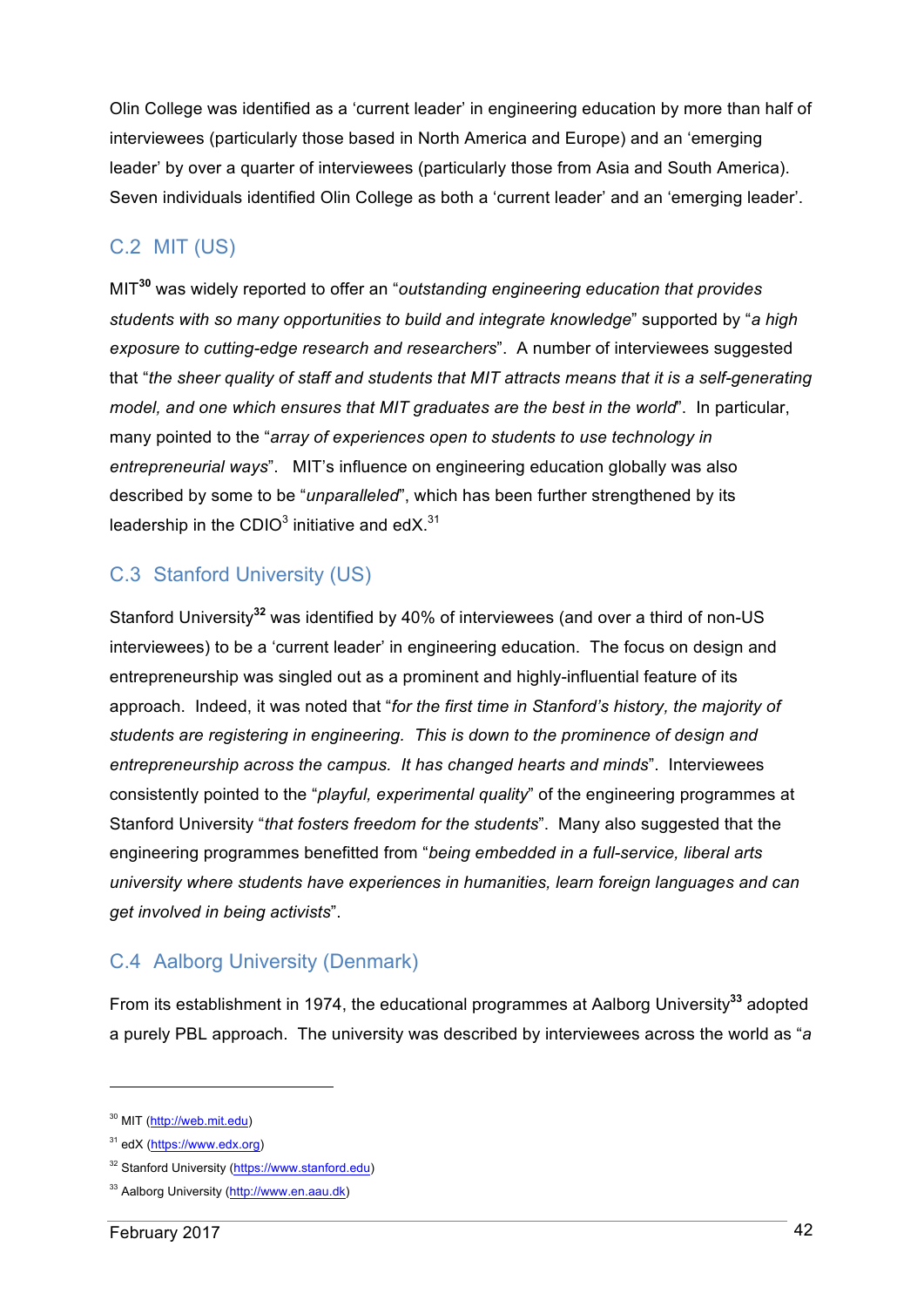*really mature [educational] model that is powerful and transformational. They should be on everyone's list of places to benchmark*" in engineering education. Many interviewees commented on Aalborg's effective use of "*real or realistic industry problems in their projects*" and their success in "*getting students into action mode rather than transmission mode*".

A key feature of the Aalborg approach that appeared to influence its identification by interviewees as a 'current leader' or 'emerging leader' was its evidence-informed educational approach and willingness to collaborate with partners across the world. Many cited the quality of educational research from the *UNESCO Centre for Problem Based Learning*<sup>5</sup> – either in PBL, educational change or in programme evaluation – as a key pillar of the university's leadership and influence in engineering education.

#### C.5 Delft University of Technology (Netherlands)

Delft University of Technology**<sup>34</sup>** (TU Delft) was one of four institutions to feature prominently on the lists of both 'current leaders' and 'emerging leaders' in engineering education. Although its recognition in engineering education was attributed to a range of different factors, it was most notably identified by many as the European leader in both engineering design and engineering online learning. The university was also noted for its high quality learning spaces, strong links with industry and "*global, multi-disciplinary approach*" to education. In addition, the growing support for higher education from the Dutch Government was highlighted by a number of interviewees to be a contributor to TU Delft's recognition in engineering education, as was its membership of the national *4TU Centre for Engineering Education.* 35 In this context, many pointed to Delft as a "*global thought-leader in engineering*  education<sup>"</sup>, citing a recent publication<sup>36</sup> that outlines TU Delft's vision for engineering education in the future. A number of interviewees commented that the university "*gives the appearance that there is a Delft spirit and attitude, where they are forward-thinking, ambitious and entrepreneurial and committed to education. In other universities, the education is more fragmented, but at Delft they seem to pull the pieces together*". Two departments at the university, however, were consistently singled out for their educational leadership within the university: Aerospace Engineering and Industrial Design.

<sup>34</sup> Delft University of Technology (http://www.tudelft.nl/en/)

<sup>35</sup> 4TU Centre for Engineering Education, Netherlands (https://www.4tu.nl/cee/en/)

<sup>&</sup>lt;sup>36</sup> Engineering Education in A Rapidly Changing World: Rethinking the Mission and Vision on Engineering Education at TU Delft (http://www.lr.tudelft.nl/fileadmin/Faculteit/LR/Nieuws\_en\_Agenda/Nieuws/2014/docs/visiedocument\_TU\_def.pdf)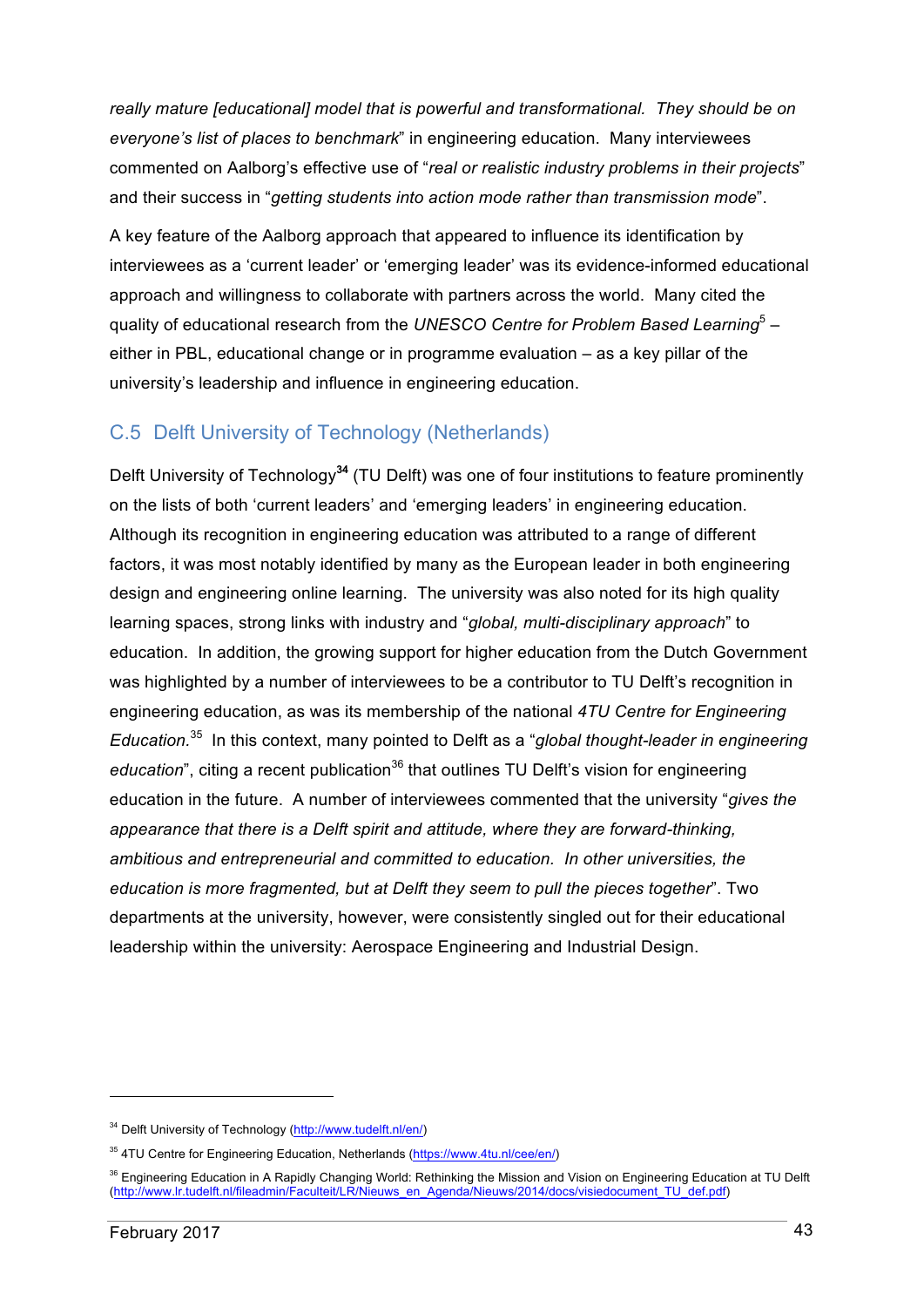#### C.6 University College London (UK)

In 2014, the School of Engineering at University College London<sup>37</sup> (UCL) implemented the *Integrated Engineering Programme<sup>24</sup>* (IEP), a root-and-branch reform of the undergraduate curriculum across all engineering programmes. It followed a radical and well-regarded educational reform in UCL's Department of Civil, Environmental & Geomatic Engineering. The centrepiece of this departmental curriculum change was a series of 'scenarios', operating in five-week cycles, where students spend four weeks acquiring a range of knowledge and skills that can be applied in a one-week intensive design challenge.

The new IEP curriculum has adopted similar discipline-specific 'scenarios' throughout the first and second year of the curriculum. These are complemented by a series of crossdisciplinary, team-based projects that bring together students from across the engineering school – typically around 700 in each year-group – often framed around themes in social responsibility. Multi-disciplinary learning is a significant focus of the IEP curriculum, which has introduced a requirement for all engineering students to take a minor. The eighteen minor pathways offered are predominantly cross-disciplinary in nature, and include subjects such as *Engineering and Public Policy*, *Tech Journalism*, *Sustainable Building Design* and *Connected Systems*. The IEP has also streamlined some of the 'core' engineering teaching across the School. For example, *Mathematical Analysis and Modelling* had previously been taught separately by each department, with some delivering the subject 'in house' and others outsourcing the course to the mathematics department. Through the IEP, a common mathematics curriculum was agreed across all departments, with the new course taught by an inter-disciplinary teaching team to all engineering students and supported by disciplinespecific tutorials with each department.

Many interviewees commented on the significance of "*a university like UCL*" implementing such an ambitious educational reform. As one interviewee put it, "…*they are a massively research-intensive university, one of the top ten in the world, that could have really laughed this off. But they didn't. They are taking the undergraduate education seriously*".

#### C.7 Purdue University (US)

A number of factors appeared to support Purdue University's<sup>38</sup> identification as a 'current leader' in engineering education. Some cited the "*quality of the first year programmes*" that are delivered by the School of Engineering Education, as well as the EPICS<sup>39</sup> programme

<sup>37</sup> University College London (https://www.ucl.ac.uk)

<sup>38</sup> Purdue University (http://www.purdue.edu)

<sup>39</sup> EPICS, Purdue University (https://engineering.purdue.edu/EPICS)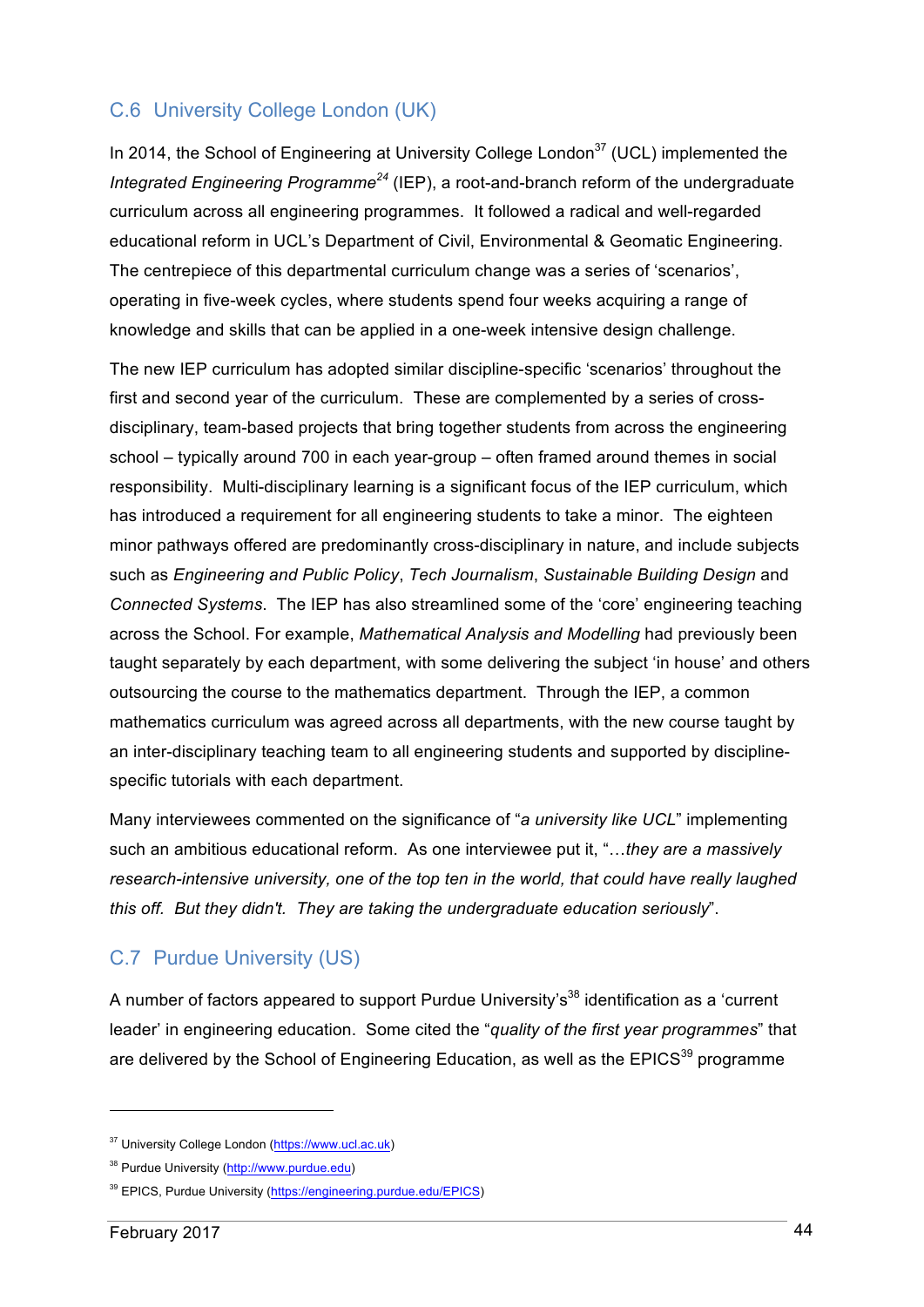that was reported to have had significant influence on engineering undergraduate programmes across the world. Other interviewees pointed to Purdue's leadership in "*figuring how you can do hands-on learning at scale*". For example, all of Purdue's 2000 engineering students "*will have had a substantial experiential experience in their four years – like internships, coops, extended service learning, undergraduate research or study aboard – of at least one semester or more*".

Across the engineering education community, however, it is probably the School of Engineering Education<sup>40</sup> with which Purdue University is most strongly associated. Many noted the quality of the scholarly research conducted by the School and the influence this has had on attitudes towards and practices in engineering education both across Purdue University and the rest of the world.

#### C.8 National University of Singapore (Singapore)

The feature of the engineering undergraduate programme at the National University of Singapore<sup>41</sup> (NUS) most commonly highlighted by interviewees was the *Innovative & Design-Centric Programme*. 42 Established in 2009, this invite-only programme within the Faculty of Engineering provides hands-on opportunities for students to work on authentic, multidisciplinary design challenges and develop entrepreneurial, creative and leadership skills.

Other aspects of NUS's engineering undergraduate programmes that were repeatedly highlighted by interviewees included their flexibility – "*there are a huge number of options and electives that students can take*" – and their "*commitment to offering their students a truly global experience… 70% of their undergraduates spend at least one semester at a university abroad*". Indeed, the openness of the university "*to engage in international collaborations*" was a topic repeatedly discussed by interviewees, as was the university's ability "*to get some of the best students and teaching staff from across the world*". The educational developments implemented across the engineering school at NUS over the past decade were described as a "*bold and impressive experiment*", in an institutional environment that "*is deeply committed to supporting quality teaching*".

<sup>&</sup>lt;sup>40</sup> School of Engineering Education, Purdue University (https://engineering.purdue.edu/ENE)

<sup>41</sup> National University of Singapore (http://www.nus.edu.sg)

<sup>&</sup>lt;sup>42</sup> Innovative & Design-Centric Programme, NUS (http://www.eng.nus.edu.sg/edic/dcp.html)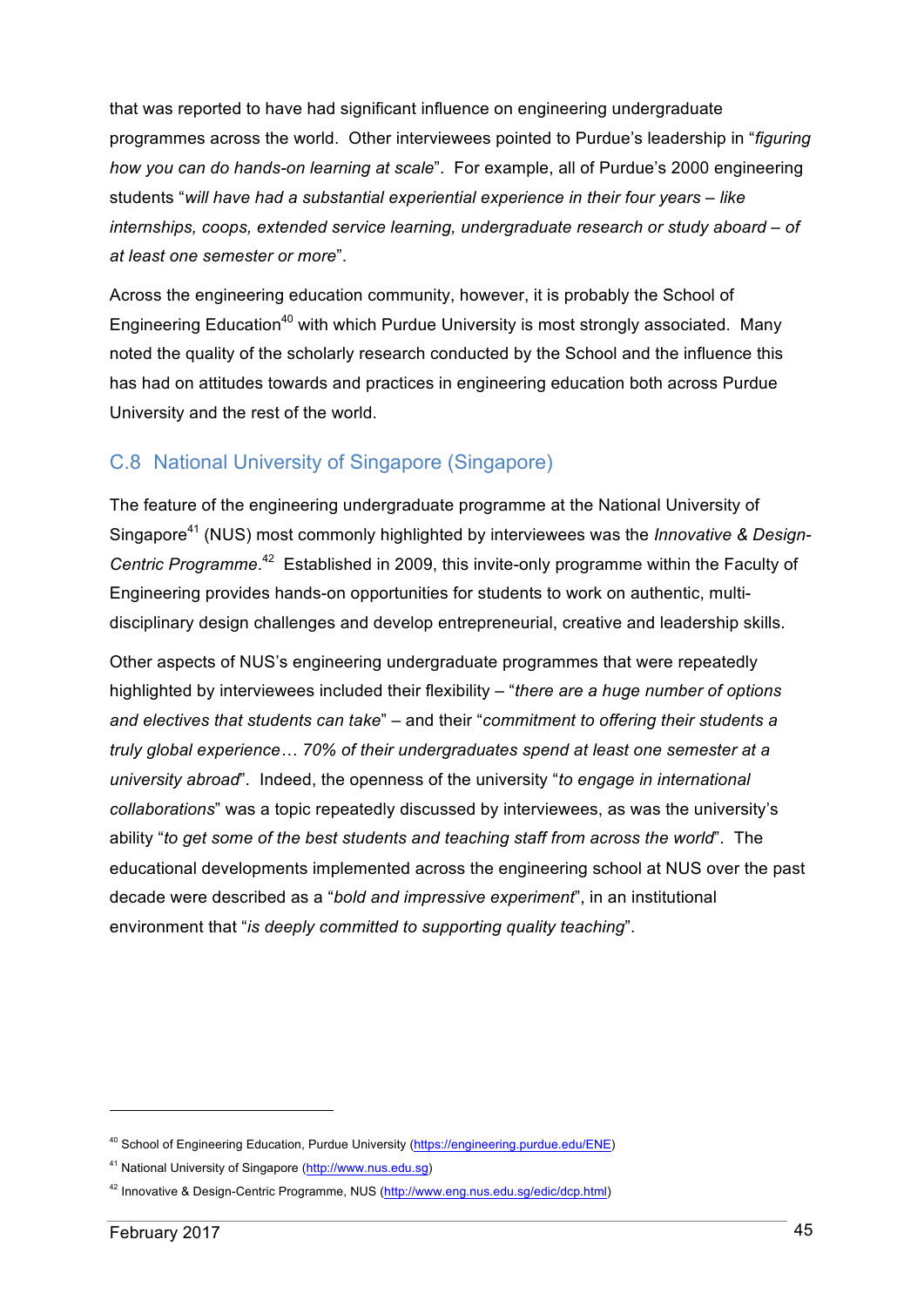# **Appendix D. Feedback on the top-rated 'emerging leaders'**

Appendix D highlights selected interviewee feedback on the top nine universities most frequently cited as 'emerging leaders' in engineering education (see Figure 4):

- Singapore University of Technology and Design (SUTD)
- Olin College of Engineering
- University College London
- Pontifical Catholic University of Chile (PUC)
- Iron Range Engineering
- National University of Singapore (NUS)
- Delft University of Technology
- Charles Sturt University
- Tsinghua University

Like Appendix C, while the summaries reflect the balance of views expressed by interviewees, critical feedback has been excluded in this version of the report. Additional context information is provided for new institutions or those that have recently implemented a programme of educational reform.

## D.1 Singapore University of Technology and Design (Singapore)

Singapore University of Technology and Design<sup>43</sup> (SUTD) was identified by more than a quarter of interviewees to be an 'emerging leader' in engineering education worldwide. The university was established in 2012 in collaboration with MIT with a mission "*to advance knowledge and nurture technically grounded leaders and innovators to serve societal needs*". SUTD offers a number of distinctive features in both its structure and educational approach. For example, the university has no departments or schools and offers students considerable opportunities for cross-disciplinary learning as well as "*a range of multi-disciplinary connections outside engineering*". Building upon "*a solid grounding in the [engineering] fundamentals*", the curriculum was described as "*emphasising experiential learning, with design built into the fabric of the courses".* Many interviewees noted that the university's design emphasis was supported by state-of-the-art maker spaces and flexible learning spaces. On completion of the degree programme, it was estimated that every SUTD student "*would experience 20 to 30 intensive design projects… that help them make connections* 

<sup>&</sup>lt;sup>43</sup> Singapore University of Technology and Design (SUTD) (http://www.sutd.edu.sg)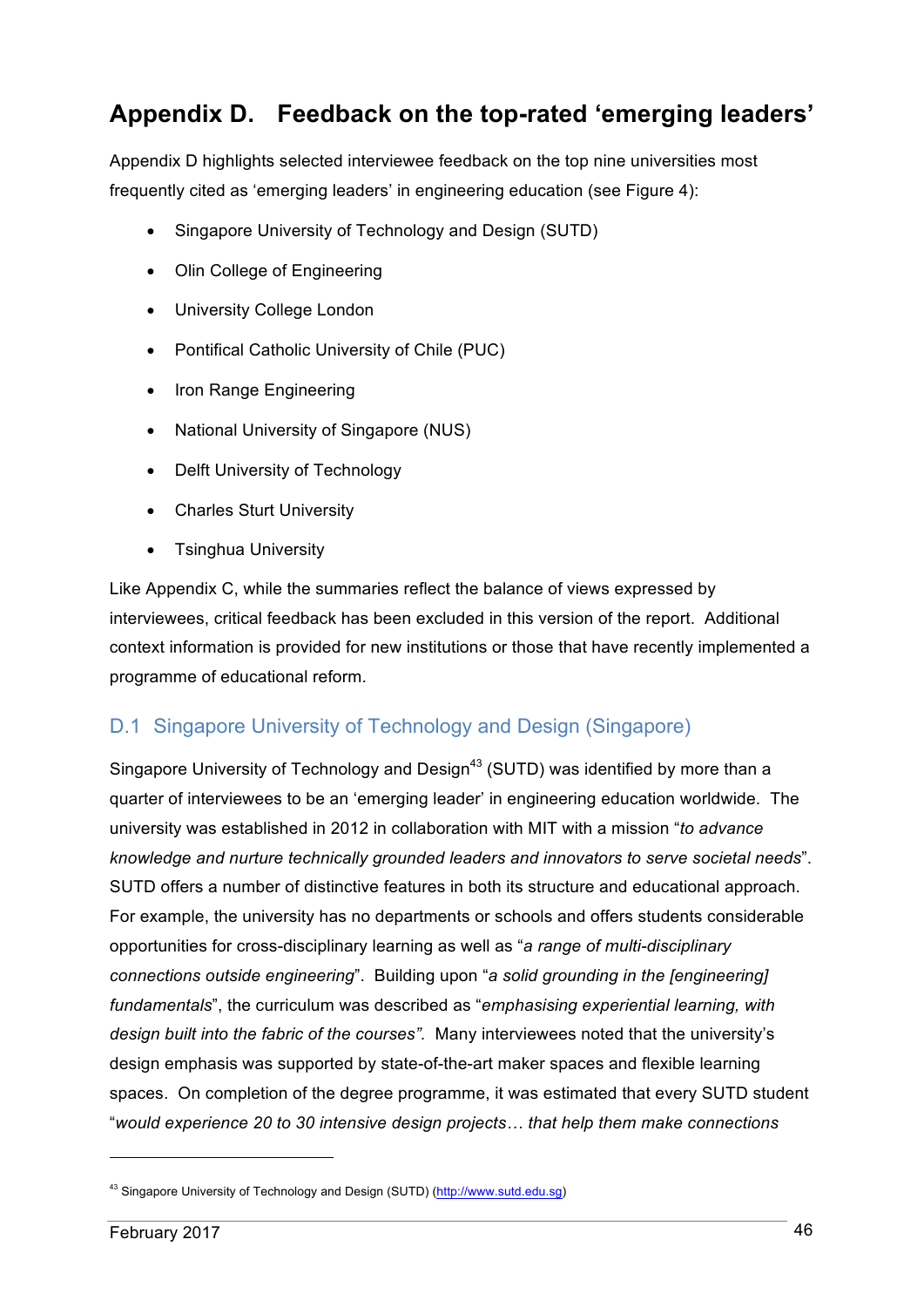*between courses*". As MIT's only major university partner in the undergraduate space, SUTD was understood by some interviewees to provide a window into how the undergraduate education programmes at MIT might evolve in the future. This feature appears to have further supported SUTD's profile and recognition across interviewees.

#### D.2 Olin College of Engineering

See Appendix C.

#### D.3 University College London (UK)

See Appendix C.

#### D.4 Pontifical Catholic University of Chile (Chile)

The Pontifical Catholic University of Chile<sup>44</sup> (PUC) is one of South America's most highlyranked research-led institutions. In 2011, the Engineering School at PUC launched a significant programme of reform – *Clover 2030*11– that cuts across all of its operating functions: research, education and technology transfer. This ongoing systemic reform has been accelerated over the past two years by a major government investment in selected Chilean engineering schools, *Engineering 2030*, aiming to drive national capacity in technology innovation and entrepreneurship. Interviewees noted, in particular, the "*pioneering vision of the school… [that is] poised to become a prominent engineering leader, regionally and internationally*".

Moving away from a traditional Chilean engineering education model – that was largely teacher-centred and six years in duration – the educational pillar of the *Clover 2030* programme seeks to establish a student-centred education that emphasises multidisciplinarity, user-centred design and social responsibility as well as student flexibility and choice. Interviewees also noted the curricular focus on "*building deeper relationships with industry and society*" both within and beyond Chile, which is reflected in many of the projects and experiences offered to students. Entrepreneurship and innovation are also prominent themes within and beyond the curriculum and the school has developed a concept called the 'visible and invisible curriculum', which allows students to identify and select minors, courses and extra-curricular experiences that support the development of capabilities in a variety of different entrepreneurial pathways. The school is also investing in a range of new multidisciplinary learning spaces and maker spaces as well as a department of engineering education to provide an evidence-base for its curricular developments.

<sup>44</sup> Pontifical Catholic University of Chile (PUC) (http://www.uc.cl/en)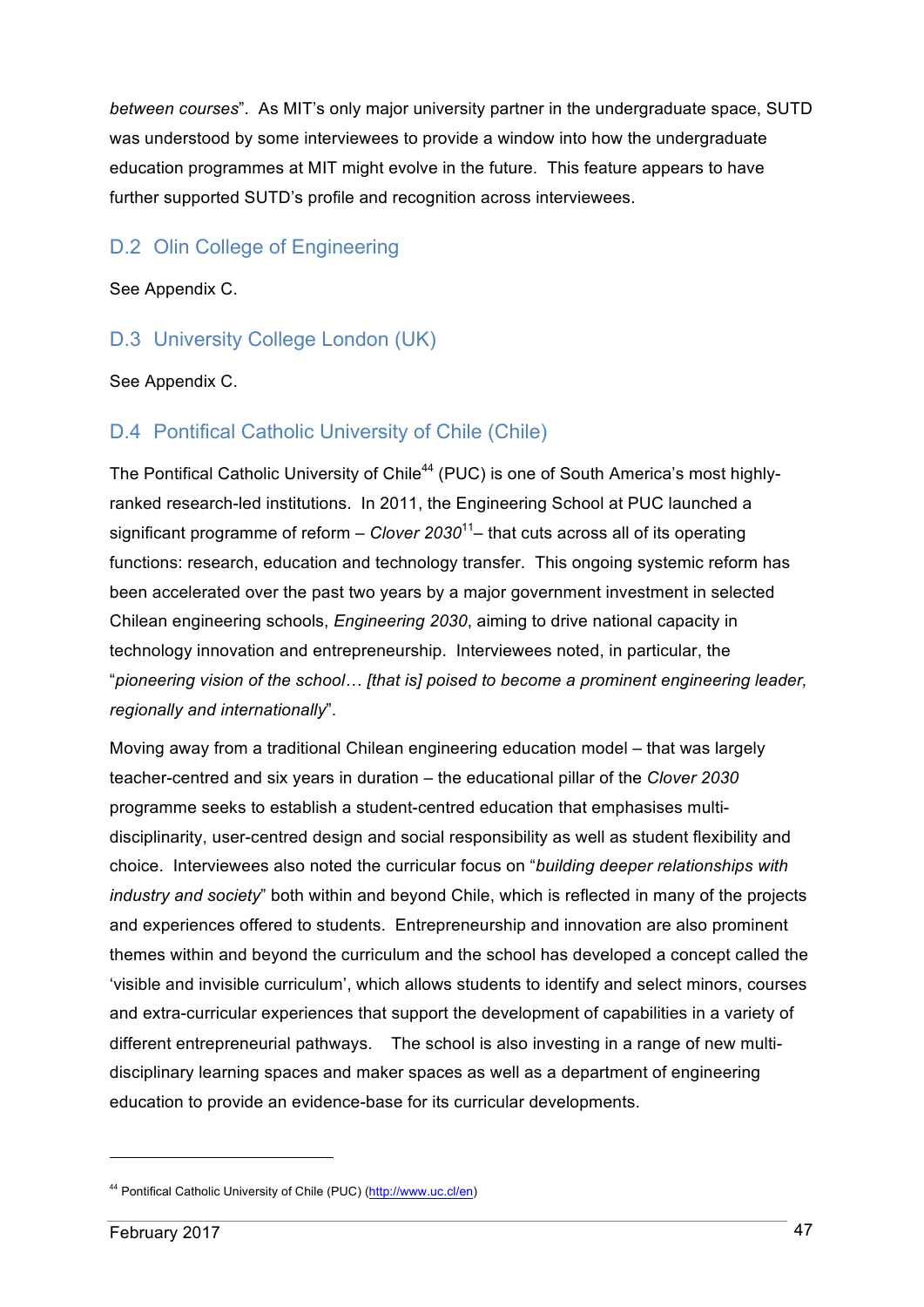#### D.5 Iron Range Engineering (US)

Catering largely to the Community College student market, Iron Range Engineering**<sup>45</sup>** (IRE) is an upper-division programme, comprising the final two years of a four-year engineering bachelor's degree. Although based on a Community College campus, IRE degrees are certificated by Minnesota State University, Mankato. The programme first opened its doors to students in 2009 and its annual intake is currently fixed at 25. The two-year programme is entirely structured around semester-long industry-sponsored projects using a PBL approach, with no traditional courses. At the start of each semester, students are expected to define their own learning goals and outcomes relating to each project as well as determine how these will be achieved. At the close of each project, students are asked to submit both a design report and a learning report. All exams are conducted orally, before a mixed panel. Self-directed learning is a critical element of IRE, which is supported by a significant focus on student self-reflection. Indeed, students are asked to document and submit around 150 structured self-reflections during the two-year programme. With a strong programme focus on "*supporting the unique trajectory of every student*", the continuous process of selfreflection also helps to guide and inform student decision making in their choice of projects, competencies, specialisms and ways of working. Professional expectations are also strongly emphasised in the IRE programme, with a dress code, a professional code of conduct relating to student and staff communication and a learning environment that "*emulates professional practice*".

A number of interviewees commented that IRE was "*a truly innovative model, based on good scholarly work, that doesn't get the press and the accolades that it deserves*". As one interviewee commented, "*they are not starting with any cream-of-the-crop students. They take students that wouldn't make it into outstanding engineering departments and they turn them into independent learners in two years…. It is really very* different".

#### D.6 National University of Singapore (Singapore)

See Appendix C.

#### D.7 Delft University of Technology (Netherlands)

See Appendix C.

<sup>45</sup> Iron Range Engineering (http://ire.nhed.edu)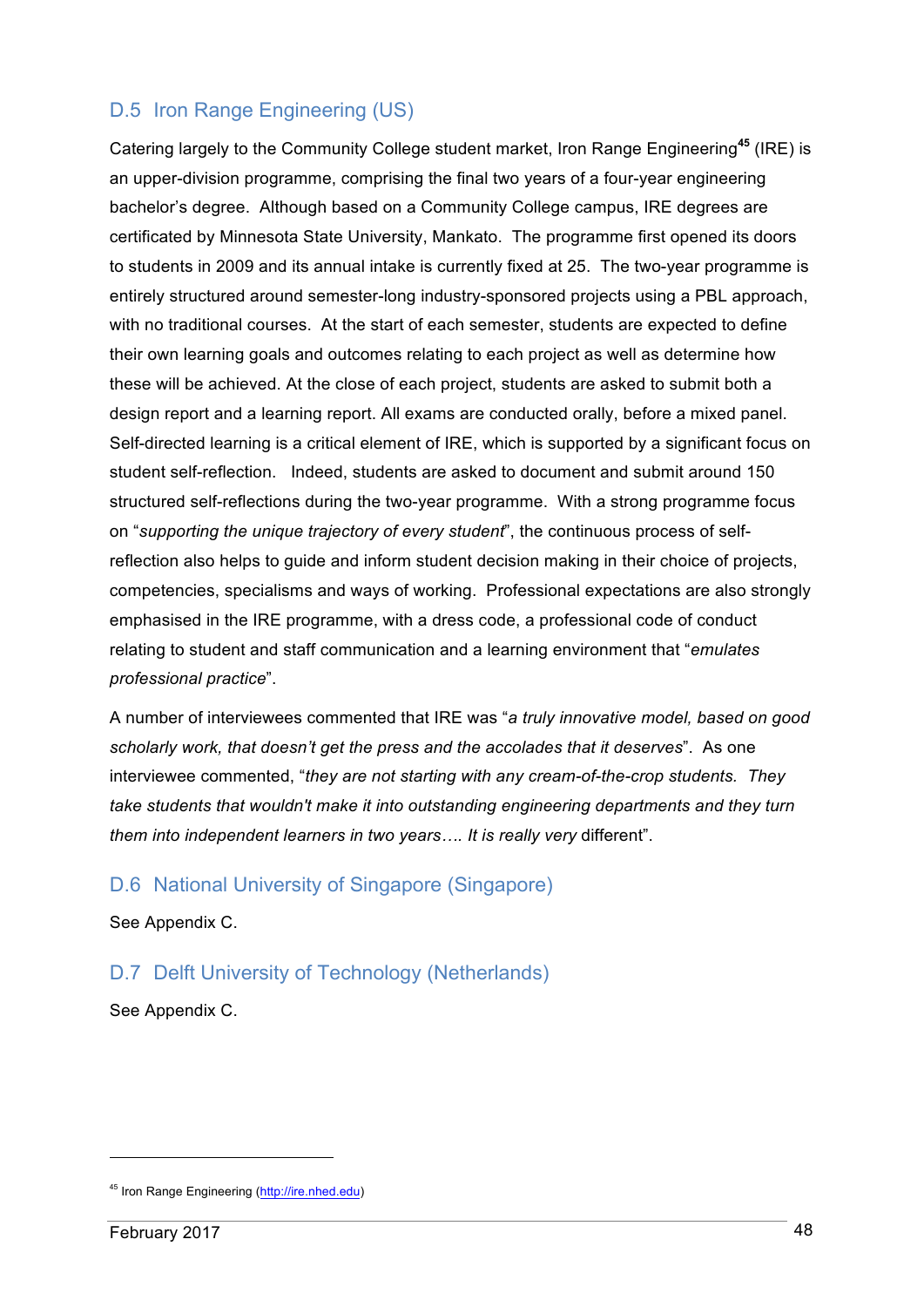#### D.8 Charles Sturt University, Australia

Established in 1989, Charles Sturt University (CSU)<sup>12</sup> is a regional university located in the sparsely populated eastern part of New South Wales, Australia. In response to calls to increase the regional engineering talent pool, CSU has established a new masters-level degree programme in Civil Systems Engineering from within its Faculty of Business. The first cohort of 29 students entered CSU Engineering in February 2016. Steady-state intake numbers are expected to be around 80. The stated goal of CSU Engineering is to "*train entrepreneurial engineers in a regional setting*". With no set entry criteria and an interviewbased selection system, the programme seeks to establish a diverse cohort, particularly with respect to gender and ethnic background.

CSU Engineering has taken a very unconventional approach to both its structure and pedagogy. The programme is five and half years in duration: students are engaged in oncampus teaching and learning activities during first 18 months, with the remaining time structured around four paid one-year work placements in industry which are supported and assessed through online learning. The programme uses a 'mastery' approach, whereby students identify and master the subject knowledge required to complete project work and work-based tasks.

The programme's overall knowledge base is characterised as an online 'Topic Tree', of which students must master a defined proportion before graduation. With significant use of online learning, most of the face-to-face teaching is focused on project-based learning. Oncampus authentic hands-on challenges are undertaken during the first 18 months of the curriculum. Students then engage with structured projects as part of their off-campus work placements, which are interspersed with residential on-campus 'scenario weeks'. Student assessment is structured around online self-reflective portfolios, which they compile and maintain throughout the degree programme to demonstrate achievement of the learning outcomes.

Noting the unique and radical approach adopted by CSU Engineering, some interviewees suggested that "*if they can pull this off, it is definitely a direction that we might be thinking to go down in the future*". With the first student cohort only one year into their studies, however, it was also noted that "*this programme is still very new, and is untested. The unique aspects of the programme – like the work-based learning – are not even in play yet*".

#### D.9 Tsinghua University (China)

Many of the interviewees that identified Tsinghua University as a global 'emerging leader' in engineering education commented that "*I would not have given you Tsinghua's name a few years ago – they have changed a lot in the past five years*". It was noted that the